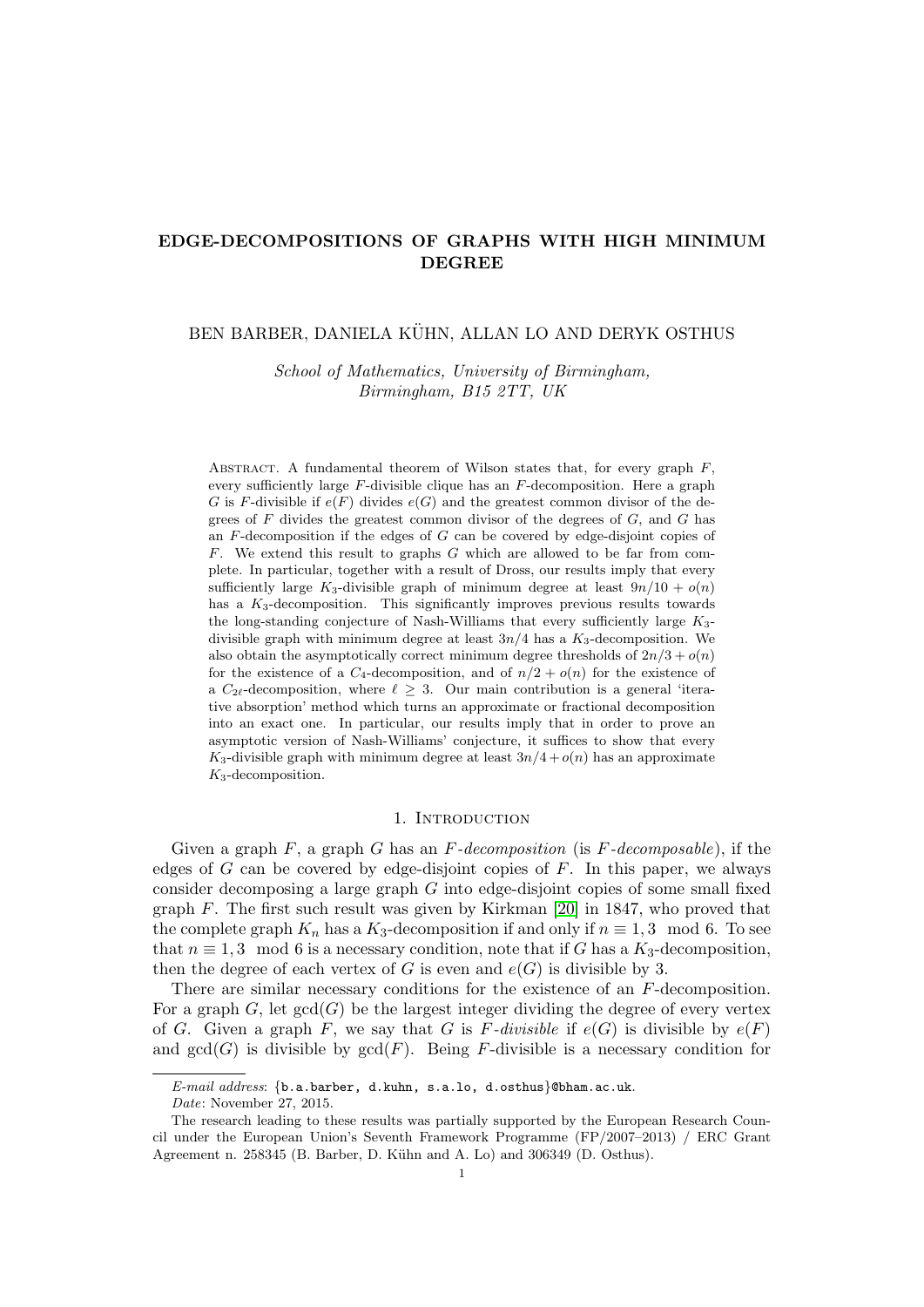being  $F$ -decomposable. However, it is not sufficient: for example,  $C_6$  does not have a  $K_3$ -decomposition. In this terminology, Kirkman proved that every  $K_3$ -divisible clique has a  $K_3$ -decomposition. The analogue of this for general graphs  $F$  instead of  $K_3$  was an open problem for a century until it was solved by Wilson [\[30,](#page-39-1) [31,](#page-39-2) [32,](#page-39-3) [33\]](#page-39-4) in 1975. Wilson proved that, for every graph F, there exists an integer  $n_0 = n_0(F)$ such that every F-divisible  $K_n$  with  $n \geq n_0$  has an F-decomposition.

1.1. Decompositions of non-complete graphs. In contrast, it is well known that the problem of deciding whether a general graph  $G$  has an  $F$ -decomposition is NPcomplete for every graph  $F$  that contains a connected component with at least three edges [\[5\]](#page-38-0). So a major question has been to determine the smallest minimum degree that guarantees an  $F$ -decomposition in any sufficiently large  $F$ -divisible graph  $G$ . Gustavsson [\[14\]](#page-39-5) showed that, for every fixed graph F, there exists  $\varepsilon = \varepsilon(F) > 0$  and  $n_0 = n_0(F)$  such that every F-divisible graph G on  $n \geq n_0$  vertices with minimum degree  $\delta(G) \geq (1 - \varepsilon)n$  has an F-decomposition. (This proof has not been without criticism.) In a recent breakthrough, Keevash [\[18\]](#page-39-6) proved a hypergraph generalisation of Gustavsson's theorem. His result actually states that every sufficiently large dense quasirandom hypergraph  $G$  has a decomposition into cliques (subject to the necessary divisibility conditions). The special case when  $G$  is a complete hypergraph settles a question regarding the existence of designs going back to the 19th century. Yuster [\[34\]](#page-39-7) determined the asymptotic minimum degree threshold which guarantees an F-decomposition in the case when F is a bipartite graph with  $\delta(F) = 1$ (which includes trees). More recently, he [\[39\]](#page-40-0) studied the problem of finding many edge-disjoint copies of a given graph  $F$ . For a survey regarding  $F$ -decomposition of hypergraphs, directed graphs and oriented graphs, we recommend [\[37\]](#page-40-1).

In this paper, we substantially improve existing decomposition results when F is an arbitrary graph. For  $F = K_3$ , Nash-Williams [\[24\]](#page-39-8) conjectured that every sufficiently large K<sub>3</sub>-divisible graph G on n vertices with  $\delta(G) \geq 3n/4$  has a K<sub>3</sub>decomposition. This conjecture is still wide open. For a general  $K_r$ , the following (folklore) conjecture is a natural extension of Nash-Williams' conjecture. We describe the corresponding extremal construction in Proposition [1.5.](#page-3-0)

<span id="page-1-1"></span>**Conjecture 1.1.** For every  $r \in \mathbb{N}$  with  $r \geq 2$ , there exists an  $n_0 = n_0(r)$  such that every  $K_{r+1}$ -divisible graph G on  $n \geq n_0$  vertices with  $\delta(G) \geq (1 - 1/(r+2))n$  has a  $K_{r+1}$ -decomposition.

Together with results by Dukes [\[7,](#page-38-1) [8\]](#page-39-9) as well as Barber, Kühn, Lo, Montgomery and Osthus [\[2\]](#page-38-2), our main result (Theorem [1.3\)](#page-2-0) implies the following theorem, which gives the first significant step towards the conjectured bound and extends to decompositions into arbitrary graphs.

<span id="page-1-0"></span>**Theorem 1.2.** Let  $F$  be a graph, let

 $C := \min\{9\chi(F)^2(\chi(F) - 1)^2/2, 10^4\chi(F)^{3/2}\}\$ and let  $t := \max\{C, 6e(F)\}.$ 

Then for each  $\varepsilon > 0$ , there is an  $n_0 = n_0(\varepsilon, F)$  such that every F-divisible graph G on  $n > n_0$  vertices with  $\delta(G) > (1 - 1/t + \varepsilon)n$  has an F-decomposition.

Note that, for any F, we have  $t \le \min\{9|F|^2(|F|-1)^2/2, 10^4|F|^2\}$ . So  $t = O(|F|^2)$ . The best previous bound in this direction is the one given by Gustavsson [\[14\]](#page-39-5), who claimed that, if F is complete, then a minimum degree bound of  $(1 - 10^{-37}|F|^{-94})n$ suffices.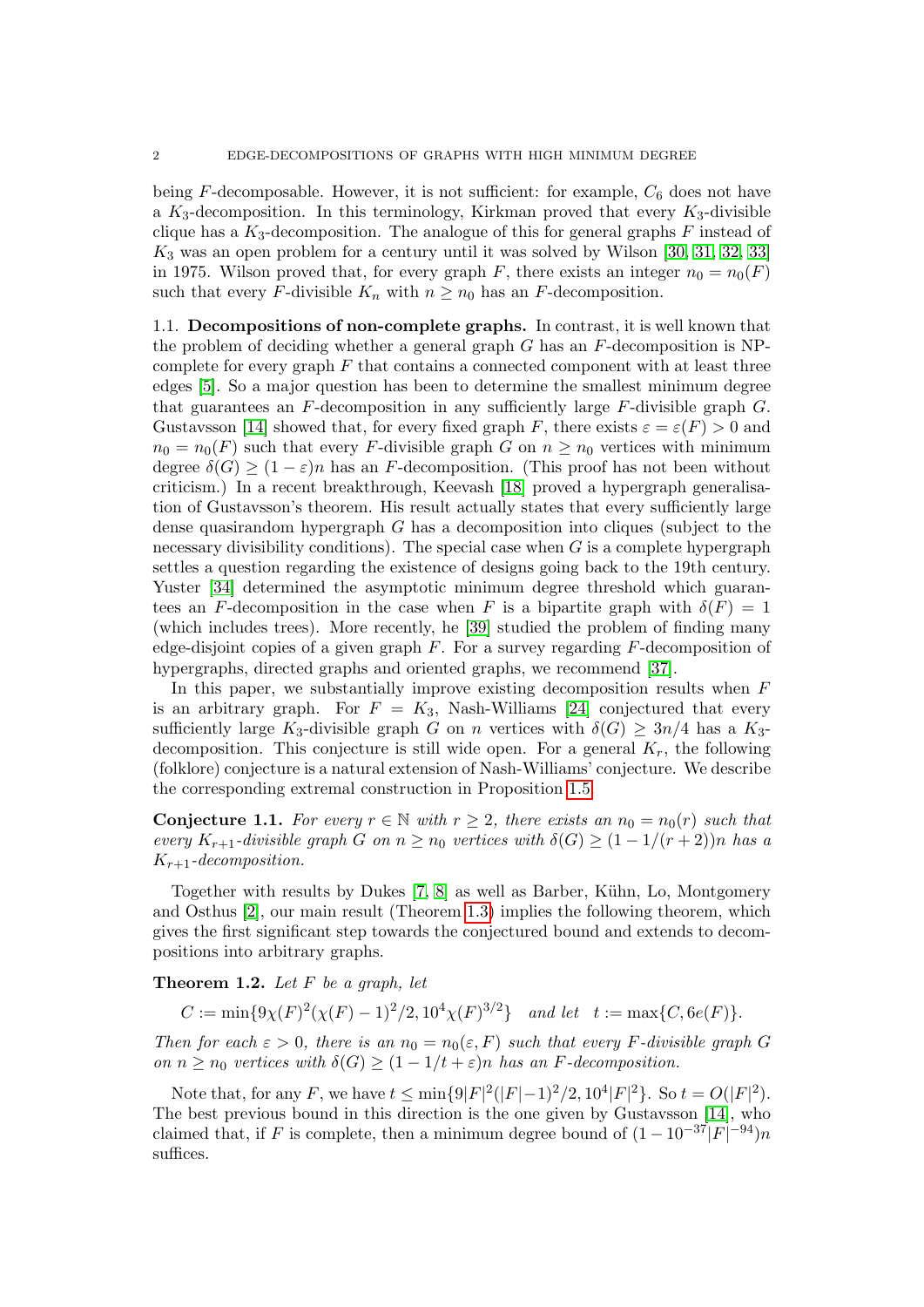We also obtain substantial further improvements for several families of graphs, in particular for cycles (see Sections [1.3](#page-2-1) and [12\)](#page-35-0).

1.2. Approximate  $F$ -decompositions. The main contribution of this paper is actually a result that turns an 'approximate'  $F$ -decomposition into an exact  $F$ decomposition. Let G be a graph on n vertices. For a graph F and  $\eta \geq 0$ , and  $\eta$ -approximate F-decomposition of G is a set of edge-disjoint copies of F covering all but at most  $\eta n^2$  edges of G. Note that a 0-approximate F-decomposition is an F-decomposition. For  $n \in \mathbb{N}$  and  $\eta > 0$ , let  $\delta_R^{\eta}$  $\int_F^{\eta}(n)$  be the infimum over all  $\delta$ such that every graph G on n vertices with  $\delta(G) \geq \delta n$  has an  $\eta$ -approximate Fdecomposition. We define  $\delta_F^0(n)$  in a similar way, except that we only consider Fdivisible graphs. Let  $\delta_{\mu}^{\eta}$  $\eta_F^n := \limsup_{n \to \infty} \delta_H^\eta$  $F_F^{\eta}(n)$  be the  $\eta$ -approximate F-decomposition threshold. Clearly  $\delta_{F_n}^{\eta'} \geq \delta_{F_n}^{\eta'}$  $\eta \atop F$  for all  $\eta' \leq \eta$ . It turns out that there are F-divisible graphs with  $\lim_{\eta\to 0} \delta_F^{\eta} = \delta_F^0$ , and graphs for which this equality does not hold (see Section [12](#page-35-0) for a further discussion).

Our main result relates the 'decomposition threshold' to the 'approximate decomposition threshold' and an additional minimum degree condition for r-regular graphs  $F$ . The dependence on  $r$  is not far from best possible, since Proposition [1.5](#page-3-0) shows that the term  $1/3r$  cannot be replaced by anything larger than  $1/(r+2)$ .

<span id="page-2-0"></span>**Theorem 1.3.** Let F be an r-regular graph. Then for each  $\varepsilon > 0$ , there exists an  $n_0 = n_0(\varepsilon, F)$  and an  $\eta = \eta(\varepsilon, F)$  such that every F-divisible graph G on  $n \geq n_0$ vertices with  $\delta(G) \geq (\delta + \varepsilon)n$ , where  $\delta := \max\{\delta_R^{\eta}$  $\binom{\eta}{F}, 1-1/3r\},\ has\ an\ F\hbox{-}decomposition.$ 

To derive Theorem [1.2](#page-1-0) from Theorem [1.3,](#page-2-0) we will use a result of Haxell and Rödl  $[16]$  as well as a result of Yuster  $[36]$ . Roughly speaking, the result in  $[16]$ implies that the minimum degree which guarantees a fractional  $F$ -decomposition in a graph also guarantees an  $\eta$ -approximate F-decomposition. This allows us to replace the *η*-approximate F-decomposition threshold  $\delta_{R}^{\eta}$  $T_F^{\eta}$  in Theorem [1.3](#page-2-0) by the 'fractional F-decomposition threshold' (see Section [4](#page-6-0) for more details). A result of Yuster [\[38\]](#page-40-3) implies that we can consider the fractional  $K_{\chi(F)}$ -decomposition threshold instead of the fractional  $F$ -decomposition threshold. We will then use the results from [\[7,](#page-38-1) [8\]](#page-39-9) as well as from [\[2\]](#page-38-2), which guarantee a fractional  $K_r$ -decomposition of any graph on *n* vertices with minimum degree at least  $(1 - 2/(9r^2(r-1)^2))n$  and minimum degree at least  $(1 - 1/10^4 r^{3/2})n$ , respectively. Any improvement in the fractional  $K_r$ -decomposition threshold would immediately imply better bounds in Theorem [1.2](#page-1-0) (see Theorem [6.3\)](#page-12-0).

Our proof of Theorem [1.3](#page-2-0) gives a polynomial time randomized algorithm which produces a decomposition with high probability (see Section [11](#page-34-0) for more details). Our argument here and that in [\[2\]](#page-38-2) is purely combinatorial. In particular, the proofs of Theorems [4.7](#page-7-0) and [6.3](#page-12-0) together yield a combinatorial proof of Wilson's theorem [\[30,](#page-39-1) [31,](#page-39-2) [32,](#page-39-3) [33\]](#page-39-4) that every large F-divisible clique has an F-decomposition. (The original proof as well as that in Keevash [\[18\]](#page-39-6) relied on algebraic tools.)

<span id="page-2-1"></span>1.3. Further improvements: cycle decompositions. In Section [11,](#page-34-0) we state a version of Theorem [1.3](#page-2-0) which is more technical but can be applied to give better bounds for many specific choices of  $F$  (Theorem [11.1\)](#page-35-1). For example, in Section [12,](#page-35-0) we apply this to derive the following result on cycle decompositions.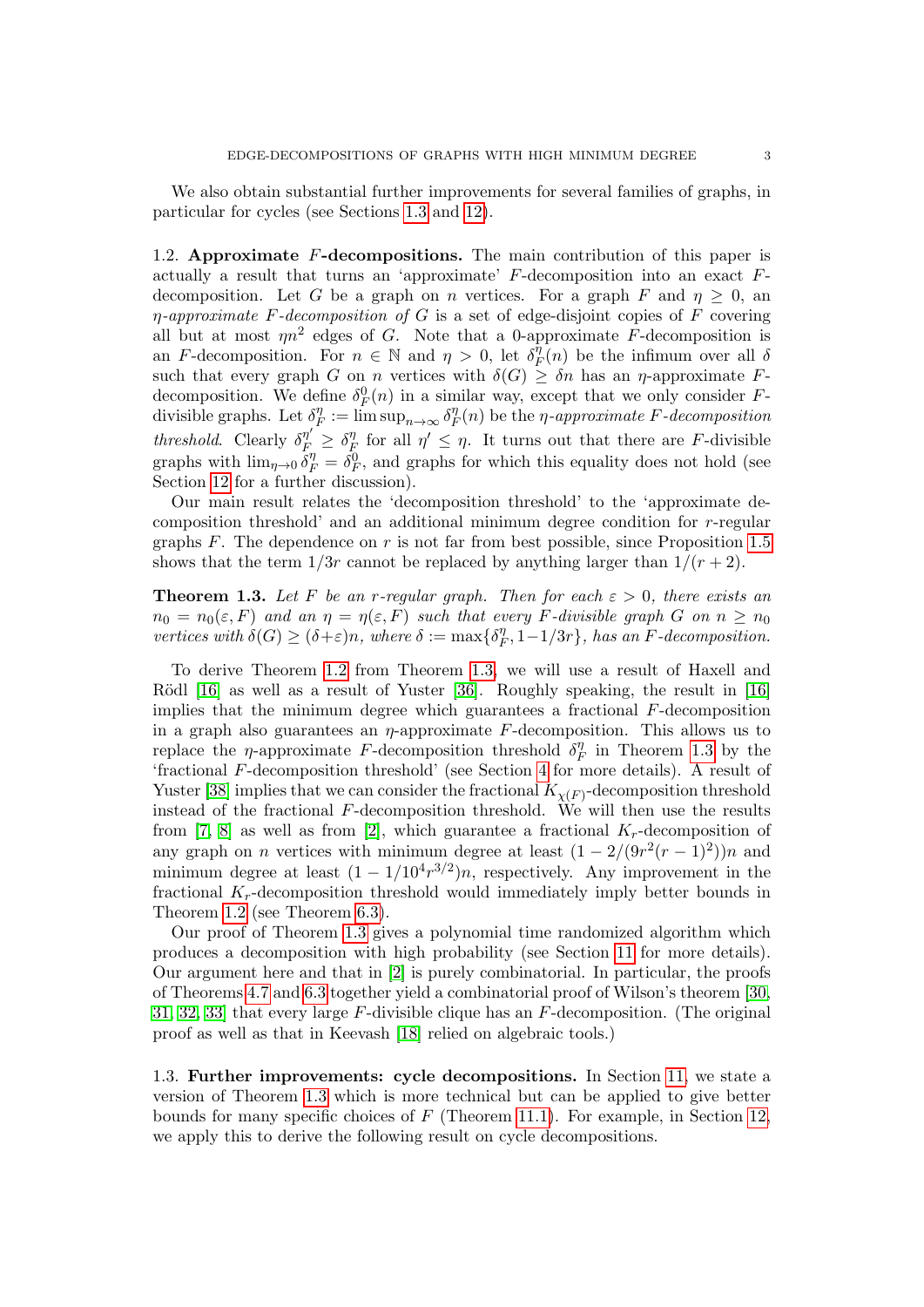<span id="page-3-1"></span>**Theorem 1.4.** (i) Let  $\ell \in \mathbb{N}$  with  $\ell \geq 4$  be even, and let

$$
\delta := \begin{cases} 1/2 & \text{if } \ell \ge 6; \\ 2/3 & \text{if } \ell = 4. \end{cases}
$$

Then for each  $\varepsilon > 0$ , there exists an  $n_0 = n_0(\varepsilon, \ell)$  such that every  $C_{\ell}$ -divisible graph G on  $n \geq n_0$  vertices with  $\delta(G) \geq (\delta + \varepsilon)n$  has a  $C_{\ell}$ -decomposition.

(ii) Let  $\ell \in \mathbb{N}$  with  $\ell \geq 3$  be odd. Then for each  $\varepsilon > 0$ , there exists an  $n_0 = n_0(\varepsilon, \ell)$ and an  $\eta = \eta(\varepsilon, \ell)$  such that every  $C_{\ell}$ -divisible graph G on  $n \geq n_0$  vertices with  $\delta(G) \geq (\delta_G^{\eta})$  $C_{\ell}^{n} + \varepsilon$ )n has a  $C_{\ell}$ -decomposition. Moreover, every  $C_{\ell}$ -divisible graph G on  $n \geq n_0$  vertices with  $\delta(G) \geq (9/10 + \varepsilon)n$  has a  $C_{\ell}$ -decomposition.

Thus by Theorem [1.4\(](#page-3-1)ii), it suffices to show that  $\delta_C^{\eta}$  $\frac{\eta}{C_3} \leq 3/4$  in order to prove Con-jecture [1.1](#page-1-1) for  $r = 2$  asymptotically. The value of the constant  $\delta$  in Theorem [1.4\(](#page-3-1)i) is the best possible (see Propositions [12.1](#page-36-0) and [12.2\)](#page-36-1). The special case of Theorem [1.4\(](#page-3-1)i) when  $\ell = 4$  improves a result of Bryant and Cavenagh [\[4\]](#page-38-3), who showed that every  $C_4$ -divisible graph G on n vertices with minimum degree at least  $(31/32 + o(1))n$ has a  $C_4$ -decomposition.

Related results on clique-decompositions of r-partite graphs have been obtained by Barber, K¨uhn, Lo, Osthus and Taylor [\[3\]](#page-38-4). (These can be combined with results on fractional decompositions of r-partite graphs by Dukes [\[9\]](#page-39-11) and Montgomery [\[23\]](#page-39-12).) Clique-decompositions in the r-partite setting are of particular interest since they translate into results on the completion of (mutually orthogonal) latin squares. There is also further work in progress (by Glock, Kühn, Lo, Montgomery and Osthus) on general decomposition results in the non-partite setting.

1.4. Extremal graphs for Conjecture [1.1.](#page-1-1) The following example from [\[27\]](#page-39-13) shows that the minimum degree condition in Conjecture [1.1](#page-1-1) is optimal. We include a proof for completeness.

<span id="page-3-0"></span>**Proposition 1.5.** For every  $r \in \mathbb{N}$  with  $r > 2$ , there exist infinitely many n such that there exists a  $K_{r+1}$ -divisible graph G on n vertices with  $\delta(G) = \lceil (1-1/(r+2))n \rceil - 1$ without a  $K_{r+1}$ -decomposition.

*Proof.* Let  $\ell, s \in \mathbb{N}$ . We first consider the case when  $r := 2\ell$ . Let  $h := (sr + 1)(r + 1)$ . Let  $K_{2\ell+2} - M$  be the subgraph of  $K_{2\ell+2}$  left after removing a perfect matching. Let  $G_h^{2\ell}$  be the graph constructed by blowing up each vertex of  $K_{r+2} - M$  to a copy of  $K_h$ . Thus  $G_h^{2\ell}$  has  $n := (r+2)h$  vertices and is d-regular with  $d := (h-1) + rh =$  $(r+1)n/(r+2) - 1$ . Since r divides d and  $r+1$  divides h,  $\binom{r+1}{2}$  $e^{+1}_{2}$  divides  $e(G_h^{2\ell}),$ implying that  $G_h^{2\ell}$  is  $K_{r+1}$ -divisible. Call an edge *internal* in  $G_h^{2\ell}$  if it lies entirely within one of the copies of  $K_h$ . The number of internal edges is  $I_h^{2\ell} := (r+2) \binom{h}{2\ell}$  $\binom{h}{2}$ . Since  $G_h^{2\ell}$  is a blow-up of  $K_{r+2} - M$ , each copy of  $K_{r+1}$  in  $G_h^{2\ell}$  must contain at least  $r/2$  internal edges. Thus the number of edge-disjoint copies of  $K_{r+1}$  in  $G_h^{2\ell}$  is at most  $I_h^{2\ell}/(r/2) < e(G_h^{2\ell})/(r+1)$  $\binom{+1}{2}$ . Therefore  $G_h^{2\ell}$  does not have a  $K_{r+1}$ -decomposition.

For  $r := 2\ell + 1$ , let  $h := (s(r + 1) + 1)r$ . Let  $G_h^{2\ell+1}$  $h^{2\ell+1}$  be the graph obtained from  $G_h^{2\ell}$  by adding a set W of  $h+1$  new vertices and joining each new vertex to each vertex in  $V(G_h^{2\ell})$ . Note that  $G_h^{2\ell+1}$  $h^{2\ell+1}$  has  $n := (r+2)h + 1$  vertices and is d-regular with  $d := (r+1)h = (r+1)(n-1)/(r+2) = [(1-1/(r+2))n] - 1$ . Since  $r(r+1)$ divides d,  $\binom{r+1}{2}$  divides  $e(G_h^{2\ell+1})$ , implying that  $G_h^{2\ell+1}$  is  $K_{r+1}$ -divisible. Let the  $r+1$  divides  $e^{(C^{2l+1})}$  implying that  $C^{2l+1}$ internal edges of  $G_h^{2\ell+1}$  $h^{2\ell+1}$  be the internal edges of  $G_h^{2\ell}$ . Thus the number of internal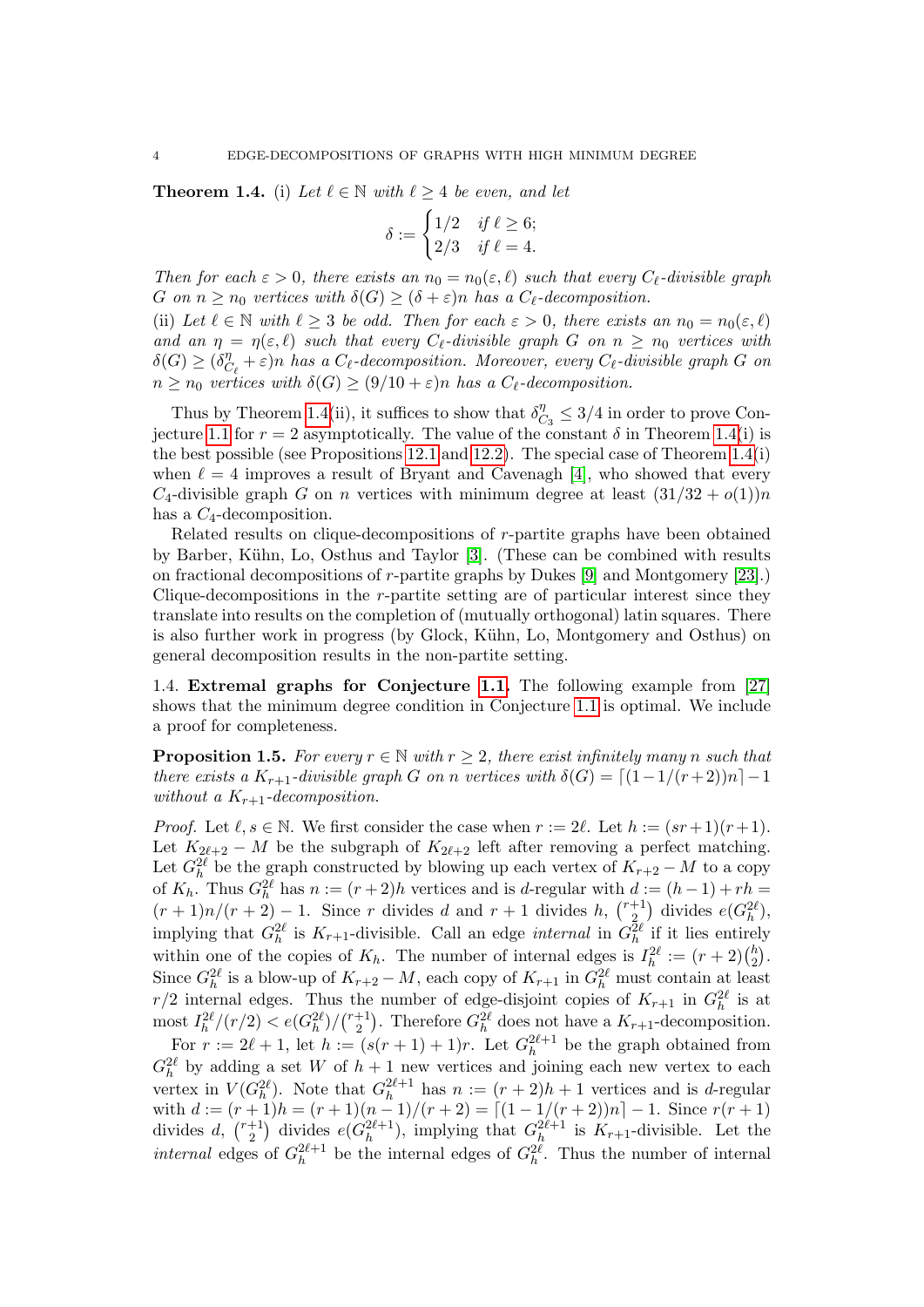edges is  $I_h^{2\ell+1}$  $h^{2\ell+1} := (r+1) \binom{h}{2}$  $_{2}^{h}$ ). Note that each copy of  $K_{r+1}$  in  $G_{h}^{2\ell+1}$  must contain at least  $(r-1)/2$  internal edges. Moreover, if  $K_{r+1}$  contains precisely  $(r-1)/2$ internal edges, then  $K_{r+1}$  must contain a vertex in W. Hence there are at most  $d|W|/r = (r + 1)(h + 1)(s(r + 1) + 1)$  edge-disjoint copies of  $K_{r+1}$  in  $G_h^{2\ell+1}$  $h^{2\ell+1}$  that contain precisely  $(r-1)/2$  internal edges. Therefore, the number of edge-disjoint copies of  $K_{r+1}$  in  $G_h^{2\ell+1}$  $h^{2\ell+1}$  is at most

$$
(r+1)(h+1)(s(r+1)+1) + \frac{I_h^{2\ell+1} - (r+1)(h+1)(s(r+1)+1)\frac{r-1}{2}}{(r+1)/2}
$$
  
=  $h(h-1) + 2(h+1)(s(r+1)+1) = (s(r+1)+1)((r+2)h - (r-2))$   
 $< (s(r+1)+1)((r+2)h+1) = \frac{e(G_h^{2\ell+1})}{\binom{r+1}{2}}.$ 

Therefore  $G_s^{2\ell+1}$  does not have a  $K_{r+1}$ -decomposition.

## 2. Sketches of proofs

2.1. Proof of Theorem [1.2](#page-1-0) using Theorem [1.3.](#page-2-0) The idea of this proof is quite natural. Given graphs  $F$  and  $G$  as in Theorem [1.2,](#page-1-0) we find an  $F$ -decomposable regular graph R such that both the degree r of R and the  $\eta$ -approximate decomposition threshold  $\delta_R^{\eta}$  $R \nvert R$  are not too large. By removing a small number of copies of F from  $G$ , we may assume that  $G$  is also  $R$ -divisible. By Theorem [1.3,](#page-2-0)  $G$  has an R-decomposition and so an F-decomposition, provided  $\delta(G) \ge \max\{\delta_I^n\}$  $\int_R^{\eta}, 1-1/3r\}.$ This reduction is carried out in Section [6.](#page-9-0)

To obtain the explicit bound on  $\delta(G)$ , we apply results of Dukes [\[7,](#page-38-1) [8\]](#page-39-9) as well as Barber, Kühn, Lo, Montgomery and Osthus [\[2\]](#page-38-2) on fractional decompositions in graphs of large minimum degree together with a result of Haxell and Rödl [\[16\]](#page-39-10) relating fractional decompositions to approximate decompositions. We collect these tools in Section [4.](#page-6-0)

2.2. **Proof of Theorem [1.3.](#page-2-0)** The proof of Theorem [1.3](#page-2-0) develops an 'iterative absorbing' approach. The original absorbing method was first used for finding  $K_3$ factors (that is, a spanning union of vertex-disjoint copies of  $K_3$ ) by Krivelevich [\[21\]](#page-39-14) and for finding Hamilton cycles in hypergraphs by Rödl, Ruciński and Szemerédi [\[26\]](#page-39-15). An absorbing approach for finding decompositions was first used by Kühn and Osthus [\[22\]](#page-39-16).

More precisely, the basic idea behind the proof of Theorem [1.3](#page-2-0) can be described as follows. Let G be a graph as in Theorem [1.3.](#page-2-0) Suppose that we can find an  $F$ -divisible subgraph  $A^*$  of G with small maximum degree which is an F-absorber in the following sense:  $A^* \cup H^*$  has an F-decomposition whenever  $H^*$  is a sparse F-divisible graph on  $V(G)$  which is edge-disjoint from  $A^*$ . Let  $G'$  be the subgraph of G remaining after removing the edges of  $A^*$ . Since  $A^*$  has small maximum degree,  $\delta(G') \geq (\delta_F^{\eta} + \varepsilon/2)n$ . By the definition of  $\delta_{\mu}^{\eta}$  $\eta$ <sup>n</sup>, G' has an  $\eta$ -approximate F-decomposition F. Let  $H^*$  be the leftover (that is, the subgraph of  $G'$  remaining after removing all edges in  $\mathcal{F}$ ). Note that  $H^*$  is also F-divisible. Since  $A^* \cup H^*$  has an F-decomposition, so does G.

Unfortunately, this naive approach fails for the following reason: we have no control on the leftover  $H^*$ . A first attempt at obtaining  $A^*$  would be to construct it as the edge-disjoint union of graphs  $A$  such that each such  $A$  has an  $F$ -decomposition and, for each possible leftover graph  $H^*$ , there is a distinct A so that  $A \cup H^*$  has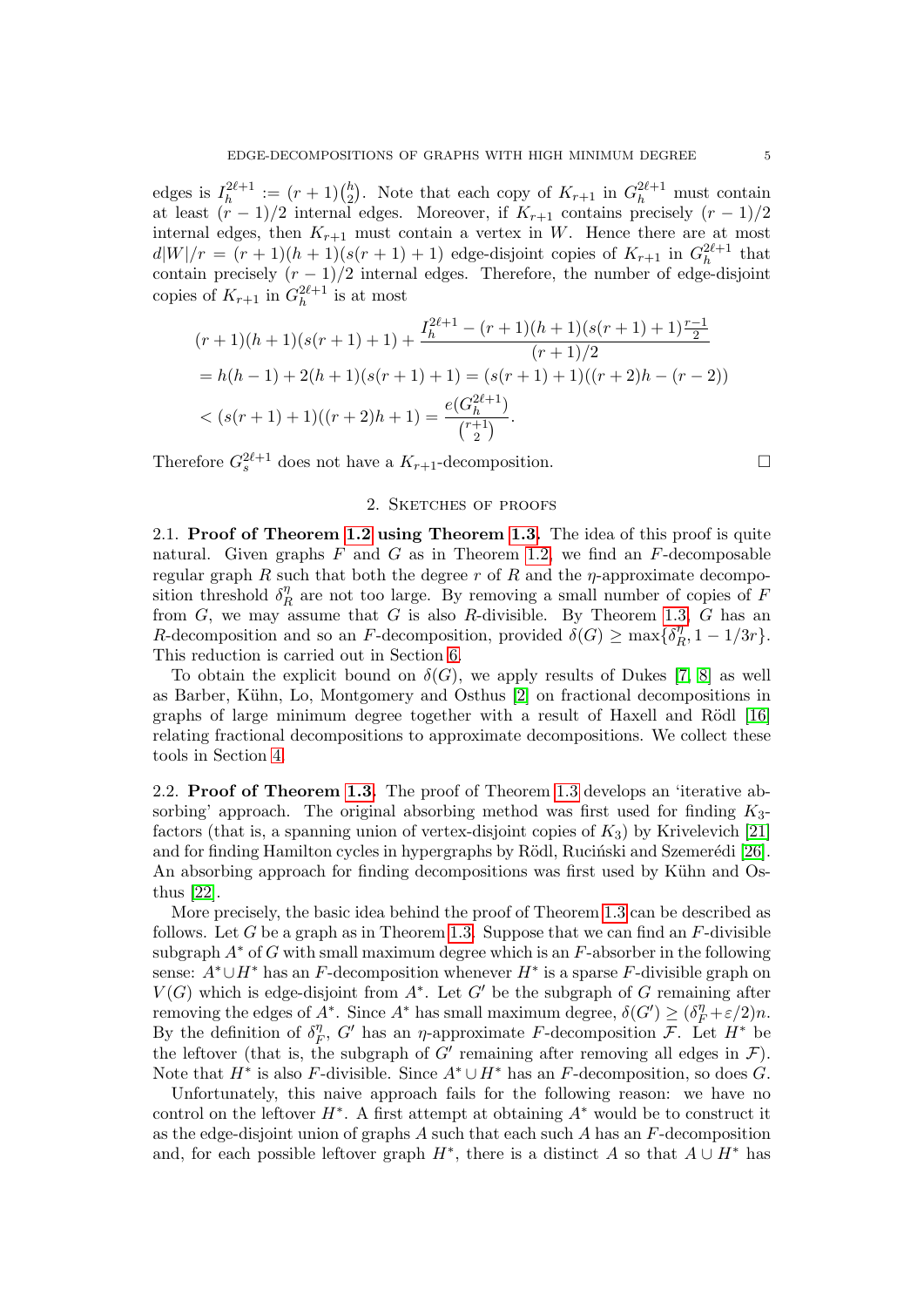an F-decomposition. However, a typical leftover graph  $H^*$  has  $\eta n^2$  edges, so the number of possibilities for  $H^*$  is exponential in n. So we have no hope of finding all the required graphs  $A$  in  $G$  (and thus to construct  $A^*$ ). To overcome this problem, we reduce the number of possible configurations of  $H^*$  (in turn reducing the number of graphs A required) as follows. Roughly speaking, we iteratively find approximate decompositions of the leftover so that eventually our final leftover  $H^*$  only has  $O(n)$ edges whose location is very constrained—so one can view this step as finding a 'near optimal' F-decomposition.

To illustrate this, suppose that  $m \in \mathbb{N}$  is bounded and n is divisible by m. Let  $\mathcal{P} := \{V_1, \ldots, V_q\}$  be a partition of  $V(G)$  into parts of size m (so  $q = n/m$ ). We further suppose that  $H^*$  is a vertex-disjoint union of F-divisible graphs  $H_1^*, \ldots, H_q^*$ such that  $V(H_i^*) \subseteq V_i$  for each i. Hence to construct  $A^*$ , we only need to find one A for each possible  $H_i^*$ . (To be more precise,  $A^*$  will now consist of edge-disjoint graphs A such that each A has an F-decomposition and, for each possible  $H_i^*$ , there is a distinct A so that  $A \cup H_i^*$  has an F-decomposition.) For a fixed i, there are at most  $2^{\binom{|V_i|}{2}} = 2^{\binom{m}{2}}$  possible configurations of  $H_i^*$ . Since m is bounded, in order to construct  $A^*$  we would only need to find  $q_2\binom{m}{2} = 2\binom{m}{2}n/m$  different A. Essentially, this is what Lemma [8.1](#page-14-0) achieves.

We now describe in more detail the iterative approach which achieves the above setting. Recall that  $G'$  is the subgraph of G remaining after removing all the edges of  $A^*$ . Since  $A^*$  has small maximum degree,  $G'$  has roughly the same properties as G. Our new objective is to find edge-disjoint copies of  $F$  covering all edges of  $G'$ that do not lie entirely within  $V_i$  for some i. Since each  $V_i$  has bounded size, these edge-disjoint copies of  $F$  will cover all but at most a linear number of edges of  $G'$ . As indicated above, we use an iterative approach to achieve this. We proceed as follows. Let  $k \in \mathbb{N}$ . Let  $\mathcal{P}_1$  be an equipartition of  $V(G)$  into k parts, and let  $G_1$  be the k-partite subgraph of G' induced by  $\mathcal{P}_1$  (here k is large but bounded). Suppose that we can cover the edges of  $G_1$  by copies of F which use only a small proportion of the edges not in  $G_1$ . Call the leftover graph  $H_1$ . Let  $\mathcal{P}_2$  be an equipartition of  $V(G)$ into  $k^2$  parts obtained by dividing each  $V \in \mathcal{P}_1$  into k parts. Let  $G_2$  be the  $k^2$ -partite subgraph of  $H_1$  induced by  $\mathcal{P}_2$ . Each component of  $G_2$  will form a k-partite graph lying within some  $V \in \mathcal{P}_1$ . So by applying the same argument to each component of  $G_2$  in turn and iterating  $\log_k(n/m)$  times we obtain an equipartition  $\mathcal{P} = \mathcal{P}_{\ell}$  of  $V(G)$  with  $|V| = m$  for each  $V \in \mathcal{P}$  such that all edges of  $G'$  that do not lie entirely within some  $V \in \mathcal{P}$  can be covered by edge-disjoint copies of F.

In Section [5](#page-7-1) we prove an embedding lemma that allows us to find certain subgraphs in a dense graph. We will use this throughout the paper. The formal definition of  $\mathcal{P}_1, \mathcal{P}_2, \ldots, \mathcal{P}_\ell$  is given in Section [7.](#page-12-1) We construct the absorber graph  $A^*$  in Section [8.](#page-13-0) The 'near optimal' decomposition result is proved in Sections [9](#page-22-0) and [10.](#page-25-0) Finally, we prove Theorem [1.3](#page-2-0) in Section [11.](#page-34-0)

#### 3. NOTATION

Let G be a graph, and let  $\mathcal{P} = \{V_1, \ldots, V_k\}$  be a partition of  $V(G)$ . We write  $G[V_1]$  for the subgraph of G induced by the vertex set  $V_1$ ,  $G[V_1, V_2]$  for the bipartite subgraph induced by the vertex classes  $V_1$  and  $V_2$ , and  $G[\mathcal{P}] := G[V_1, \ldots, V_k]$  for the k-partite subgraph of G induced by the k-partition P. Write  $V_{\leq i}$  for  $V_1 \cup \cdots \cup V_{i-1}$ and  $V_{\leq i}$  for  $V_1 \cup \cdots \cup V_i$ . We say that  $\mathcal P$  is equitable (or k-equitable) if  $||V_i| - |V_j|| \leq 1$ for all  $1 \leq i, j \leq k$ . For  $V \subseteq V(G)$ ,  $\mathcal{P}[V]$  denotes the restriction of  $\mathcal P$  to V. Note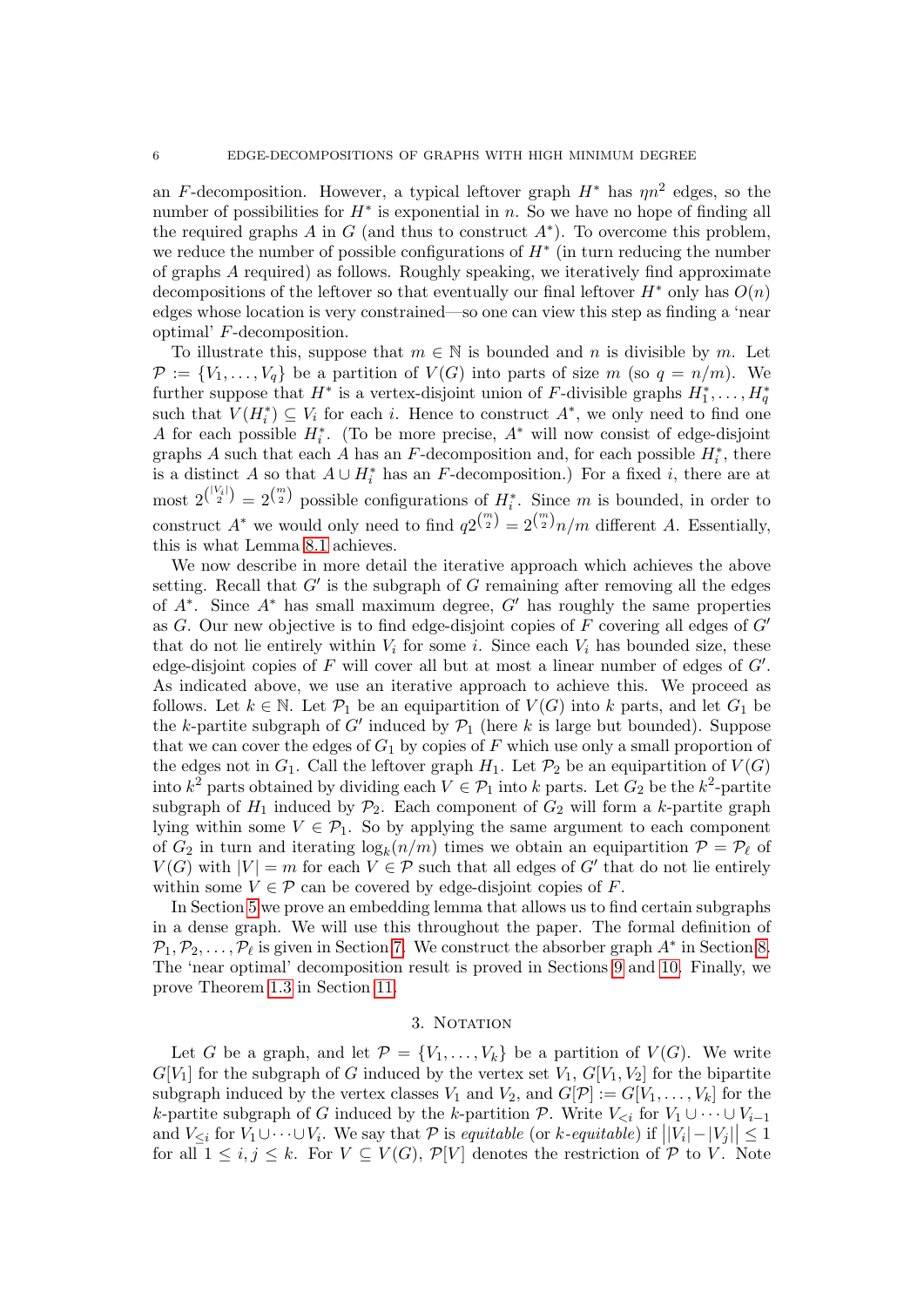that a k-equitable refinement of a k-equitable partition  $\mathcal P$  (obtained by taking a k-equitable partition of each  $V \in \mathcal{P}$ ) is a  $k^2$ -equitable partition of  $V(G)$ .

Given a graph G and disjoint  $U, V \subseteq V(G)$ , let  $e_G(U) := e(G[U])$  and  $e_G(U, V) :=$  $e(G[U, V])$ . For sets  $S, V \subseteq V(G)$ , we write  $N_G(S, V) := \{v \in V : xv \in E(G) \text{ for all } x \in V\}$  $S$ , and  $d_G(S, V) := |N_G(S, V)|$ . If  $S = \{v\}$  is a singleton, we instead write  $N_G(v, V)$ and  $d_G(v, V)$ . We sometimes omit the subscript G if it is clear from the context.

For graphs G and H, we write  $G - H$  for the graph with vertex set  $V(G)$  and edge set  $E(G) \setminus E(H)$ , and  $G \setminus H$  for the subgraph of G induced by the vertex set  $V(G) \setminus V(H)$ . For a set of edges E, we write  $V(E)$  for the set of all endvertices of edges in E. We write  $G \cup E$  for the graph with vertex set  $V(G) \cup V(E)$  and edge set  $E(G) \cup E$ .

For  $r \in \mathbb{N}$ , a graph G is r-divisible if r divides the degree  $d(v)$  of v for all  $v \in V(G)$ .

For an integer p and a graph  $F$ , we write  $pF$  for the graph consisting of p vertexdisjoint copies of F. If G is a graph and  $pF$  is a spanning subgraph of G, then  $pF$ is an  $F$ -factor in  $G$ .

The constants in the hierarchies used to state our results are chosen from right to left. For example, if we claim that a result holds whenever  $0 < 1/n \ll a \ll b \ll$  $c \leq 1$  (where *n* is the order of the graph), then there is a non-decreasing function  $f:(0,1] \to (0,1]$  such that the result holds for all  $0 < a, b, c \le 1$  and all  $n \in \mathbb{N}$  with  $b \leq f(c)$ ,  $a \leq f(b)$  and  $1/n \leq f(a)$ . Hierarchies with more constants are defined in a similar way. We write  $a = b \pm c$  to mean  $a \in [b - c, b + c]$ .

## 4. Fractional and approximate F-decompositions

<span id="page-6-0"></span>Let F and G be graphs. Define  $p_F(G)$  to be the maximum number of edges in G that can be covered by edge-disjoint copies of  $F$ . So if  $G$  has an  $\eta$ -approximate *F*-decomposition, then  $e(G) - p_F(G) \leq \eta n^2$  (where G has n vertices).

<span id="page-6-1"></span>**Theorem 4.1** (Yuster [\[38\]](#page-40-3)). Let F be a graph with  $\chi := \chi(F)$ . For all  $\eta > 0$ , there exists an  $n_0 = n_0(\eta, F)$  such that every graph G on  $n \geq n_0$  vertices satisfies  $p_F(G) \geq p_{K_{\chi}}(G) - \eta n^2$ .

<span id="page-6-2"></span>**Corollary 4.2.** Let F be a graph with  $\chi := \chi(F)$ . Then  $\delta_F^{\eta} \leq \delta_{K_{\chi}}^{\eta/2}$  $\int_{K_{\chi}}^{\eta/2}$  for all  $\eta > 0$ .

*Proof.* Let  $\eta > 0$  and let G be a sufficiently large graph on n vertices with  $\delta(G)$  $\delta^{\eta/2}_{K}$  $\frac{\eta/2}{K_{\chi}}(n)n$ . By the definition of  $\delta_{K_{\chi}}^{\eta/2}$  $\frac{d\mathcal{H}}{dX_{\chi}}(n)$  and Theorem [4.1,](#page-6-1)

$$
e(G) \le p_{K_{\chi}}(G) + \eta n^2/2 \le p_F(G) + \eta n^2.
$$

Therefore  $\delta_{\mu}^{\eta}$  $T_F^{\eta}(n) \leq \delta_{K_{\chi}}^{\eta/2}$  $\frac{\eta/2}{K_{\chi}}(n)$  for all sufficiently large n, implying  $\delta_{F}^{\eta} \leq \delta_{K_{\chi}}^{\eta/2}$  $K_\chi$ 

 $\Box$ 

Write  $\nu_F(G) := p_F(G)/e(F)$  for the maximum number of edge-disjoint copies of F in G. If G has an F-decomposition, then  $\nu_F(G) = e(G)/e(F)$ . We now introduce a fractional version of  $\nu_F(G)$ . Let  $\binom{G}{F}$  denote the set of copies of F in G. A function  $\psi$ from  $\binom{G}{F}$  to  $[0,1]$  is a *fractional F-packing* of G if  $\sum_{F' \in \binom{G}{F} : e \in F'} \psi(F') \le 1$  for each  $e \in E(G)$ . The weight of  $\psi$  is  $|\psi| := \sum_{F' \in {G \choose F}} \psi(F')$ . Let  $\nu_F^*(G)$  be the maximum value of  $|\psi|$  over all fractional F-packings  $\psi$  of G. Clearly,  $\nu_F^*(G) \geq \nu_F(G)$ . If  $\nu_F^*(G) = e(G)/e(F)$ , then we say that G has a fractional F-decomposition.

In fact,  $\nu_F(G)$  and  $\nu_F^*(G)$  are closely related. Haxell and Rödl [\[16\]](#page-39-10) proved that any fractional packing can be converted into a genuine integer packing that covers only slightly fewer edges. (An alternative proof was given by Yuster [\[36\]](#page-40-2).)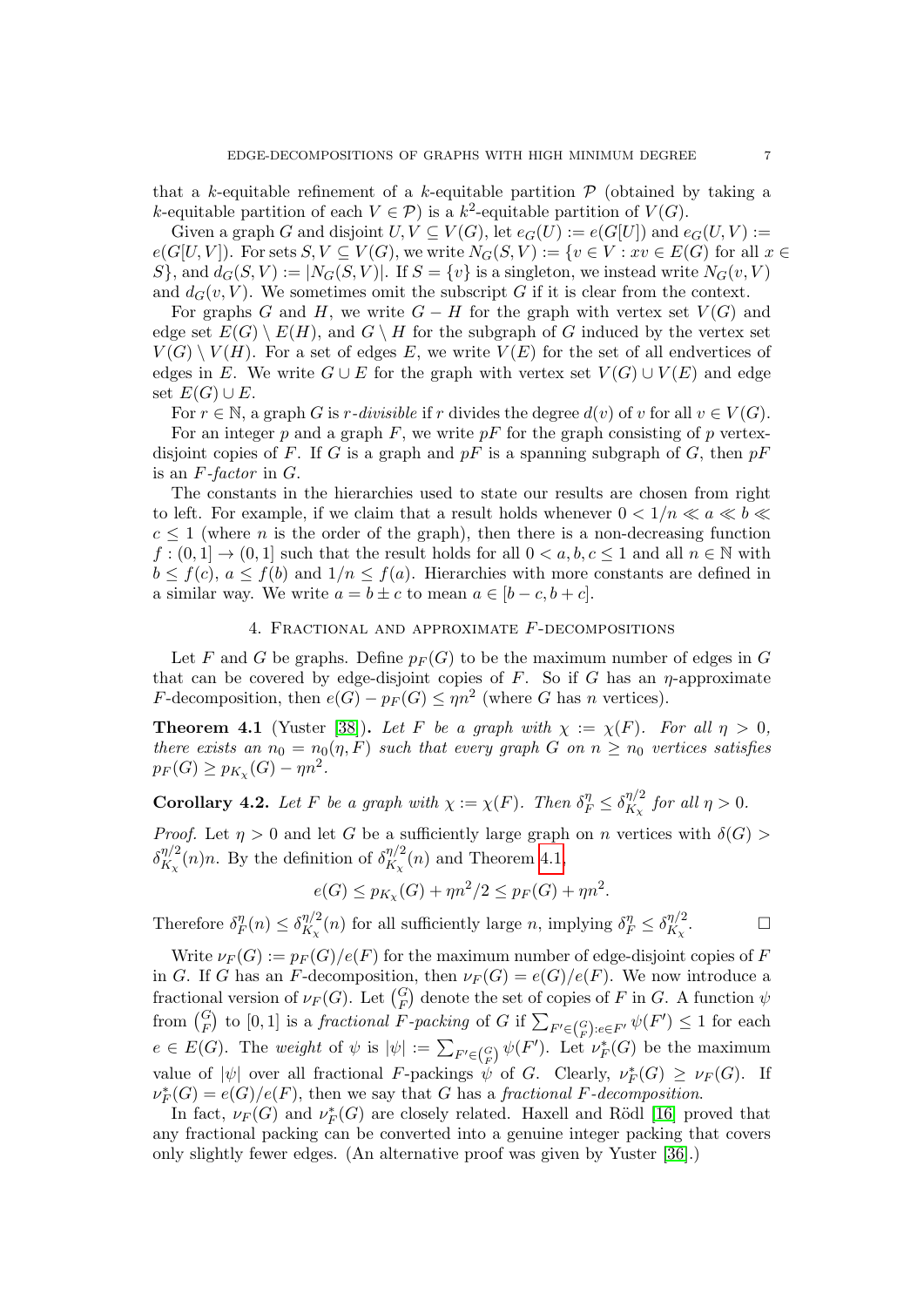<span id="page-7-2"></span>**Theorem 4.3.** [\[16\]](#page-39-10) Let F be a graph and let  $\eta > 0$ . Then there is an  $n_0 = n_0(F, \eta)$ such that for every graph G on  $n \ge n_0$  vertices,  $\nu_F(G) \ge \nu_F^*(G) - \eta n^2$ .

For a graph F and  $n \in \mathbb{N}$ , let  $\delta_F^*(n)$  be the infimum over all  $\delta$  such that every graph G on n vertices with  $\delta(G) \geq \delta n$  has a fractional F-decomposition. Let  $\delta_F^* := \limsup_{n \to \infty} \delta_F^*(n)$  be the fractional F-decomposition threshold. The following corollary is an immediate consequence of Theorem [4.3](#page-7-2) and the definitions of  $\delta_R^{\eta}$  $\tilde{F}^{\eta}$  and  $\delta_F^*$ .

**Corollary 4.4.** For every graph F and every  $\eta > 0$ , we have  $\delta_F^{\eta} \leq \delta_F^*$ .

Together with Corollary [4.2,](#page-6-2) we get the following corollary.

<span id="page-7-4"></span>**Corollary 4.5.** For every graph F and every  $\eta > 0$ , we have  $\delta_F^{\eta} \leq \delta_{K_{\chi(F)}}^*$ .

For  $F = K_{r+1}$ , Yuster [\[35\]](#page-40-4) proved that  $\delta_{K_{r+1}}^* \leq 1 - 1/(9(r+1)^{10})$ . The best known bound on  $\delta_{K_{r+1}}^*$  is given in [\[7,](#page-38-1) [8\]](#page-39-9) for small values of r and in [\[2\]](#page-38-2) for large values of r.

<span id="page-7-3"></span>**Theorem 4.6** (Dukes [\[7,](#page-38-1) [8\]](#page-39-9)). For  $r \in \mathbb{N}$  with  $r \geq 2$ ,  $\delta_{K_{r+1}}^* \leq 1 - 2/(9(r+1)^2r^2)$ .

<span id="page-7-0"></span>**Theorem 4.7** (Barber, Kühn, Lo, Montgomery, Osthus [\[2\]](#page-38-2)). For  $r \in \mathbb{N}$  with  $r \geq 2$ ,  $\delta_{K_{r+1}}^* \leq 1 - 1/(10^4(r+1)^{3/2}).$ 

For the case when  $r = 2$  (that is  $\delta_{K_3}^*$ ), Garaschuk [\[13\]](#page-39-17) improved the bound to  $\delta_{K_3}^*$  < 0.956. Recently this was further improved by Dross [\[6\]](#page-38-5).

<span id="page-7-5"></span>**Theorem 4.8** (Dross [\[6\]](#page-38-5)). We have that  $\delta_{K_3}^* \leq 9/10$ .

## 5. Finding subgraphs

<span id="page-7-1"></span>In this section we will prove a result guaranteeing that in our given graph G we can always remove certain subgraphs that we need without significantly reducing the minimum degree of G. (These subgraphs might for example be the absorbers and parity graphs defined in Sections [8](#page-13-0) and [9.](#page-22-0))

Let G and H be graphs. Suppose that for each vertex of H we specify a set of vertices of G. We will seek a copy of  $H$  in G that is compatible with this specification. More formally, let  $P$  be a partition of  $V(G)$ . We say that a graph H is a P-labelled graph if

- each vertex of H is labelled either  $V(G)$ ,  $\{v\}$  for some  $v \in V(G)$ , or V for some  $V \in \mathcal{P}$ ;
- the vertices labelled by singletons have distinct labels and form an independent set in H.

We call the vertices labelled by singletons *root vertices*; the other vertices are free vertices.

An embedding of  $H$  into  $G$  compatible with its labelling is an injective graph homomorphism  $\phi : H \to G$  such that each vertex gets mapped to an element of its label.

Given a graph H and  $U \subseteq V(H)$  with  $e(H[U]) = 0$ , we define the *degeneracy of H* rooted at U to be the least d for which there is an ordering  $v_1, \ldots, v_b$  of the vertices of  $H$  such that

- there is an a such that  $U = \{v_1, \ldots, v_a\};$
- for  $a < j \leq b$ ,  $v_j$  is adjacent to at most d of the  $v_i$  with  $i < j$ .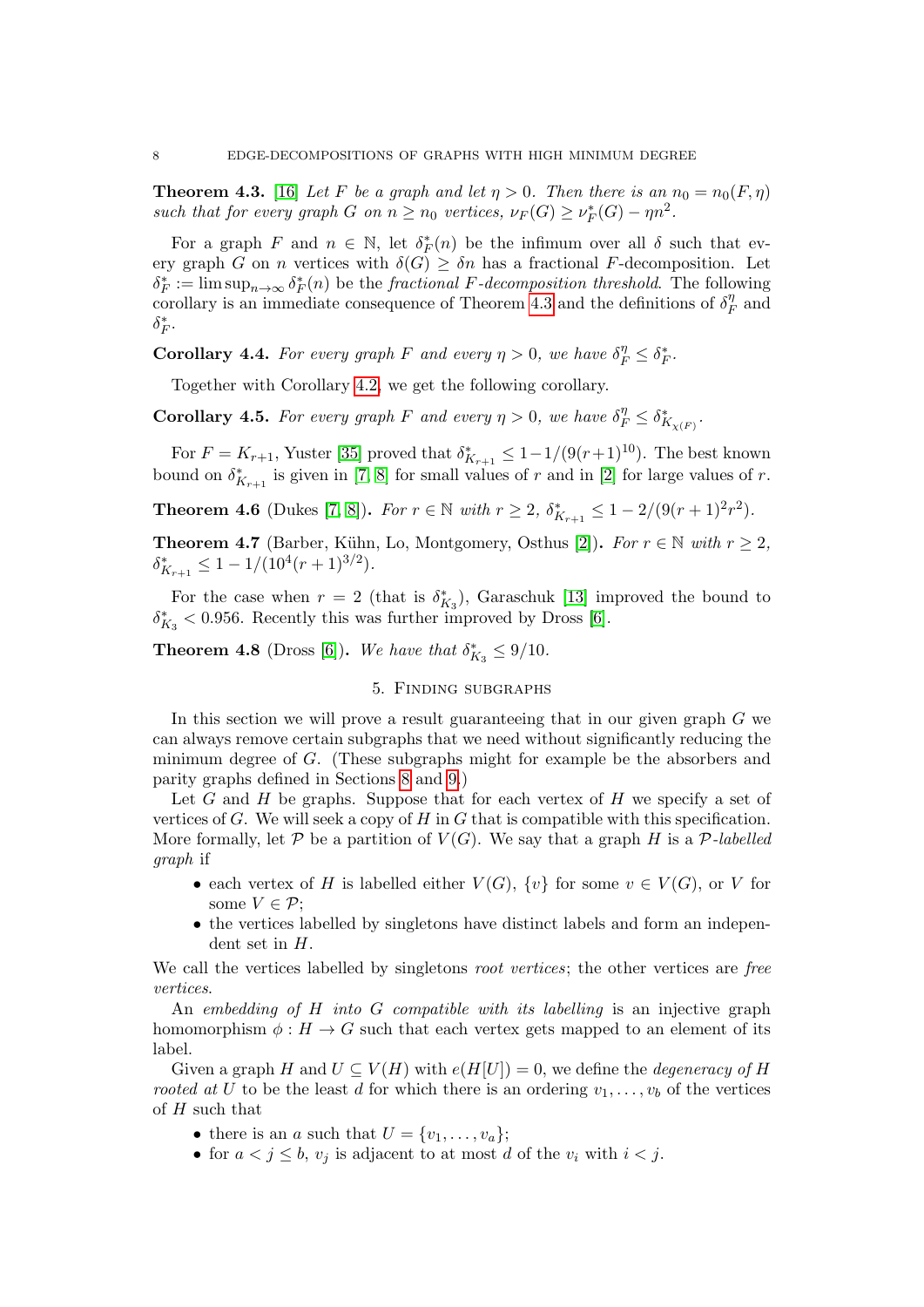The order of  $v_1, \ldots, v_a$  is not important as U is an independent set of H. Note that the requirement that the vertices in  $U$  come first means that the degeneracy of  $H$ rooted at  $U$  might be larger than the usual degeneracy of  $H$ . The *degeneracy of a* P-labelled graph H is the degeneracy of H rooted at U, where U is the set of root vertices of H.

We now prove a very general lemma guaranteeing that, provided the common neighbourhoods of sets of up to d vertices are sufficiently large, we can embed any collection of P-labelled graphs that does not use any root label too many times.

<span id="page-8-2"></span>**Lemma 5.1.** Let  $n, k, d, b, s, m \in \mathbb{N}$  with  $1/n \ll 1/k, 1/d, 1/b$ . Let G be a graph on n vertices and let  $\mathcal{P} = \{V_1, \ldots, V_k\}$  be an equitable partition of  $V(G)$  such that  $d_G(S, V_i) \geq 2db(\sqrt{m} + s + 1)$  for each  $1 \leq i \leq k$  and  $S \subseteq V(G)$  with  $|S| \leq d$ . Let  $H_1, \ldots, H_m$  be P-labelled graphs such that

- (i) for each  $1 \leq i \leq m$ ,  $|H_i| \leq b$ ;
- (ii) the degeneracy of each  $H_i$  is at most d;
- (iii) for each  $v \in V(G)$ , the number of indices  $1 \leq i \leq m$  such that some vertex of  $H_i$  is labelled  $\{v\}$  is at most s.

Then there exist edge disjoint embeddings  $\phi(H_1), \ldots, \phi(H_m)$  of  $H_1, \ldots, H_m$  compatible with their labellings such that the subgraph  $H := \bigcup_{i=1}^m \phi(H_i)$  of G satisfies  $\Delta(H) \leq 2b(\sqrt{m} + s).$ 

*Proof.* For each  $v \in V(G)$  and each  $0 \leq j \leq m$ , let  $s(v, j)$  be the number of indices  $1 \leq i \leq j$  such that some vertex of  $H_i$  is labelled  $\{v\}$ ; so  $s(v, j) \leq s$ .

Suppose that, for some  $1 \leq j \leq m$ , we have already embedded  $H_1, \ldots, H_{j-1}$  such that

<span id="page-8-0"></span>
$$
d_{G_{j-1}}(v) \le b(\sqrt{m} + s(v, j-1) + 1),
$$
\n(5.1)

where  $G_{i-1}$  consists of the subgraph of G used to embed  $H_1, \ldots, H_{i-1}$ . Our next aim is to embed  $H_j$  into  $G-G_{j-1}$  such that [\(5.1\)](#page-8-0) holds with j replaced by j + 1. By (ii), we can order the vertices of  $H_j$  such that root vertices of  $H_j$  precede free vertices of  $H_i$  and each free vertex is preceded by at most d of its neighbours. Suppose that we have already embedded some vertices of  $H_i$  one by one in this order and that the next vertex of  $H_j$  to be embedded is x.

Let  $B := \{v \in V(G) : d_{G_{j-1}}(v) \ge b\sqrt{m}\}\$ be the set of vertices that are in danger of being used too many times. Since  $e(H_i) \leq {H_i \choose 2} \leq {t \choose 2}$  $\binom{b}{2}$  for each *i*, we have  $2e(G_{j-1}) \leq b^2m$ . So we have that

<span id="page-8-1"></span>
$$
|B| \le b^2 m/b\sqrt{m} = b\sqrt{m}.\tag{5.2}
$$

If x is a root vertex, then we can embed x at its assigned position because we have yet to embed any of its neighbours.

If  $x$  is a free vertex, then at most  $d$  of its neighbours have already been embedded. Let U be the set of images of these neighbours, and let V be the label of  $x$ . Now

$$
d_{G-G_{j-1}}(U,V) \geq d_G(U,V) - \sum_{u \in U} d_{G_{j-1}}(u,V)
$$
  
\n
$$
\geq 2db(\sqrt{m} + s + 1) - db(\sqrt{m} + s + 1) > b\sqrt{m} + b \geq |B| + |H_j|.
$$

So we can choose a suitable image for x outside of B.

Suppose that we have completed the embedding of  $H_i$ . We will now check that [\(5.1\)](#page-8-0) holds with j replaced by  $j+1$ . Clearly (5.1) holds for every  $v \in V(G) \setminus B$ . But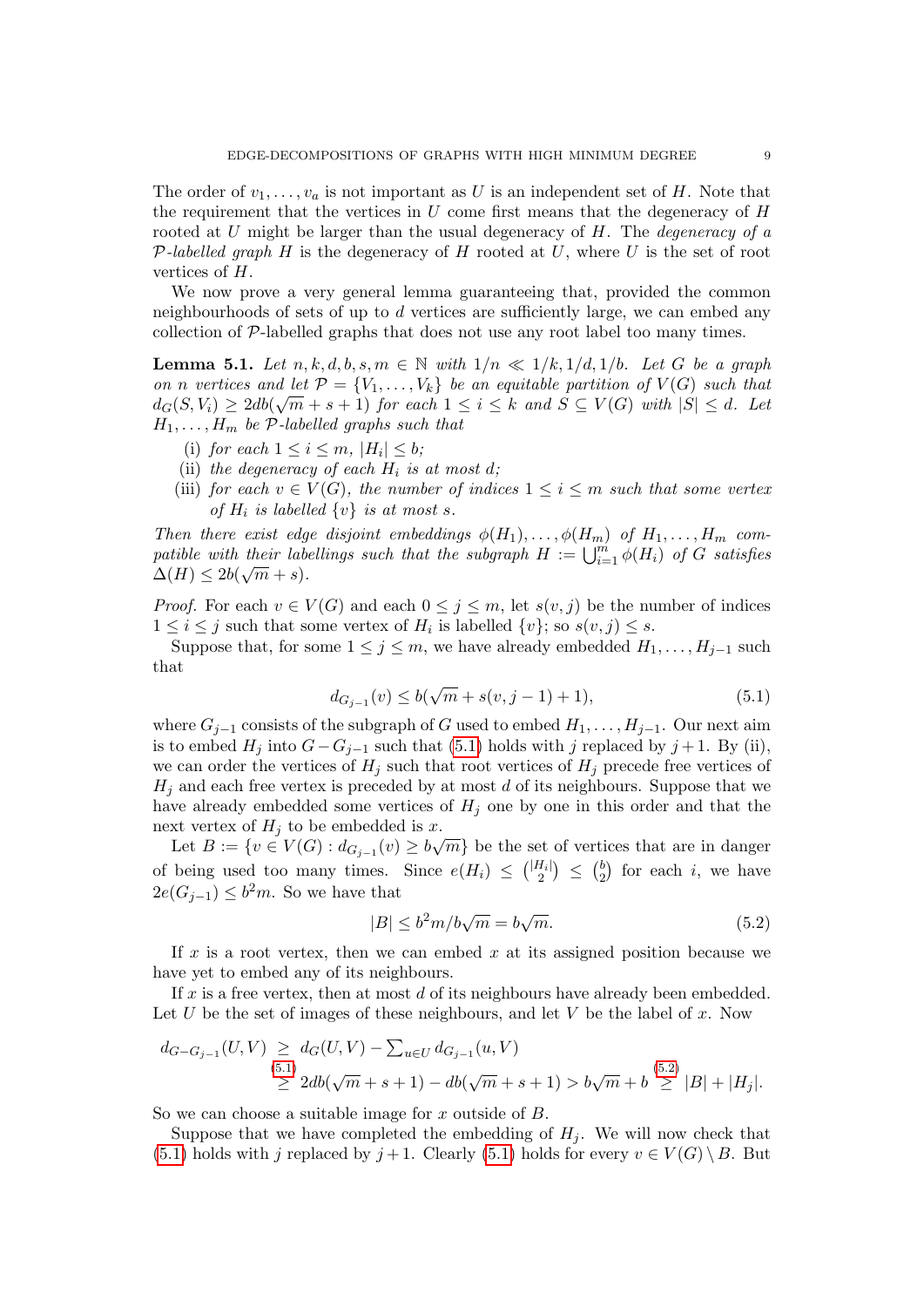if  $v \in B$ , then [\(5.1\)](#page-8-0) holds for v as well because free vertices of  $H_j$  were embedded outside of B and, if v is the image of a root vertex of  $H_j$ , then  $s(v, j) = s(v, j-1)+1$ . Finally observe that, by  $(5.1), \Delta(H) = \Delta(G_m) \leq b(\sqrt{m} + s(v, m) + 1) \leq 2b(\sqrt{m} + s(v, m))$  $(5.1), \Delta(H) = \Delta(G_m) \leq b(\sqrt{m} + s(v, m) + 1) \leq 2b(\sqrt{m} + s(v, m))$  $s$ ).

The following lemma follows immediately from Lemma [5.1,](#page-8-2) but has conditions that will be slightly more convenient to check.

<span id="page-9-2"></span>**Lemma 5.2.** Let  $n, k, d, b \in \mathbb{N}$  and let  $\eta, \varepsilon > 0$  with  $1/n \ll \eta \ll \varepsilon, 1/d, 1/b, 1/k$ . Let G be a graph on n vertices, and let  $\mathcal{P} = \{V_1, \ldots, V_k\}$  be an equitable partition of  $V(G)$ such that, for each  $1 \leq i \leq k$  and each  $S \subseteq V(G)$  with  $|S| \leq d$ ,  $d_G(S, V_i) \geq \varepsilon |V_i|$ . Let  $m \leq \eta n^2$  and let  $H_1, \ldots, H_m$  be  $P$ -labelled graphs such that

- (i) for each  $1 \leq i \leq m$ ,  $|H_i| \leq b$ ;
- (ii) the degeneracy of each  $H_i$  is at most d;
- (iii) for each  $v \in V(G)$ , the number of indices  $1 \leq i \leq m$  such that some vertex of  $H_i$  is labelled  $\{v\}$  is at most  $\eta n$ .

Then there exist edge-disjoint embeddings  $\phi(H_1), \ldots, \phi(H_m)$  of  $H_1, \ldots, H_m$  compatible with their labellings such that the subgraph  $H := \bigcup_{i=1}^m \phi(H_i)$  of G satisfies  $\Delta(H) \leq \varepsilon n$ .

#### 6. Deriving Theorem [1.2](#page-1-0) from Theorem [1.3](#page-2-0)

<span id="page-9-0"></span>In this section we extend Theorem [1.3,](#page-2-0) which applies to regular graphs  $F$ , to Theorem [1.2,](#page-1-0) which does not require the assumption of regularity. Our approach is to combine multiple copies of F into a regular graph R and then apply Theorem [1.3](#page-2-0) to R. We cannot do this immediately, as an  $F$ -divisible graph G need not in general also be  $R$ -divisible. We can however ensure that the extra divisibility conditions hold by removing a small number of copies of  $F$  from  $G$ .

We first prove that we can combine multiple copies of  $F$  to obtain a regular graph whose degree and chromatic number are not too large.

<span id="page-9-1"></span>**Lemma 6.1.** Let F be a graph. There is an F-decomposable r-regular graph R with  $r = 2e(F)$  and  $\chi(R) = \chi(F)$ .

We now give the main idea of the proof. Throughout the proof of the lemma, we write  $[a] := \{0, 1, \ldots, a-1\}$ , thought of as the set of residue classes modulo a. Let  $k := \chi(F)$  and fix a k-colouring of F. Let t be the size of the largest colour class. By adding isolated vertices to F if necessary, we may assume that  $V(F) = [k] \times [t]$ with the k colour classes of F being  $\{i\} \times [t]$  for each  $i \in [k]$  (so there is no edge between  $(x_1, y_1)$  and  $(x_2, y_2)$  if  $x_1 = x_2$ .

For any injective function  $\theta$  defined on the vertex set of a graph H, let  $\theta(H)$  be the graph on the vertex set  $\theta(V(H))$  for which  $\theta: V(H) \to \theta(V(H))$  is an isomorphism. Thus for  $w \in [k] \times [t]$ ,  $F + w$  is the graph obtained from F by translating each vertex by w inside  $[k] \times [t]$ . (To be precise,  $F + w := \theta_w(F)$ , where  $\theta_w : (a, b) \mapsto (a + i, b + j)$ with  $w = (i, j)$ . Note that  $F + w$  is still k-partite with the k colour classes being  ${i} \times [t]$  for each  $i \in [k]$ . Since each vertex of F is assigned to each possible position in  $[k] \times [t] = V(F)$  exactly once under these translations, for each  $x \in V(F)$  we have that  $\sum_{w\in[k]\times[t]}d_{F+w}(x)=2e(F)$ . We would like to take R to be  $\bigcup_{w\in[k]\times[t]}F+w$ . However, that might produce multiple edges, so we will actually take more copies of F spread across a larger vertex set. In this way, we can achieve a similar result without producing multiple edges.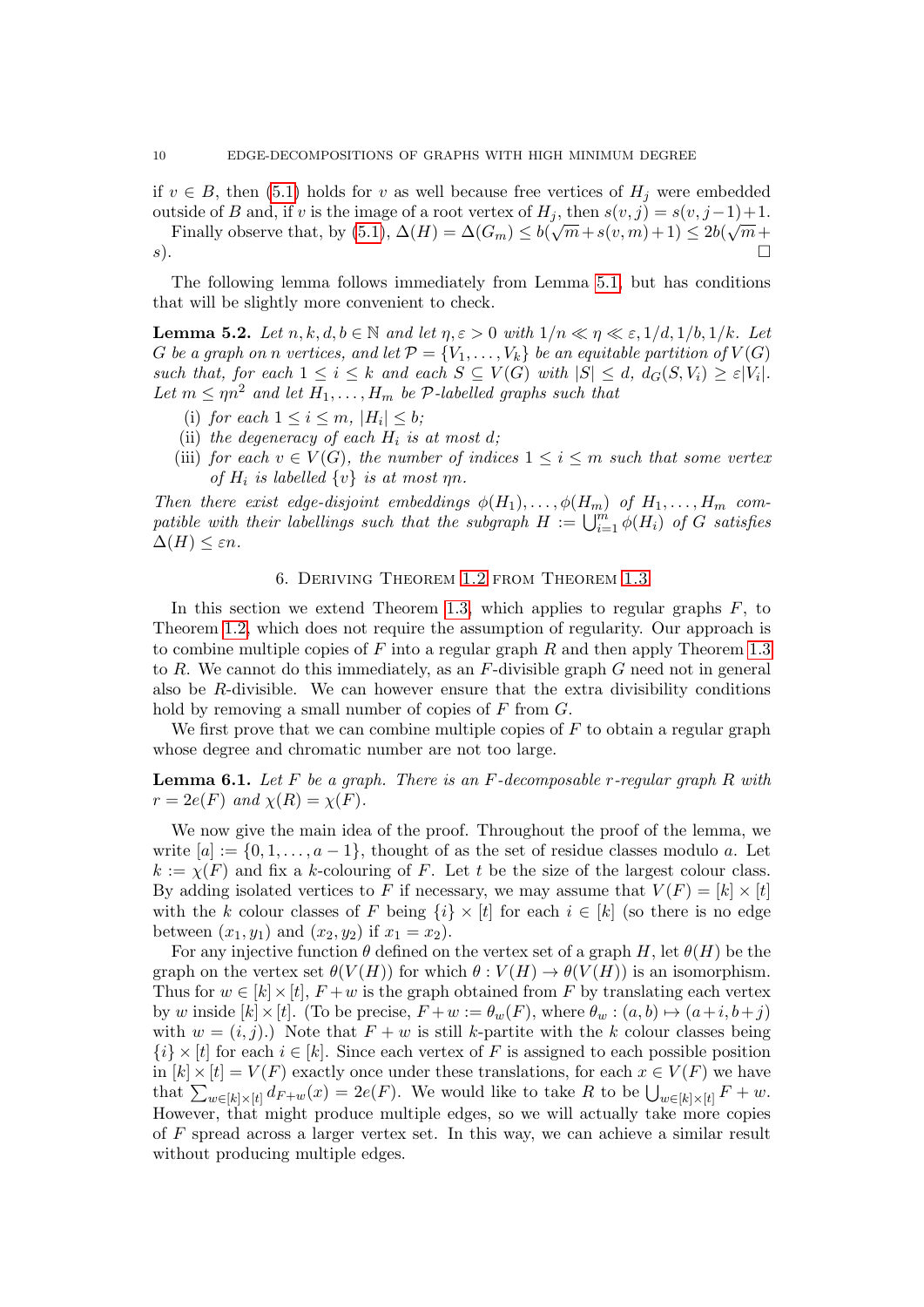More precisely, the vertex set of R will be  $V := [k] \times [t] \times [k^2 t]$ . (The length of the third dimension is chosen so that the multiplication maps  $x \mapsto ax$  from [kt] to  $[k^2t]$  are injective for  $a \in [k] \setminus \{0\}$ .) We will embed copies of F in  $k^2t$  sets of disjoint  $[k] \times [t]$  'slices' of V. Intuitively, these sets of slices will be taken at different angles to ensure that we do not create multiple edges.

*Proof of Lemma [6.1.](#page-9-1)* Let  $k := \chi(F)$  and fix a k-colouring of F. Let t be the size of the largest colour class. By adding isolated vertices to  $F$  if necessary, we may assume that  $V(F) = [k] \times [t]$  with the k colour classes of F being  $\{i\} \times [t]$  for each  $i \in [k]$ . Let  $V := [k] \times [t] \times [k^2 t]$ .

For  $\ell \in [k^2t]$  and  $s \in [kt]$ , let  $\phi_{\ell,s} : [k] \times [t] \to V$  be defined by  $\phi_{\ell,s}(x, y) :=$  $(x, y, \ell + xs)$ . Define the slice  $\Phi_{\ell,s}$  to be  $\{\phi_{\ell,s}(x, y) : (x, y) \in [k] \times [t]\}.$  Note that, for fixed s, the set  $\{\Phi_{0,s}, \ldots, \Phi_{k^2t-1,s}\}\$  of slices forms a partition of V.

For  $w \in [k] \times [t]$ , observe that  $\phi_{\ell,s}(F + w)$  is k-partite with k-colourings induced by projections onto the first coordinate of V. Indeed, recall that  $F + w$  has colour classes  $\{0\} \times [t], \{1\} \times [t], \ldots, \{k-1\} \times [t]$  and  $\phi_{\ell,s}$  preserves first coordinates. So  $\phi_{\ell,s}(F + w)$  has no edges between vertices which agree in the first coordinate.

We will show that, given two points  $v_1 = (x_1, y_1, z_1)$  and  $v_2 = (x_2, y_2, z_2)$  with  $x_1 \neq x_2$ , there is at most one pair  $(\ell, s)$  such that  $v_1$  and  $v_2$  are contained in  $\Phi_{\ell,s}$ . Indeed, suppose that  $v_1$  and  $v_2$  are contained in both  $\Phi_{\ell,s}$  and  $\Phi_{\ell',s'}$ . Then  $z_1 = \ell + x_1s = \ell' + x_1s'$  and  $z_2 = \ell + x_2s = \ell' + x_2s'$ , so  $z_2 - z_1 = (x_2 - x_1)s = (x_2 - x_1)s'$ . It follows that  $s = s'$  since the map  $u \mapsto (x_1 - x_2)u$  from [kt] to [k<sup>2</sup>t] is injective, hence also that  $\ell = z_1 - x_1 s = z_1 - x_1 s' = \ell'$ . Recall that  $\phi_{\ell,s}(F + w)$  never has an edge between two vertices which agree in the first coordinate. So for any  $w, w'$ , we have that  $\phi_{\ell,s}(F + w)$  and  $\phi_{\ell',s'}(F + w')$  are edge-disjoint whenever  $(\ell, s) \neq (\ell', s')$ .

Now fix an enumeration  $w_0, \ldots, w_{kt-1}$  of  $[k] \times [t]$ . Define  $R := \bigcup_{\ell \in [k^2 t], s \in [kt]} \phi_{\ell,s}(F +$  $w_s$ ) with vertex set V. Clearly, R has an F-decomposition, is k-partite (with colour classes  $\{i\} \times [t] \times [k^2 t]$  for  $i \in [k]$ ), and has no multiple edges. Since  $\Phi_{0,s}, \ldots, \Phi_{k^2 t-1,s}$ partition V for each  $s \in [kt]$ , for any vertex  $v = (x, y, z) \in V$  and any  $s \in [kt]$  there is precisely one  $\ell \in [k^2 t]$  such that v is a vertex of  $\phi_{\ell,s}(F + w_s)$ . Thus

$$
d_R(v) = \sum_{s \in [kt]} d_{F+w_s}((x, y)) = \sum_{u \in V(F)} d_F(u) = 2e(F).
$$

Hence R is  $2e(F)$ -regular.

We next show that, given a graph  $F$ , we can turn an  $F$ -divisible graph into an R-divisible graph by removing a small number of copies of F.

<span id="page-10-0"></span>**Lemma 6.2.** Let  $F$  be a graph and let  $R$  be an  $F$ -decomposable r-regular graph with  $r = 2e(F)$ . Let  $\varepsilon > 0$ . Then there exists an  $n_0 = n_0(\varepsilon, F, R)$  such that, for  $n \geq n_0$ , the following holds. Let G be an F-divisible graph on n vertices with  $\delta(G) > (1 - 1/r + 2\varepsilon)n$ . Then there is an F-decomposable subgraph H of G such that  $\Delta(H) \leq \varepsilon n$  and  $G - H$  is R-divisible.

*Proof.* Choose  $0 \le t < e(R)/e(F)$  such that  $e(G) \equiv te(F) \mod e(R)$ . Let  $F_1, F_2, \ldots, F_t$ be t vertex-disjoint copies of F in G, and let  $G_0 := G - F_1 - \cdots - F_t$ . Then  $G_0$ remains F-divisible and  $e(G_0)$  is divisible by  $e(R)$ . Note that  $\delta(G_0) \geq (1-1/r+\varepsilon)n$ .

Consider an F-decomposition F of R and fix an  $F' \in \mathcal{F}$ . Let  $\mathcal{D} \subseteq \mathbb{N}$  be the set of vertex degrees of F. For each  $d \in \mathcal{D}$ , let  $v_d$  be a vertex of F' with  $d_{F'}(v_d) = d$ , and let  $S_d$  be the star consisting of  $v_d$  together with the incident edges of  $F'$ . Let  $R_d$  be the graph obtained from  $R - S_d$  by adding a new vertex  $v'_d$  attached to the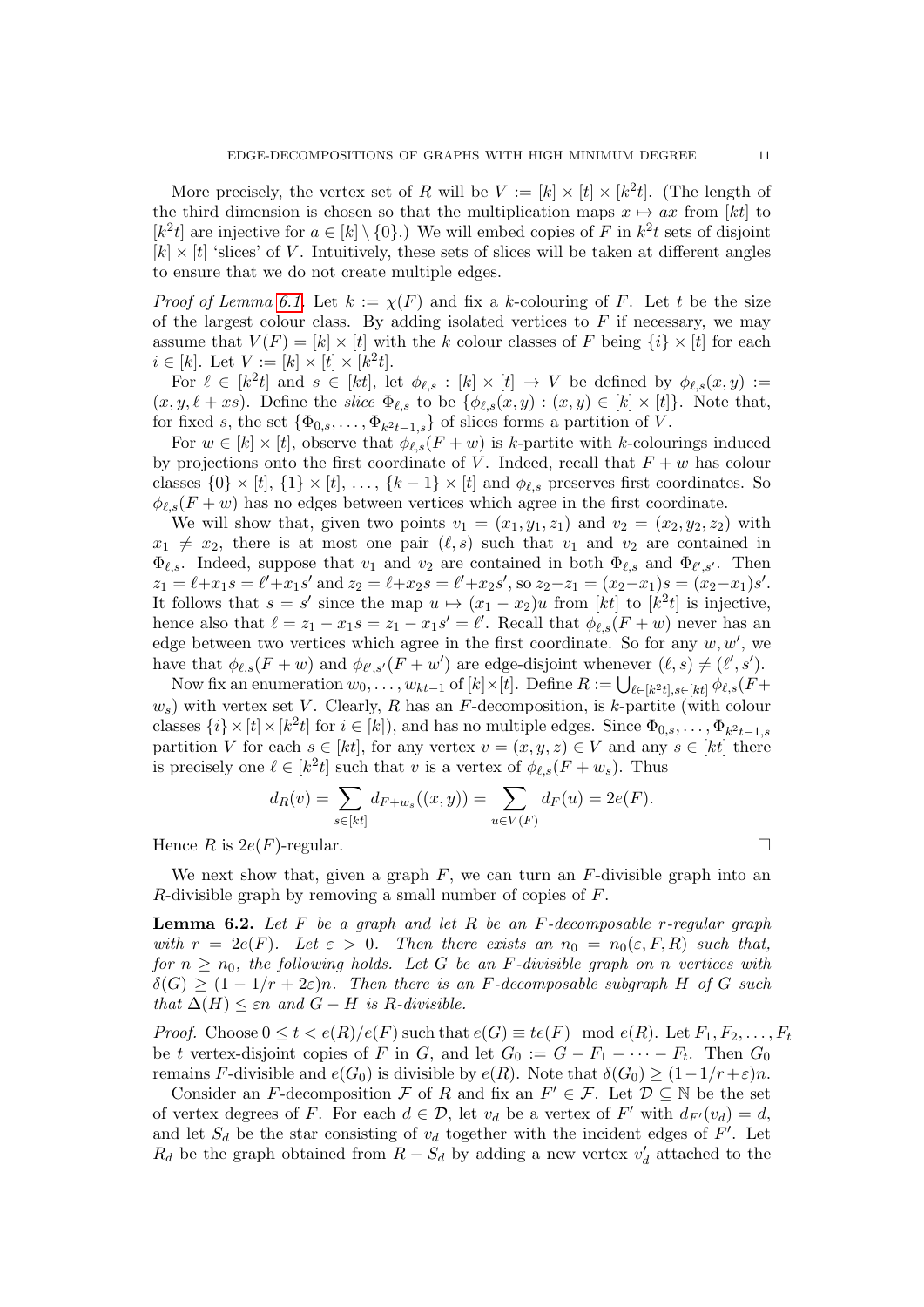neighbours of  $v_d$  in F'. By construction,  $R_d$  is F-decomposable,  $|R_d| = |R| + 1$ ,  $e(R_d) = e(R)$  and every vertex of  $R_d$  has degree r except for  $v'_d$ , which has degree d, and  $v_d$ , which has degree  $r - d$ .

Fix an enumeration  $u_1, \ldots, u_n$  of  $V(G)$  and, for each  $1 \leq i \leq n-1$ , choose  $0 \leq a_i \lt r$  such that  $\sum_{j=1}^i d_{G_0}(u_j) \equiv a_i \mod r$ . Since both R and  $G_0$  are Fdivisible, each  $a_i$  is divisible by  $gcd(F)$ , so there exists a multiset  $T_i$  with  $d \in \mathcal{D}$  for all  $d \in T_i$  such that  $\sum_{d \in T_i} d \equiv a_i \mod r$ . Moreover, since there exist only r possible values for  $a_i$ , we may assume that there exists a  $c = c(F)$  such that  $|T_i| \leq c$  for all i.

Let  $\mathcal{P}_0 := \{V(G)\}\$ be the trivial partition of  $V(G)$ . For each  $1 \leq i \leq n-1$  and each  $d \in T_i$ , choose a  $\mathcal{P}_0$ -labelled copy of  $R_d$  such that the copy of  $v'_d$  is labelled  $\{u_i\}$ , the copy of  $v_d$  is labeled  $\{u_{i+1}\}\$  and all other vertices are labelled  $V(G)$  (we may assume that these copies are vertex disjoint). Let  $\mathcal{R}_i$  be the set of copies of  $R_d$  (one for each  $d \in T_i$ ). Let  $\mathcal{R} := \bigcup_{i=1}^{n-1} \mathcal{R}_i$ . So  $|\mathcal{R}_i| = |T_i| \le c$  for all i and  $|\mathcal{R}| \le c(n-1)$ . For each i, the number of indices such that some vertex of  $R_d$  in  $\mathcal R$  is labelled  $\{u_i\}$ is at most  $|T_i| + |T_{i-1}| \leq 2c$ . (Here  $|T_0| = |T_n| = 0$ .) Recall that each copy of  $R_d$  has degeneracy at most r since  $\Delta(R_d) = r$ . Pick  $\eta$  such that  $1/n \ll \eta \ll \varepsilon$ ,  $1/r$ ,  $1/f$  and apply Lemma [5.2](#page-9-2) with  $G_0$ , 1,  $|R|+1$ ,  $r$ ,  $\varepsilon/2$ ,  $\mathcal{P}_0$ ,  $\mathcal{R}$  playing the roles of  $G$ ,  $k$ ,  $b$ ,  $d$ ,  $\varepsilon$ ,  $\mathcal{P}, \{H_1, \ldots, H_m\}$ . We obtain edge-disjoint embeddings  $\phi(R_d)$  for all  $R_d \in \mathcal{R}$  into  $G_0$ , which are compatible with their labelling and such that  $\Delta(\bigcup_{R_d \in \mathcal{R}} \phi(R_d)) \leq \varepsilon n/2$ . Let  $H_0 := \bigcup_{R_d \in \mathcal{R}} \phi(R_d)$ ; so  $\Delta(H_0) \leq \varepsilon n/2$ .

Let  $G_1 := \tilde{G}_0 - H_0$ . Note that, for each  $1 \leq i \leq n-1$  and each  $R_d \in \mathcal{R}_i$ , we have  $d_{\phi(R_d)}(u_i) \equiv d \mod r$ ,  $d_{\phi(R_d)}(u_{i+1}) \equiv -d \mod r$ , and  $d_{\phi(R_d)}(u_j) \equiv 0 \mod r$ for each  $j \notin \{i, i + 1\}$ . Recall that  $\sum_{d \in T_i} d \equiv a_i \equiv \sum_{j=1}^i d_{G_0}(u_j) \mod r$  for each  $1 \leq i \leq n-1$ . We have that

$$
d_{H_0}(u_1) \equiv \sum_{R_d \in \mathcal{R}_1} d_{\phi(R_d)}(u_1) \equiv \sum_{d \in T_1} d \equiv d_{G_0}(u_1) \mod r,
$$

so r divides  $d_{G_1}(u_1)$ . Similarly, for  $2 \leq i \leq n-1$  we have that

$$
d_{H_0}(u_i) = \sum_{j=1}^{n-1} \sum_{R_d \in \mathcal{R}_j} d_{\phi(R_d)}(u_i) \equiv \sum_{R_d \in \mathcal{R}_{i-1}} d_{\phi(R_d)}(u_i) + \sum_{R_{d'} \in \mathcal{R}_i} d_{\phi(R_{d'})}(u_i) \mod r
$$
  

$$
\equiv - \sum_{d \in T_{i-1}} d + \sum_{d' \in T_i} d' \equiv -a_{i-1} + a_i \equiv d_{G_0}(u_i) \mod r,
$$

so r divides  $d_{G_1}(u_i)$ . Recall that  $e(R)$  divides  $e(G_0)$  and  $r = 2e(F)$ , so r divides  $2e(G_0)$ . Finally, for  $i = n$  we have that

$$
d_{H_0}(u_n) \equiv \sum_{R_d \in \mathcal{R}_{n-1}} d_{\phi(R_d)}(u_n) \equiv -\sum_{d \in T_{n-1}} d \equiv -\sum_{j=1}^{n-1} d_{G_0}(u_j) \mod r,
$$

so  $d_{G_1}(u_n) \equiv \sum_{j=1}^n d_{G_0}(u_j) \equiv 2e(G_0) \equiv 0 \mod r$ . Hence  $G_1$  is r-divisible. Since  $G_1$  was obtained from  $G_0$  by deleting graphs with  $e(R)$  edges,  $e(G_1)$  is divisible by  $e(R)$ , so  $G_1$  is R-divisible. Take  $H := H_0 \cup F_1 \cup \cdots \cup F_t$  and observe that  $\Delta(H) \leq \varepsilon n/2 + tr \leq \varepsilon n.$ 

We now prove the following theorem, which together with Theorems [4.6](#page-7-3) and [4.7](#page-7-0) implies Theorem [1.2.](#page-1-0)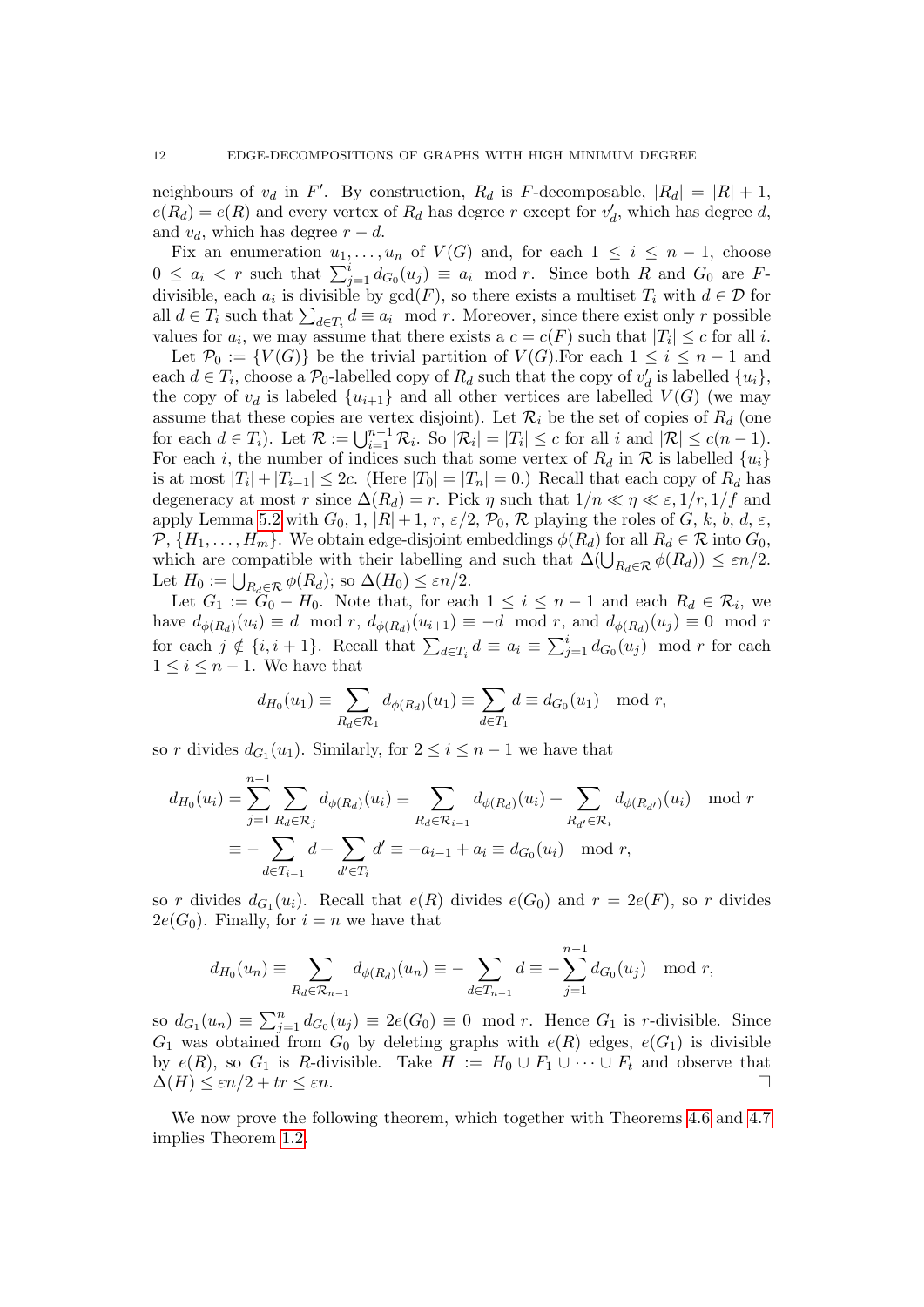<span id="page-12-0"></span>**Theorem 6.3.** Let F be a graph. Then for each  $\varepsilon > 0$ , there exists an  $n_0 = n_0(\varepsilon, F)$ and an  $\eta = \eta(\varepsilon, F)$  such that every F-divisible graph G on  $n \geq n_0$  vertices with  $\delta(G) \geq (\delta + \varepsilon)n$ , where  $\delta := \max\{\delta^*_{K_{\chi(F)}}, 1 - 1/6e(F)\}\$ , has an F-decomposition.

*Proof.* Choose  $n_0 \in \mathbb{N}$  and  $\eta > 0$  such that  $1/n_0 \ll \eta \ll \varepsilon, 1/|F|$ . Let  $n \ge n_0$  and let G be an F-divisible graph on n vertices with  $\delta(G) \geq (\delta + \varepsilon)n$ . By Lemma [6.1,](#page-9-1) there is an F-decomposable r-regular graph R with  $r = 2e(F)$  and  $\chi(R) = \chi(F)$ . By Lemma [6.2,](#page-10-0) there is an F-decomposable subgraph H of G such that  $\Delta(H) \leq \varepsilon n/2$ and  $G' := G - H$  is R-divisible.

Corrollary [4.5](#page-7-4) implies that  $\delta_R^{\eta} \leq \delta_{K_{\chi}(R)}^*$ . Thus  $\delta(G') \geq \delta(G) - \Delta(H) \geq (\delta_R^{\eta} + \varepsilon/2)n$ . Moreover,  $1/6e(F) = 1/3r$ . So Theorem [1.3](#page-2-0) implies that G' has an R-decomposition, hence also an F-decomposition.

#### 7. Random subgraphs and partitions

<span id="page-12-1"></span>Let  $m, n, N \in \mathbb{N}$  with  $\max\{m, n\} < N$ . Recall that the hypergeometric distribution with parameters  $N, n$  and m is the distribution of the random variable X defined as follows. Let S be a random subset of  $\{1, 2, \ldots, N\}$  of size n and let  $X := |S \cap \{1, 2, \ldots, m\}|$ . We use the following simple form of Hoeffding's inequality, which we shall apply to both binomial and hypergeometric random variables.

<span id="page-12-2"></span>**Lemma 7.1** (see [\[17,](#page-39-18) Remark 2.5 and Theorem 2.10]). Let  $X ∼ B(n, p)$  or let X have a hypergeometric distribution with parameters  $N, n, m$ . Then

$$
\mathbb{P}(|X - \mathbb{E}(X)| \ge t) \le 2e^{-2t^2/n}.
$$

The following lemma is a simple consequence of Lemma [7.1.](#page-12-2)

<span id="page-12-3"></span>**Lemma 7.2.** Let  $k, s \in \mathbb{N}$  and let  $0 < \gamma, \rho < 1$ . There is an  $n_0 = n_0(k, s, \gamma)$  such that the following holds. Let G be a graph on  $n \geq n_0$  vertices and let  $V_1, \ldots, V_k$  be an equitable partition of its vertex set. Let H be a graph on  $V(G)$ . Then there is a subgraph R of G such that, for each  $1 \leq i \leq k$  and each  $S \subseteq V(G)$  with  $|S| \leq s$ ,

$$
d_R(S, V_i) = \rho^{|S|} d_G(S, V_i) \pm \gamma |V_i|
$$

and for each  $x, y \in V(G)$ ,

$$
d_H(y, N_R(x, V_i)) = \rho d_H(y, N_G(x, V_i)) \pm \gamma n.
$$

*Proof.* Let R be a random subgraph of G in which each edge is retained with probability  $\rho$ , independently from all other edges. By Lemma [7.1,](#page-12-2) for each  $1 \leq i \leq k$  and each  $S \subseteq V(G)$  with  $|S| \leq s$ ,

$$
\mathbb{P}(|d_R(S, V_i) - \rho^{|S|} d_G(S, V_i)| \ge \gamma |V_i|) \le 2e^{-2(\gamma |V_i|)^2/|V_i|} \le 2e^{-2\gamma^2 \lfloor n/k \rfloor}.
$$

Similarly, for each  $x, y \in V(G)$ ,

$$
\mathbb{P}(|d_H(y, N_R(x, V_i)) - \rho d_H(y, N_G(x, V_i))| \ge \gamma n) \le 2e^{-2\gamma^2 n}.
$$

Since there are only at most  $k(n+1)^s + kn^2$  conditions to check and each fails with probability exponentially small in  $n$ , some choice of  $R$  has the required properties if  $n$  is sufficiently large.

Let G be a graph. For  $k \in \mathbb{N}$  and  $\delta > 0$ , a  $(k, \delta)$ -partition for G is an equitable partition  $\mathcal{P} = \{V_1, \ldots, V_k\}$  of  $V(G)$  such that, for each  $1 \leq i \leq k$  and each  $v \in V(G)$ ,  $d_G(v, V_i) \geq \delta |V_i|$ . We will often use the fact that if  $P$  is a  $(k, \delta + \varepsilon)$ -partition for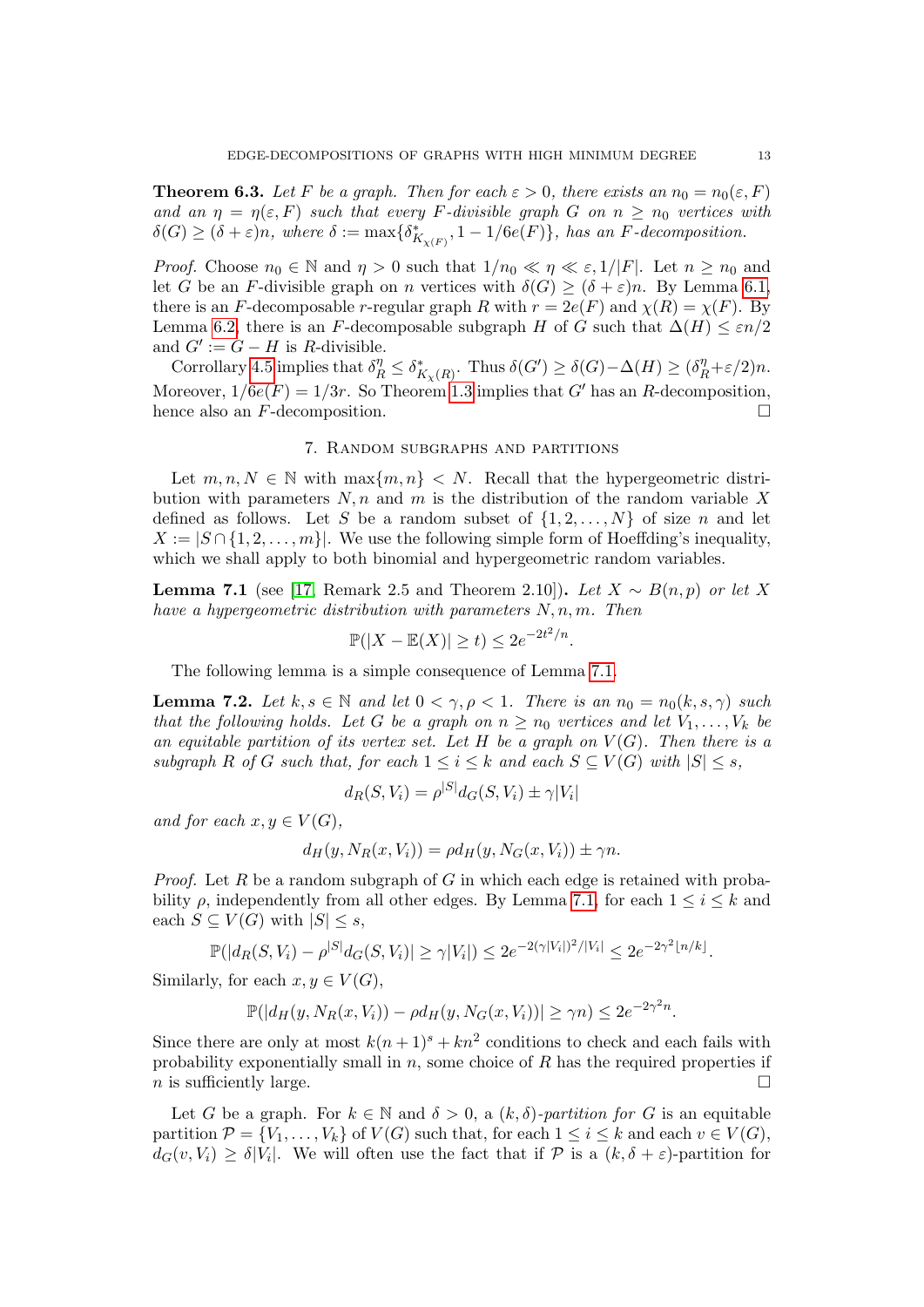G and H is a subgraph of G with  $\Delta(H) \leq \varepsilon n/2k$ , then P is a  $(k, \delta)$ -partition for  $G-H.$ 

<span id="page-13-1"></span>**Proposition 7.3.** Let  $k \in \mathbb{N}$ , and let  $0 < \delta < 1$ . Then there exists an  $n_0 = n_0(k)$ such that any graph G on  $n \geq n_0$  vertices with  $\delta(G) \geq \delta n$  has a  $(k, \delta - 2n^{-1/3})$ . partition.

*Proof.* Consider a random equitable partition of  $V(G)$  into  $V_1, \ldots, V_k$  with  $|V_1| \leq$  $|V_2| \leq \cdots \leq |V_k|$ . Consider any  $1 \leq i \leq k$  and any  $v \in V(G)$ . Note that  $d(v, V_i)$  $|V_i \cap N(v)|$  has a hypergeometric distribution with parameters n,  $|V_i|$  and  $d(v)$ . Thus, for each  $1 \leq i \leq k$  and for each  $v \in V(G)$ , by Lemma [7.1](#page-12-2) we have that

$$
\mathbb{P}(d(v, V_i) \le \delta |V_i| - n^{2/3}/k) \le 2e^{-2n^{1/3}/k}.
$$

So for *n* sufficiently large we can choose an equitable partition  $V_1, \ldots, V_k$  such that, for each  $i \leq k$  and  $v \in V(G)$ ,

$$
d(v, V_i) \ge \delta |V_i| - n^{2/3} / k \ge (\delta - 2n^{-1/3}) |V_i|,
$$

as required.  $\Box$ 

Let  $\mathcal{P}_1$  be a partition of  $V(G)$  and for each  $1 < i \leq \ell$ , let  $\mathcal{P}_i$  be a refinement of  $\mathcal{P}_{i-1}$ . We call  $\mathcal{P}_1, \ldots, \mathcal{P}_{\ell}$  a  $(k, \delta, m)$ -partition sequence for G if

(i)  $\mathcal{P}_1$  is a  $(k, \delta)$ -partition for  $G$ ;

(ii) for each  $2 \leq i \leq \ell$  and each  $V \in \mathcal{P}_{i-1}$ ,  $\mathcal{P}_i[V]$  is a  $(k, \delta)$ -partition for  $G[V]$ ;

(iii) for each  $V \in \mathcal{P}_{\ell}, |V| = m$  or  $m - 1$ .

Note that (i) and (ii) imply that each  $\mathcal{P}_i$  is an equitable partition of  $V(G)$ .

<span id="page-13-2"></span>**Lemma 7.4.** Let  $k \in \mathbb{N}$  with  $k \geq 2$ , and let  $\delta, \varepsilon > 0$ . There exists an  $m_0 = m_0(k, \varepsilon)$ such that for all  $m' \geq m_0$ , any graph G on  $n \geq m'$  vertices with  $\delta(G) \geq \delta n$  has a  $(k, \delta - \varepsilon, m)$ -partition sequence for some  $m' \le m \le km'$ .

*Proof.* Take  $m_0 \ge \max\{n_0(k), 1000/\varepsilon^3\}$ , where  $n_0$  is the function from Proposi-tion [7.3,](#page-13-1) and let  $m' \ge m_0$ . Let  $\ell := \lfloor \log_k(n/m') \rfloor$ . Define  $\mathcal{P}_0, \ldots, \mathcal{P}_\ell$  as follows. Let  $\mathcal{P}_0 := \{V(G)\}\$ . For  $j \in \mathbb{N}$ , let  $a_j := n^{-1/3} + (n/k)^{-1/3} + \cdots + (n/k^{j-1})^{-1/3}$ . Suppose that for some  $1 \leq i \leq \ell$  we have already chosen  $\mathcal{P}_0, \ldots, \mathcal{P}_{i-1}$  such that, for each  $1 \leq j \leq i-1$  and each  $V \in \mathcal{P}_{j-1}$ ,  $\mathcal{P}_j[V]$  is a  $(k, \delta - 2a_j)$ -partition for  $G[V]$ . Since  $|V| + 1 \ge n/k^{i-1} \ge n/k^{\ell-1} \ge m_0$ , for each  $V \in \mathcal{P}_{i-1}$  we can choose by Proposition [7.3](#page-13-1) a  $(k, \delta - 2a_i)$ -partition for  $G[V]$ . Observing that

$$
a_{\ell} \le \frac{(n/k^{\ell})^{-1/3}}{k^{1/3} - 1} \le \frac{(m')^{-1/3}}{2^{1/3} - 1} \le \frac{m_0^{-1/3}}{2^{1/3} - 1} \le \frac{\varepsilon}{2}
$$

completes the proof with  $m = \lceil n/k^{\ell} \rceil$ .  $\Box$ 

#### 8. Absorbers

<span id="page-13-0"></span>Let F be an r-regular graph. Suppose that G is an F-divisible graph on n vertices with large minimum degree. Let  $\mathcal{P}_1, \ldots, \mathcal{P}_\ell$  be a  $(k, \delta, m)$ -partition sequence for G given by Lemma [7.4.](#page-13-2) In our proof of Theorem [1.3,](#page-2-0) we will choose the partition so that m is bounded (i.e. each  $V \in \mathcal{P}_{\ell}$  has bounded size). In Section [10](#page-25-0) we will show that G can be decomposed into many copies of  $F$  and a leftover graph  $H^*$  such that  $e(H^*[\mathcal{P}_l]) = 0$ . Our aim in this section is to prove the following lemma. It guarantees the existence of an 'absorber'  $A^*$  in a dense graph  $G$ , which can absorb this leftover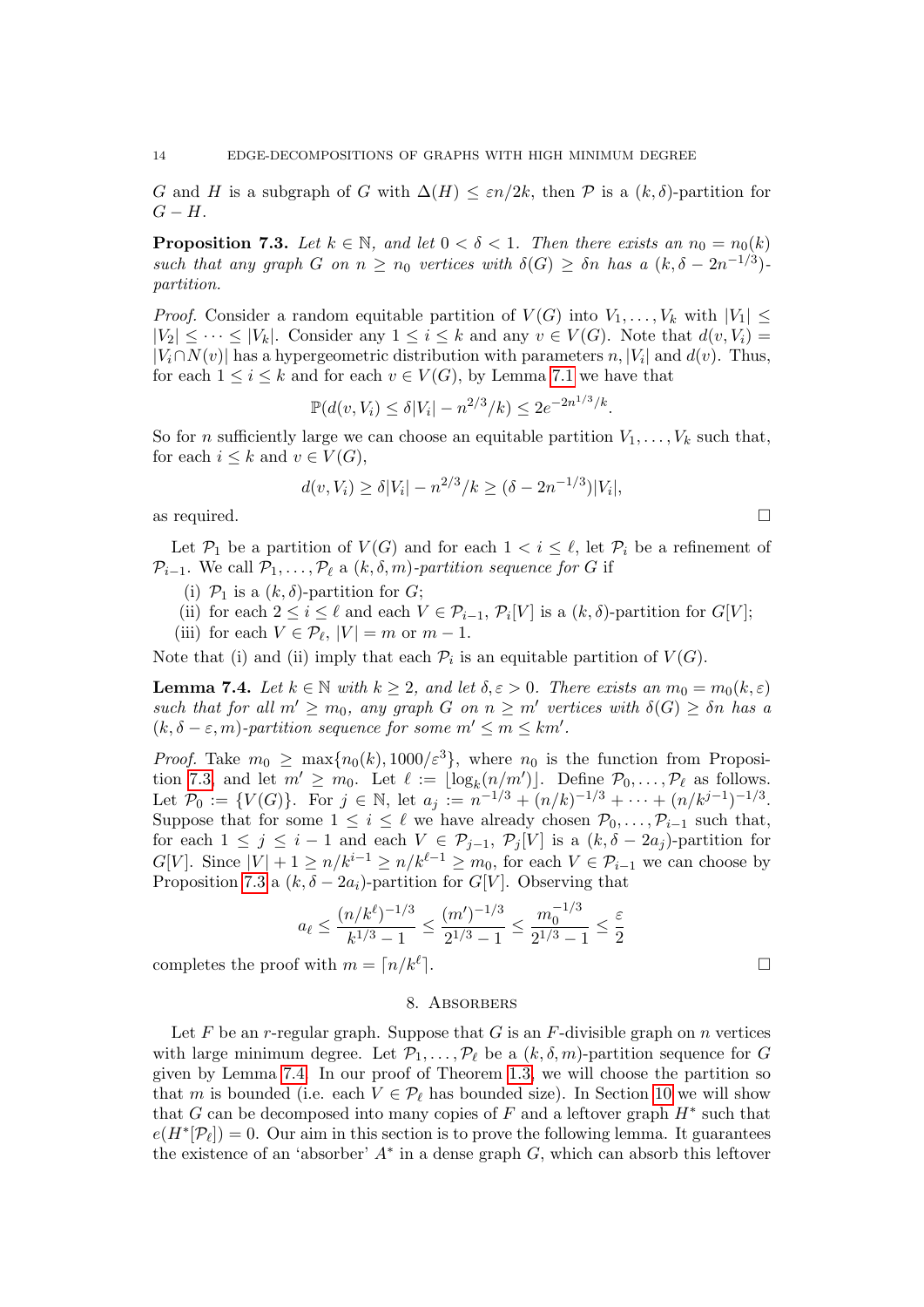graph  $H^*$  (i.e.  $A^* \cup H^*$  has an F-decomposition whatever the precise structure of  $H^*$ ).

<span id="page-14-0"></span>**Lemma 8.1.** Suppose that  $n, m, r, f \in \mathbb{N}$  and  $\varepsilon > 0$  with  $1/n \ll 1/m \ll 1/r, 1/f, \varepsilon$ . Let  $\delta := 1 - 1/3r + \varepsilon$ , and let  $q := \lceil n/m \rceil$ . Suppose that F is an r-regular graph on f vertices and G is a graph on n vertices. Let  $\mathcal{P} = \{V_1, \ldots, V_q\}$  be an equitable partition of  $V(G)$  such that, for each  $1 \leq i \leq q$ ,  $|V_i| = m$  or  $m-1$ . Suppose that  $\delta(G[P]) \geq \delta n$  and  $\delta(G[V_i]) \geq \delta |V_i|$  for each  $1 \leq i \leq q$ . Then G contains an  $F$ -divisible subgraph  $A^*$  such that

- (i)  $\Delta(A^*[\mathcal{P}]) \leq \varepsilon^2 n$  and  $\Delta(A^*[V_i]) \leq r$  for each  $1 \leq i \leq q$ , and
- (ii) if  $H^*$  is an F-divisible graph on  $V(G)$  that is edge-disjoint from  $A^*$  and has  $e(H^*[\mathcal{P}]) = 0$ , then  $A^* \cup H^*$  has an F-decomposition.

Note that Lemma [8.1](#page-14-0) implies that  $A^*$  itself has an F-decomposition (by taking  $H^*$ to be the empty graph). The crucial building blocks for the graph  $A^*$  in Lemma [8.1](#page-14-0) are F-absorbers. An F-absorber for a graph  $H$  is a graph  $A$  such that

- A and  $H \cup A$  each have F-decompositions;
- $A[V(H)]$  is empty.

Here, we sketch the proof of Lemma [8.1.](#page-14-0) The graph  $A^*$  given by Lemma [8.1](#page-14-0) will consist of an edge-disjoint union of a set  $A$  of F-absorbers and a set  $M$  of 'edgemovers'. These graphs have low degeneracy and will be found using Lemma [5.2.](#page-9-2) The edge-movers will ensure that each  $H^*[V_i]$  can be assumed to be F-divisible. Then for each  $1 \leq i \leq q$ , A will contain an F-absorber  $A_i$  for  $H^*[V_i]$ .

In the next subsection we explicitly construct an  $F$ -absorber for a given  $F$ -divisible graph H (where we may think of H as one of the possibilities for  $H^*[V_i]$ ). We will construct this  $F$ -absorber  $A$  in a series of steps:  $A$  will consist of two 'transformers'  $T_1$  and  $T_2$ , where  $T_1$  will transform H into a specific graph  $L_h$  with  $h := e(H)$ and  $T_2$  will transform  $L_h$  into p vertex-disjoint copies of F, where  $p := e(H)/e(F)$ . This latter graph is trivially  $F$ -decomposable. Notice that if an  $F$ -absorber for  $H$ exists, then  $H$  is  $F$ -divisible. Therefore, for the rest of this section, all graphs  $H$  are assumed to be F-divisible.

<span id="page-14-2"></span>8.1. An F-absorber for a given graph  $H$ . Given an r-regular graph  $F$  and two vertex-disjoint graphs H and H', an  $(H, H')_F$ -transformer is a graph T such that

- $T \cup H$  and  $T \cup H'$  each have F-decompositions;
- $V(H \cup H') \subseteq V(T)$  and  $T[V(H \cup H')]$  is empty.

Thus if  $\emptyset$  is an empty graph, then an  $(H, \emptyset)$ <sub>F</sub>-transformer is an F-absorber for H. Write  $H \sim_F H'$  if there exists an  $(H, H')_F$ -transformer. The relation  $\sim_F$  is clearly symmetric. We now show that it is transitive on collections of vertex-disjoint graphs.

<span id="page-14-1"></span>**Proposition 8.2.** Let  $r \in \mathbb{N}$  and let F be an r-regular graph. Suppose that H, H' and H<sup>n</sup> are vertex-disjoint graphs. Let  $T_1$  be an  $(H, H')_F$ -transformer, and let  $T_2$  be an  $(H', H'')_F$ -transformer such that  $V(T_1) \cap V(T_2) = V(H')$ . Then  $T := T_1 \cup H' \cup T_2$ is an  $(H, H'')_F$ -transformer.

*Proof.* Observe that  $T \cup H = (T_1 \cup H) \cup (T_2 \cup H')$  and  $T \cup H'' = (T_1 \cup H') \cup (T_2 \cup H'')$ each have  $F$ -decompositions.

We will show that in fact  $H \sim_F H'$  for all vertex-disjoint F-divisible graphs H and  $H'$ . Since the empty graph is  $F$ -divisible, this in turn implies that every such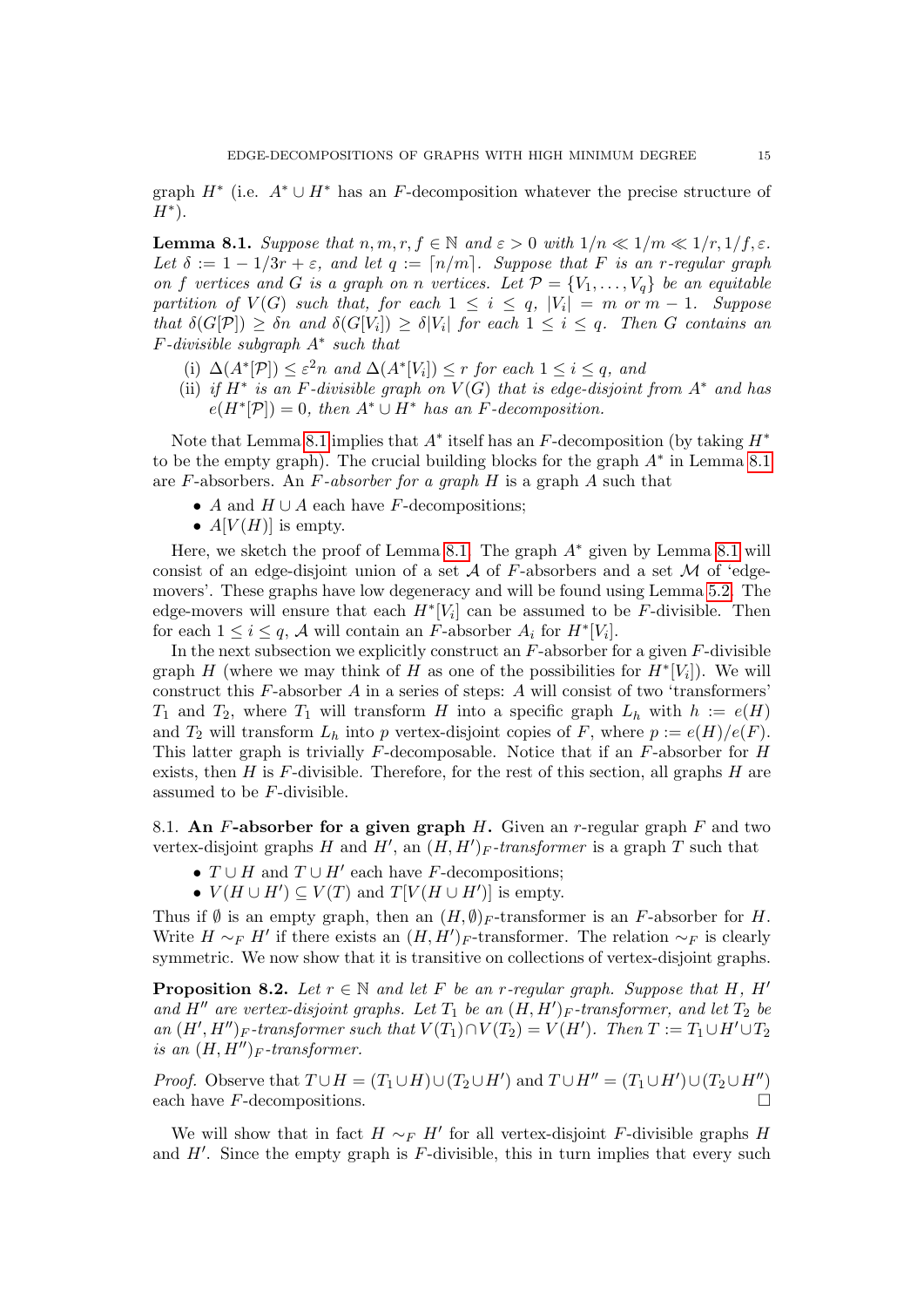H has an F-absorber. We will further show that, for each such  $H$ , we can find an F-absorber for H which has low degeneracy (rooted at  $V(H)$ ).

We say that a graph  $H'$  is *obtained from a graph H by identifying vertices* if there is a sequence of graphs  $H_0, \ldots, H_s$  and vertices  $x_i, y_i \in V(H_i)$  such that

- (i)  $H_0 = H$  and  $H_s = H'$ ;
- (ii)  $(N_{H_i}(x_i) \cup \{x_i\}) \cap (N_{H_i}(y_i) \cup \{y_i\}) = \emptyset$  for all *i*;
- (iii) for each  $0 \leq i \leq s$ ,  $H_{i+1}$  is obtained from  $H_i$  by identifying the vertices  $x_i$ and  $y_i$ .

Condition (ii) ensures that the identifications do not produce multiple edges. Note that if  $H'$  can be obtained from  $H$  by identifying vertices, then there exists a graph homomorphism  $\phi: H \to H'$  from H to H<sup>t</sup> that is edge-bijective. Recall that a graph H is r-divisible if r divides  $d(v)$  for all  $v \in V(H)$ .

<span id="page-15-0"></span>Fact 8.3. Let  $r \in \mathbb{N}$  and let H be an r-divisible graph. Then there is an r-regular graph  $H_0$  such that H can be obtained from  $H_0$  by identifying vertices.

*Proof.* Split each vertex of degree sr in H into s new vertices each of degree r.  $\square$ 

Fact [8.3](#page-15-0) and the next lemma together imply that, for every  $F$ -divisible graph  $H'$ , there is some r-regular graph H such that  $H \sim_F H'$ . Recall that the degeneracy of a graph  $H'$  rooted at  $U \subseteq V(H')$  was defined in Section [5.](#page-7-1)

<span id="page-15-2"></span>**Lemma 8.4.** Let r,  $f \in \mathbb{N}$  and let F be an r-regular graph on f vertices. Let H be an  $r$ -regular graph. Let  $H'$  be a copy of a graph obtained from  $H$  by identifying vertices. Suppose that H and H' are vertex-disjoint. Then  $H \sim_F H'$ . Moreover, there exists an  $(H, H')_F$ -transformer T such that the degeneracy of T rooted at  $V(H \cup H')$  is at most 3r and  $|T| \leq fr|H| + |H'| + fe(H)$ .

*Proof.* Let uv be an edge of F and let  $u, v, z_1, \ldots, z_{f-2}$  be the vertices of F. Let  $N_F(u) = \{v, z_{a_1}, \ldots, z_{a_{r-1}}\}$  and  $N_F(v) = \{u, z_{b_1}, \ldots, z_{b_{r-1}}\}$ . (The indices  $a_i$  and  $b_i$ will be fixed throughout the rest of the proof.)

Let  $\phi: H \to H'$  be a graph homomorphism from H to H<sup>t</sup> that is edge-bijective. Orient the edges of H arbitrarily. Then  $\phi$  induces an orientation of H'. Throughout the rest of the proof, we view H and H' as oriented graphs and we write  $xy$  for the oriented edge from  $x$  to  $y$ .

For each  $e \in E(H)$ , let  $Z^e := \{z_1^{(e)}\}$  $z_1^{(e)},\ldots,z_{f-}^{(e)}$  ${e \choose f-2}$  be a set of  $f-2$  vertices such that  $V(H)$ ,  $V(H')$ ,  $Z^e$  and  $Z^{e'}$  are disjoint for all distinct  $e, e' \in E(H)$ . Define a graph  $T_1$  as follows:

- (i)  $V(T_1) := V(H) \cup V(H') \cup \bigcup_{e \in E(H)} Z^e;$
- (ii)  $E_1 := \{x z_{a_i}^{(xy)}, y z_{b_i}^{(xy)}\}$  $b_i^{(xy)}$ :  $1 \le i \le r - 1$  and  $xy \in E(H)$ ;
- (iii)  $E_2 := \{z_i^{(xy)}\}$  $\genfrac{(}{)}{0pt}{}{(xy)}{z_j^{\left(xy\right)}}$  $j_j^{(xy)}$ :  $z_i z_j \in E(F)$  and  $xy \in E(H)$ ;
- (iv)  $E_3 := \{ \phi(x) z_{a_i}^{(xy)}, \phi(y) z_{b_i}^{(xy)} \}$  $b_i^{(xy)}$ :  $1 \le i \le r - 1$  and  $xy \in E(H)$ ;
- (v)  $E(T_1) := E_1 \cup E_2 \cup E_3$ .

Note that  $T_1[V(H \cup H')]$  is empty. Note also that  $H \cup E_1 \cup E_2$  can be decomposed into  $e(H)$  copies of F, where each copy of F has vertex set  $\{x, y\} \cup Z^{(xy)}$  for some edge  $xy \in E(H)$ . Similarly,  $H' \cup E_2 \cup E_3$  can be decomposed into  $e(H)$  copies of F. In summary,

<span id="page-15-1"></span> $H \cup E_1 \cup E_2$  and  $H' \cup E_2 \cup E_3$  each have F-decompositions. (8.1)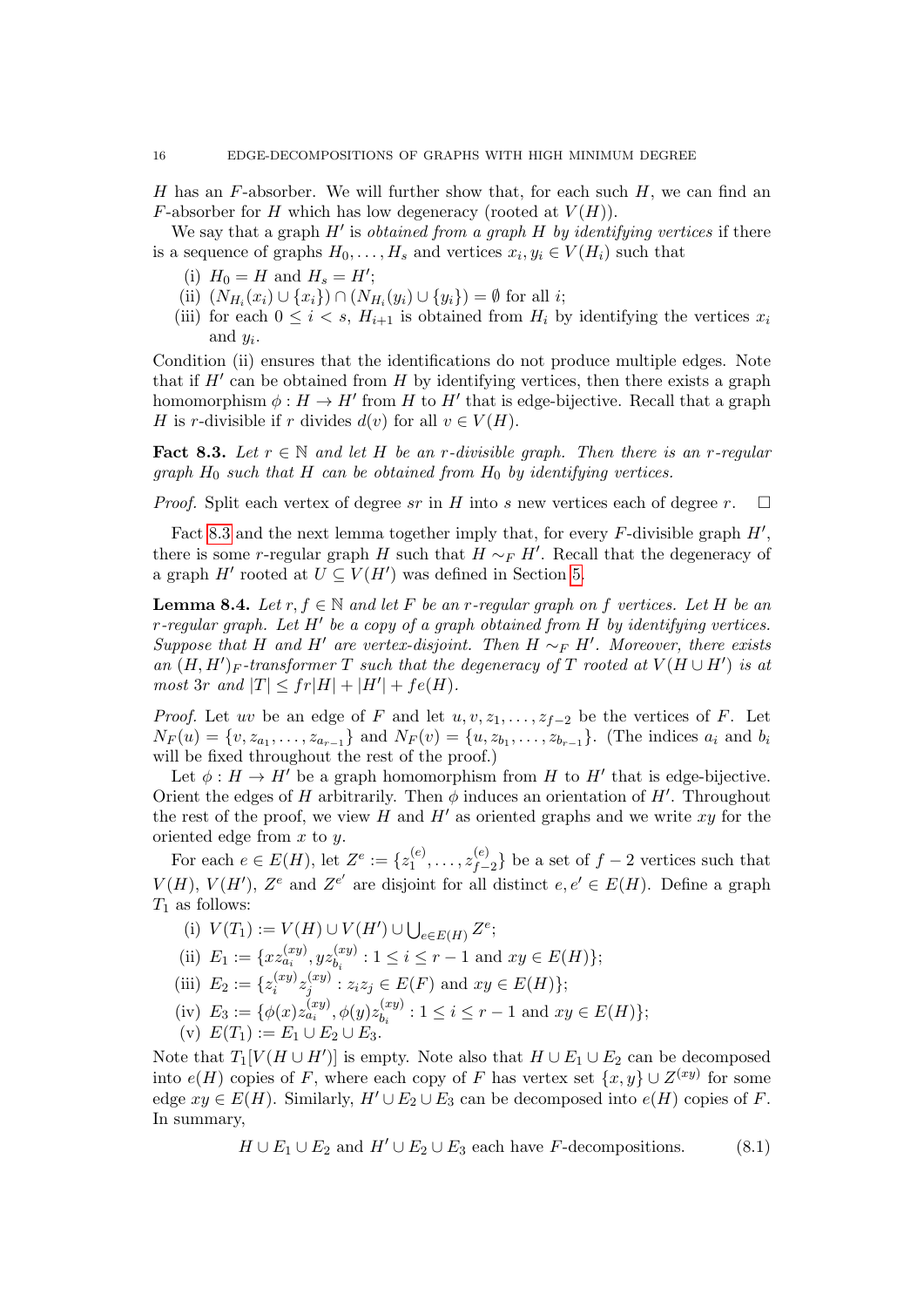Note that every vertex  $z \in V(T_1) \setminus V(H \cup H')$  satisfies

<span id="page-16-0"></span>
$$
d_{T_1}(z) \le \max\{r, 1 + (r - 1) + 1, 2 + (r - 2) + 2\} = r + 2. \tag{8.2}
$$

We will now construct an additional graph  $T_2$  such that both  $T_2 \cup E_1$  and  $T_2 \cup E_3$ have an F-decomposition. It will then follow that  $T_1 \cup T_2$  is an  $(H, H')_F$ -transformer. Note that  $E_1$  is the edge-disjoint union of |H| stars  $K_{1,r(r-1)}$  with centres in  $V(H)$ . We will obtain  $T_2$  by viewing each star  $K_{1,r(r-1)}$  as the union of  $r-1$  smaller stars  $K_{1,r}$ , whose leaves form independent sets in  $T_1$ , and extending each of the smaller stars to a copy of F.

For each  $x \in V(H)$ , each neighbour y of x in H and each  $1 \leq j \leq r-1$ , let  $u_i^{(xy)}$  $j^{(xy)}_{j} := z_{a_j}^{(xy)}$  if the edge between x and y in H is directed toward y; otherwise let  $u_i^{(xy)}$  $\stackrel{(xy)}{j}:=z_{b_j}^{(yx)}$  $\sum_{b_j}^{(yx)}$ . For each  $x \in V(H)$  and each  $1 \leq j \leq r-1$ , let  $N_j^x := \{u_j^{(xy)}\}$  $y_j^{(xy)}: y \in$  $N_H(x)$ . The  $N_j^x$  partition  $N_{T_1}(x)$  and each  $N_j^x$  forms an independent set in  $T_1$ .

For each  $x \in V(H)$  and each  $1 \leq j \leq r-1$ , let  $W_j^x$  be a set of  $f - (r + 1)$  new vertices, disjoint from both  $V(T_1)$  and the other  $W_{j'}^{x'}$  $j'$ . Fix a vertex  $x_0 \in V(F)$ . Define a graph  $T_j^x$  on vertex set  $V(T_j^x) := N_j^x \cup W_j^x$  such that  $T_j^x$  is isomorphic to  $F \setminus x_0$  and the image of  $N_F(x_0)$  is precisely  $N_j^x$ . Then the  $T_j^x$  are edge-disjoint and, for each  $x \in V(H)$  and each  $1 \leq j \leq r-1$ , both  $T_1[\lbrace x \rbrace \cup N_j^x] \cup T_j^x$  and  $T_1[\lbrace \phi(x) \rbrace \cup N_j^x] \cup T_j^x$ are copies of F. Let  $T_2 := \bigcup_{x \in V(H)} \bigcup_{j=1}^{r-1} T_j^x$  and let  $T := T_1 \cup T_2$ . See Figure [1](#page-17-0) for an example with  $F = C_6$ .

We now claim that T is an  $(H, H')_F$ -transformer. Note that  $T_2$  is edge-disjoint from  $T_1$ . Since  $T_2[V(H \cup H')]$  is empty,  $T[V(H \cup H')]$  is empty. Note that  $T_2 \cup E_1$ has an F-decomposition into  $(r-1)|H|$  copies of F, where each copy of F has vertex set  $\{x\} \cup V(T_j^x)$  for some  $x \in V(H)$  and some  $1 \leq j \leq r-1$ . Together with  $(8.1)$ , this implies that  $T \cup H' = (T_2 \cup E_1) \cup (E_2 \cup E_3 \cup H')$  has an F-decomposition. Similarly  $T_2 \cup E_3$  has an F-decomposition into  $(r-1)|H|$  copies of F, where each F has vertex set  $\{\phi(x)\}\cup V(T_j^x)$  for some  $x\in V(H)$  and some  $1\leq j\leq r-1$ . So  $T \cup H = (T_2 \cup E_3) \cup (H \cup E_1 \cup E_2)$  also has an F-decomposition. Hence T is indeed an  $(H, H')_F$ -transformer.

Note that each vertex in  $W_j^x$  has degree r in T. By [\(8.2\)](#page-16-0), each vertex  $z \in V(T_1) \setminus$  $V(H \cup H')$  has degree at most  $r+2+2(r-1) = 3r$  in T. Therefore, T has degeneracy at most 3r rooted at  $V(H \cup H')$  and  $|T| = |H| + |H'| + (f-2)e(H) + (f-r-1)(r-1)|H| \le$  $fr|H| + |H'| + fe(H).$ 

We remark that if the girth of F is large, then the degeneracy of the  $(H, H')_{F}$ transformer constructed in the proof of Lemma [8.4,](#page-15-2) rooted at  $V(H \cup H')$ , is in fact smaller than 3r. We will use this fact, captured by the following lemma, in Section [12.](#page-35-0)

<span id="page-16-1"></span>**Lemma 8.5.** Let  $r, f \in \mathbb{N}$  and let F be an r-regular graph on f vertices. Suppose that F contains a vertex which is not contained in any triangle in F. Let H be an r-regular graph. Let  $H'$  be a copy of a graph obtained from  $H$  by identifying vertices. Suppose that H and H' are vertex-disjoint. Then  $H \sim_F H'$ . Moreover, there exists an  $(H, H')_F$ -transformer T such that

- (i) the degeneracy of T rooted at  $V(H \cup H')$  is at most  $r + 1$ ;
- (ii) if F contains an edge uv that is not contained in any triangle or cycle of length 4 in F, then the degeneracy of T rooted at  $V(H \cup H')$  is at most r.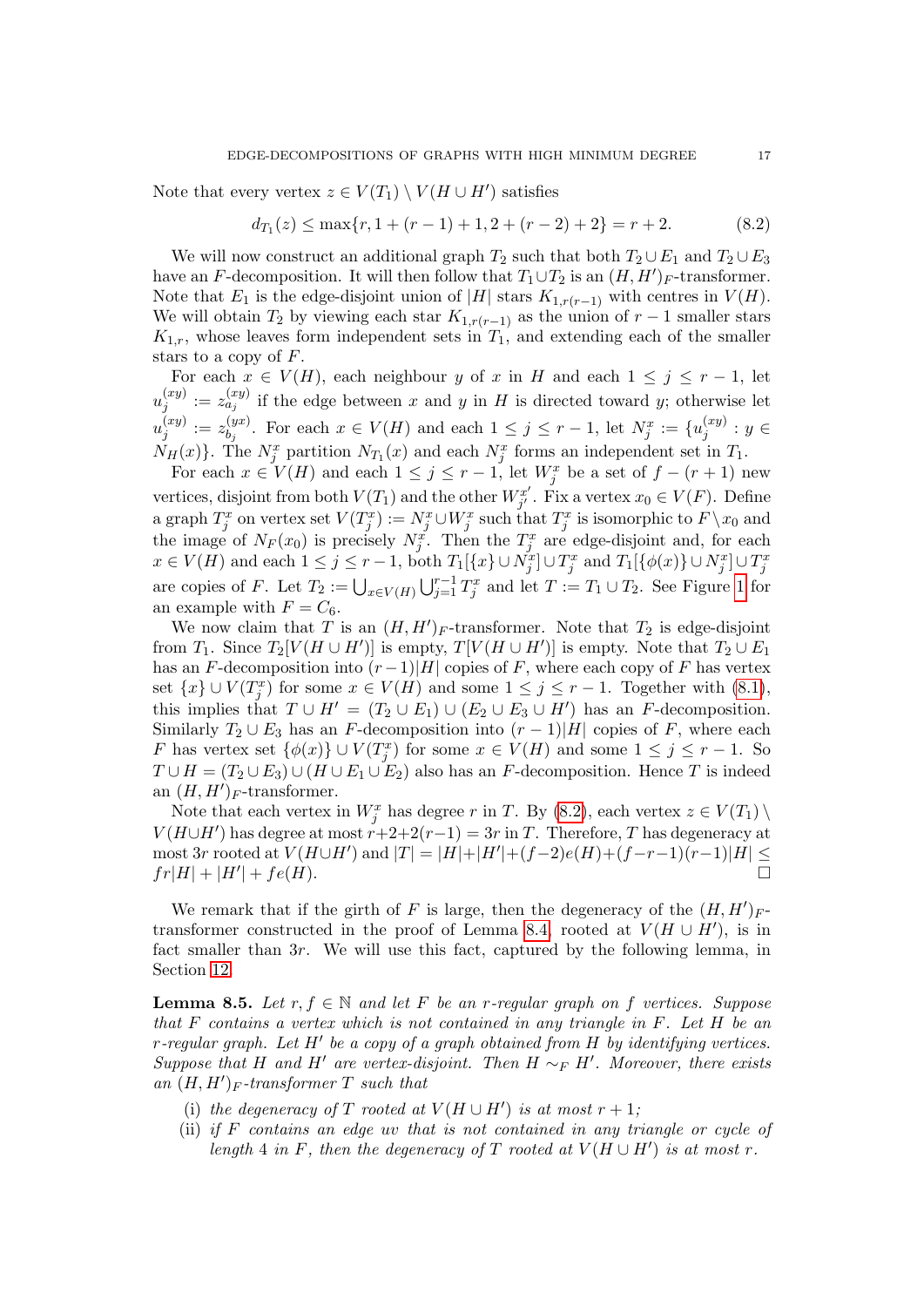

<span id="page-17-0"></span>FIGURE 1. An  $(H, H')_{C_6}$ - transformer, where H and H' are vertexdisjoint copies of  $C_8$ .

*Proof.* Let  $x_0$  be a vertex of F which is not contained in any triangle in F. So  $N_F(x_0)$  is an independent set in F. Also, F must contain an edge uv which is not contained in a triangle (since  $r \geq 1$ , we can take any edge incident to  $x_0$ ). So  $N_F(u)$ and  $N_F(v)$  are disjoint. Moreover, if uv is not contained in any cycle of length 4, then  $N_F(u) \setminus \{v\}$  and  $N_F(v) \setminus \{u\}$  are disjoint sets of vertices with no edges between them.

Let  $u, v, z_1, \ldots, z_{f-2}$  be the vertices of F. Let  $N_F(u) = \{v, z_{a_1}, \ldots, z_{a_{r-1}}\}$  and  $N_F(v) = \{u, z_{b_1}, \ldots, z_{b_{r-1}}\}$ . Let T be the  $(H, H')_F$ -transformer as defined in the proof of Lemma [8.4](#page-15-2) (with  $x_0$  playing the role of  $x_0$  in the proof of Lemma [8.4\)](#page-15-2). To see that the degeneracy of T rooted at  $V(H\cup H')$  is as desired, consider the vertices in  $H, H', T_1 \setminus (H \cup H')$  and  $T_2 \setminus T_1$  in that order with the vertices of  $T_1 \setminus (H \cup H')$  ordered such that for each edge  $xy \in E(H)$ , the vertices  $z_{a_1}^{(xy)}, \ldots, z_{a_{r-1}}^{(xy)}, z_{b_1}^{(xy)}$  $z_{b_1}^{(xy)},\ldots,z_{b_{r-1}}^{(xy)}$  $\sum_{b_{r-1}}^{(xy)}$  come before  $z_i^{(xy)}$  $j^{(xy)}$  for  $j \notin \{a_1, \ldots, a_{r-1}, b_1, \ldots, b_{r-1}\}.$ 

Recall that the relation  $\sim_F$  is transitive (on vertex-disjoint graphs) by Proposi-tion [8.2.](#page-14-1) By Lemma [8.4,](#page-15-2) to show that  $H \sim_F H'$  it suffices to show that there exists an r-regular graph  $H_0$  (vertex-disjoint from both H and H') so that we can obtain both  $H$  and  $H'$  from a copy of  $H_0$  by identifying vertices. In Lemma [8.7](#page-18-0) we will construct such an  $H_0$  for r-divisible graphs H and H' with the same number of edges.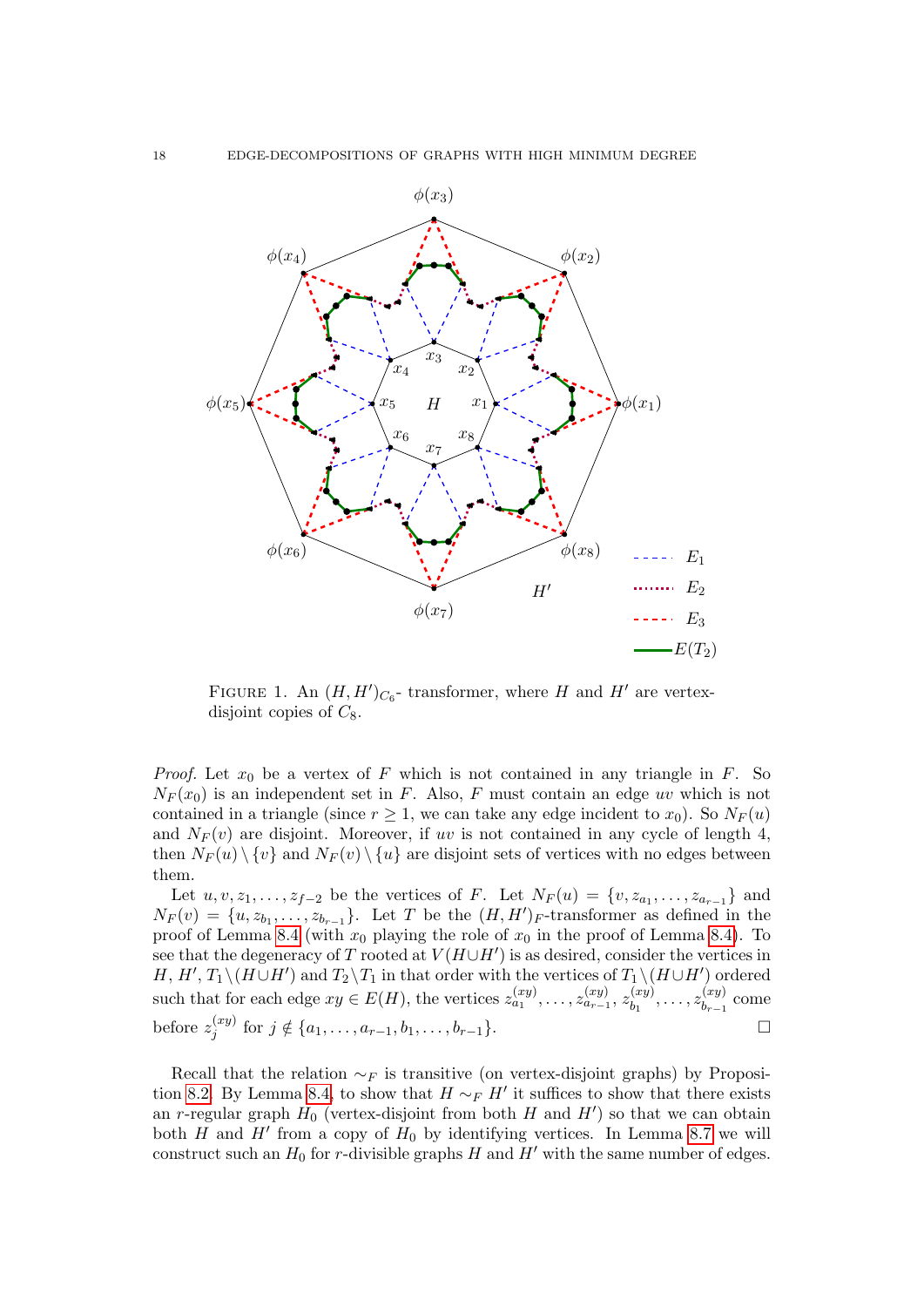

<span id="page-18-1"></span>FIGURE 2. A  $K_4$ -expanded edge and a  $K_4$ -expanded loop.

Fix an edge  $uv \in E(F)$ . The following construction will enable us to identify vertices even if they are adjacent. Given a graph H and an edge  $xy$  of H, the Fexpansion of xy via  $(u, v)$  is defined as follows. Consider a copy  $F'$  of F which is vertex-disjoint from  $H$ . Delete  $xy$  from  $H$  and  $uv$  from  $F'$  and join  $x$  to  $u$  and join  $y$  to  $v$  (see Figure [2\)](#page-18-1).

If  $x \in V(H)$ , then H with a copy of F attached to x via v is the graph obtained from  $F' \cup H$  by identifying x and v (where as before, F' is a copy of F which is vertex-disjoint from  $H$ ).

<span id="page-18-2"></span>**Fact 8.6.** Let F be an r-regular graph and let  $uv \in E(F)$ . Suppose that the graph H' is obtained from a graph H by F-expanding an edge  $xy \in E(H)$  via  $(u, v)$ . Then the graph obtained from  $H'$  by identifying x and v is H with a copy of F attached to x via v.

Recall that we have fixed an edge uv of  $F$ . An  $F$ -expanded loop  $L$  is the  $F$ expansion of an edge  $xy$  via  $(u, v)$  with the vertices x and y identified (see Figure [2\)](#page-18-1). Write  $L<sub>h</sub>$  for h vertex-disjoint copies of L with their distinguished vertices identified. (The edge  $uv \in E(F)$  used in F-expansions is always the same, so  $L_h$  is uniquely defined.)

<span id="page-18-0"></span>**Lemma 8.7.** Let  $r, f \in \mathbb{N}$  and let F be an r-regular graph on f vertices. Suppose that H is an r-divisible graph with  $h := e(H)$ , and that  $L_h$  is vertex-disjoint from H. Then H  $\sim_F L_h$ . Moreover, there exists an  $(H, L_h)$ <sub>F</sub>-transformer T such that the degeneracy of T rooted at  $V(H \cup L_h)$  is at most 3r and  $|T| \leq |H| + |L_h| + 7f^2rh$ .

*Proof.* Recall that we have fixed an edge uv of F. For each edge  $e \in E(H)$ , attach a copy of F to one of its endpoints (chosen arbitrarily) via  $v$ ; call the resulting graph  $H_{\text{att}}$ . Note that  $|H_{\text{att}}| = |H| + (f-1)h$  and  $e(H_{\text{att}}) = (e(F) + 1)h$ . Let  $H_{\text{exp}}$  be the graph obtained from H by F-expanding every edge in H via  $(u, v)$ . By Fact [8.6,](#page-18-2) we can choose  $H_{\text{exp}}$  and  $H_{\text{att}}$  such that  $H_{\text{att}}$  can be obtained from  $H_{\text{exp}}$  by identifying vertices. By Fact [8.3,](#page-15-0) there is an r-regular graph  $H_0$  such that  $H_{\text{exp}}$  (and so also  $H_{\text{att}}$ ) can be obtained from (a copy of)  $H_0$  by identifying vertices.

Lemma [8.4](#page-15-2) implies that  $H_0 \sim_F H_{\text{att}}$  and that there exists an  $(H_0, H_{\text{att}})_F$ -transformer  $T_1$  such that the degeneracy of  $T_1$  rooted at  $V(H_0 \cup H_{\text{att}})$  is at most 3r and

<span id="page-18-3"></span>
$$
|T_1| \le fr|H_0| + |H_{\text{att}}| + fe(H_0). \tag{8.3}
$$

Furthermore, we can choose  $T_1$  such that  $V(T_1) \cap V(L_h) = \emptyset$ .

In  $H_{\text{exp}}$  the original vertices of H are non-adjacent with disjoint neighbourhoods, so by identifying all original vertices of H we obtain a copy of  $L<sub>h</sub>$  from  $H<sub>exp</sub>$ . Hence  $L<sub>h</sub>$  can also be obtained from  $H<sub>0</sub>$  by identifying vertices, so Lemma [8.4](#page-15-2) implies that there exists an  $(H_0, L_h)$ <sub>F</sub>-transformer  $T_2$  such that the degeneracy of  $T_2$  rooted at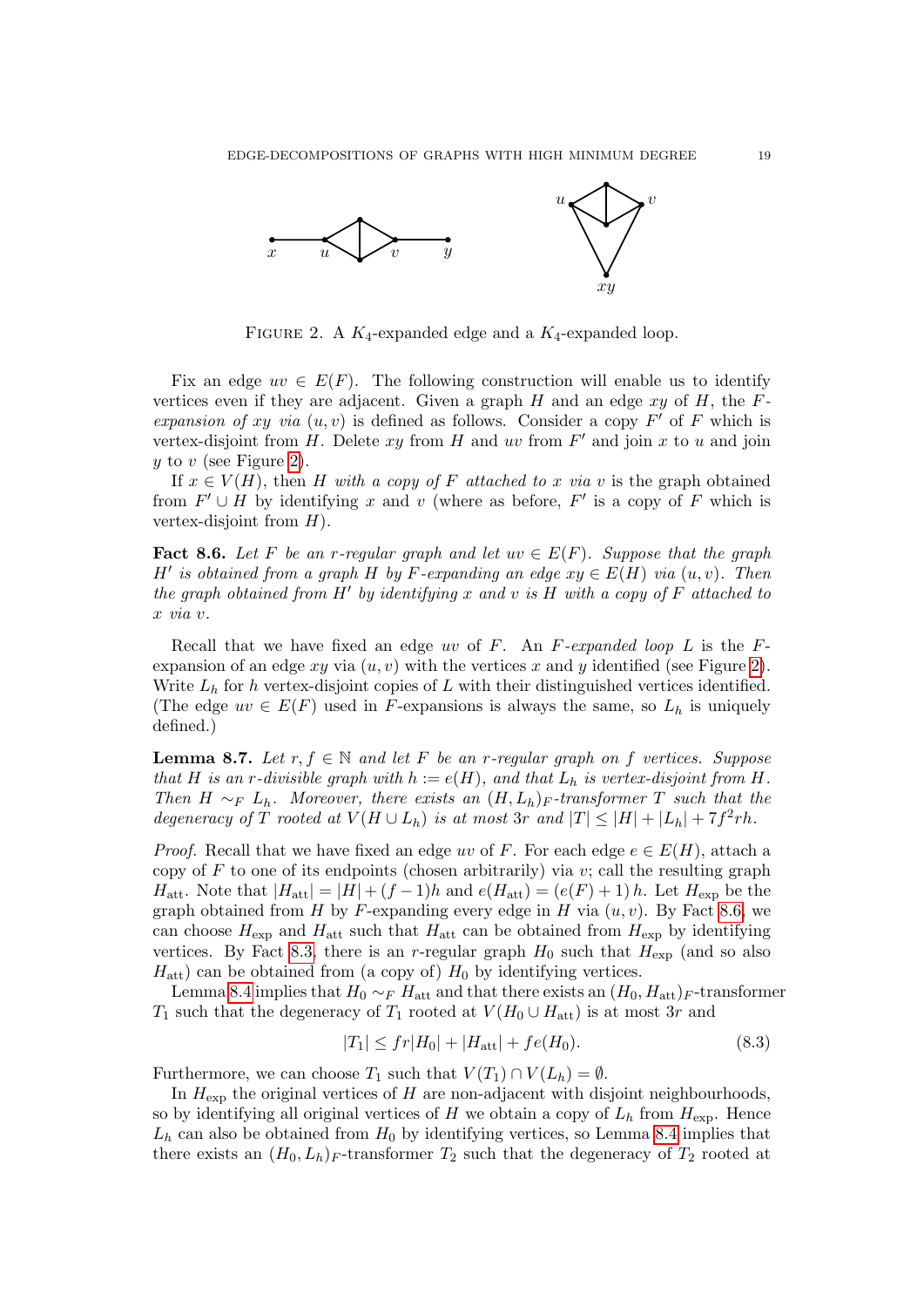$V(H_0 \cup L_h)$  is at most 3r and

$$
|T_2| \le fr|H_0| + |L_h| + fe(H_0). \tag{8.4}
$$

Furthermore, we can choose  $T_2$  such that  $V(T_1) \cap V(T_2) = V(H_0)$ . So  $T_1$  and  $T_2$  are edge-disjoint.

By Proposition [8.2,](#page-14-1)  $T_1 \cup H_0 \cup T_2$  is an  $(H_{\text{att}}, L_h)$ <sub>F</sub>-transformer. Define the graph T to be  $(H_{\text{att}}-H) \cup T_1 \cup H_0 \cup T_2$ . Since  $H_{\text{att}}-H$  trivially has an F-decomposition, it follows that T is an  $(H, L_h)$ <sub>F</sub>-transformer. To see that T has degeneracy at most 3r rooted at  $V(H \cup L_h)$ , consider the vertices in  $H \cup L_h$ ,  $H_{\text{att}} \setminus H$ ,  $H_0$ ,  $T_1 \setminus (H_{\text{att}} \cup H_0)$ and  $T_2 \setminus (L_h \cup H_0)$  in that order.

Recall that  $|H_{\text{att}}| = |H| + (f - 1)h$  and  $e(H_0) = e(H_{\text{att}}) = (e(F) + 1)h \leq rfh$ . Since  $H_0$  is r-regular,  $|H_0| = 2e(H_0)/r \le 2fh$ . By [\(8.3\)](#page-18-3) and [\(8.4\)](#page-19-0),

$$
|T| = |T_1| + |T_2| - |H_0| \le |H_{\text{att}}| + |L_h| + 2fr|H_0| + 2fe(H_0)
$$
  

$$
\le |H| + |L_h| + 7f^2rh.
$$

This completes the proof of the lemma.

We can now combine Lemma [8.7](#page-18-0) and Proposition [8.2](#page-14-1) to show that every  $F$ divisible graph H has an F-absorber. Recall that  $pF$  consists of p vertex-disjoint copies of F.

<span id="page-19-1"></span>**Lemma 8.8.** Let r,  $f \in \mathbb{N}$  and let F be an r-regular graph on f vertices. Let H be an F-divisible graph. Then there is an F-absorber  $A$  for  $H$  such that the degeneracy of A rooted at  $V(H)$  is at most 3r and  $|A| \leq 9f^2r|H|^2$ .

*Proof.* Let  $h := e(H)$  and let  $p := e(H)/e(F)$ . Let H,  $L_h$  and  $pF$  be vertex-disjoint. By Lemma [8.7,](#page-18-0) there exists an  $(H, L_h)$ <sub>F</sub>-transformer  $T_1$  such that the degeneracy of  $T_1$  rooted at  $V(H \cup L_h)$  is at most 3r and

$$
|T_1| \le |H| + |L_h| + 7f^2rh \le |L_h| + 4f^2r|H|^2.
$$

Similarly by Lemma [8.7,](#page-18-0) there exists an  $(L_h, pF)_F$ -transformer  $T_2$  such that the degeneracy of  $T_2$  rooted at  $V(L_h \cup pF)$  is at most 3r and

$$
|T_2| \le |pF| + |L_h| + 7f^2rh = pf + hf + 1 + 7f^2rh \le 5f^2r|H|^2.
$$

Furthermore, we can choose  $T_1$  and  $T_2$  such that  $V(T_1) \cap V(T_2) = V(L_h)$ . Let  $A' := T_1 \cup L_h \cup T_2$  and let  $A := A' \cup pF$ . By Proposition [8.2,](#page-14-1) A' is an  $(H, pF)_{F}$ transformer. Thus A is an F-absorber for H with  $|A| = |T_1| + |T_2| - |L_h| \leq 9f^2r|H|^2$ . To see that the degeneracy of A rooted at  $V(H)$  is at most 3r, consider the vertices in H,  $L_h$ , pF and  $T_1 \setminus (H \cup L_h)$  and  $T_2 \setminus (pF \cup L_h)$  in that order (with the vertices of  $L_h$  ordered such that the distinguished vertex comes first).

8.2. **Proof of Lemma [8.1.](#page-14-0)** Let H be an F-divisible graph and let  $\mathcal{P} = \{V_1, \ldots, V_q\}$ be a partition of its vertex set with  $e(H[\mathcal{P}]) = 0$ . (So H is the disjoint union of the  $H[V_i]$ .) We would like to absorb H by using Lemma [8.8](#page-19-1) to find an F-absorber for each graph  $H[V_i]$  separately. However, note that some  $H[V_i]$  might not be Fdivisible, as  $e(H[V_i])$  might not be divisible by  $e(F)$  for some  $1 \leq i \leq q$ . We will use 'edge-movers' to fix this problem. We first make the following simple observation, which will be used in the construction of these edge-movers.

<span id="page-19-0"></span>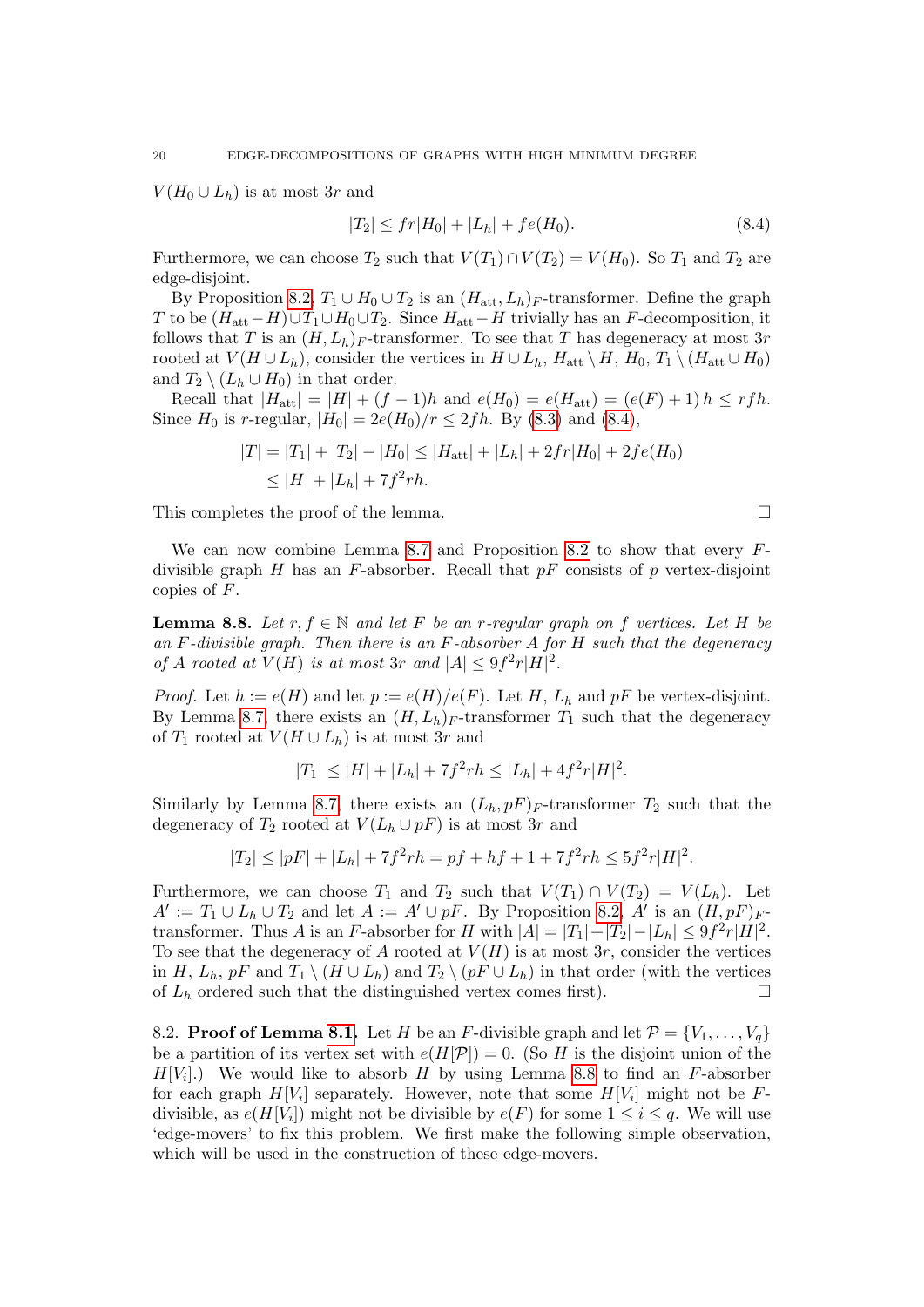<span id="page-20-0"></span>**Proposition 8.9.** Let  $r \in \mathbb{N}$  and let

$$
a := a_r = \begin{cases} r & \text{if } r \text{ is odd,} \\ r/2 & \text{if } r \text{ is even.} \end{cases}
$$

- (i) Let H be an r-divisible graph. Then  $e(H)$  is divisible by a.
- (ii) Let  $f \in \mathbb{N}$  and let F be an r-regular graph on f vertices. If r is odd, then let Q be an r-regular bipartite graph with each vertex class having size  $f + 1$ . If r is even, then let Q be an r-regular graph on  $2f + 1$  vertices consisting of  $r/2$  edge-disjoint Hamilton cycles on  $V(Q)$ . Then  $e(Q) \equiv a \mod e(F)$ .

*Proof.* (i) holds since  $2e(H) = \sum_{v \in V(H)} d_H(v) = pr$  for some  $p \in \mathbb{N}$ .

To see (ii), note that  $e(F) = rf/2$ . If r is odd, then  $e(Q) = rf + r$ ; if r is even, then  $e(Q) = rf + r/2$ .

Let U and V be disjoint vertex sets. Let r,  $f \in \mathbb{N}$  and let F be an r-regular graph on f vertices. A  $(U, V)_F$ -edge-mover is a graph M such that

- (i)  $E(M)$  can be partitioned into  $E(Q)$ ,  $E(\widetilde{Q})$  and  $E(A)$ ;
- (ii) Q is r-regular and  $V(Q) \subseteq U$ ;
- (iii) Q is r-regular and  $V(Q) \subseteq V$ ;
- (iv)  $e(Q) \equiv a \mod e(F)$  and  $e(Q) \equiv -a \mod e(F)$ , where a is as defined in Proposition [8.9;](#page-20-0)
- (v) A is an F-absorber for  $Q \cup \widetilde{Q}$ .

Since A is an F-absorber for  $Q\cup\widetilde{Q}$ , both M and A have F-decompositions. Roughly speaking, a  $(U, V)_F$ -edge-mover allows us to move a mod  $e(F)$  edges from V to U (by adding  $Q$  and  $\overline{Q}$  to the existing graph).

We are now ready to prove Lemma [8.1.](#page-14-0) In the proof, we find the copies of  $Q$ and Q in  $G - G[\mathcal{P}]$ , and the F-absorbers in  $G[\mathcal{P}]$ .

*Proof of Lemma* [8](#page-14-0).1. Let a and Q be as defined in Proposition [8.9.](#page-20-0) Let  $\tilde{Q} := (f-1)Q$ . Thus  $\chi(Q) = \chi(Q) \leq r + 1$ . Note that  $\delta(G[V_i]) \geq (1 - 1/r + \varepsilon)|V_i|$  and  $1/|V_i| \ll$  $1/r, 1/f$ . So by the Erdős–Stone–Simonovits theorem [\[10,](#page-39-19) [28\]](#page-39-20), for each  $1 \leq i < q$ , we can find f copies of Q in  $G[V_i]$ , and, for each  $1 < i \leq q$ , we can find f copies of Q in  $G[V_i]$  so that all of these copies are vertex-disjoint. Call these copies  $Q_1^i, \ldots, Q_f^i$ and  $\widetilde{Q}_1^i, \ldots, \widetilde{Q}_f^i$  respectively.

Proposition [8.9\(](#page-20-0)ii) implies that  $Q_j^i \cup \widetilde{Q}_j^{i+1}$  is F-divisible for all  $1 \leq i < q$  and all  $1 \leq j \leq f$ . Apply Lemma [8.8](#page-19-1) to obtain an F-absorber  $A_j^i$  for  $Q_j^i \cup \widetilde{Q}_j^{i+1}$  such that the degeneracy of  $A_j^i$  rooted at  $V(Q_j^i \cup \widetilde{Q}_j^{i+1})$  is at most  $3r$  and  $|A_j^i| \leq 9f^2rm^2$  (with room to spare).

Let  $H_1, \ldots, H_p$  be an enumeration of all F-divisible graphs H such that  $V(H) \subseteq V_i$ for some  $1 \leq i \leq q$ . Since  $|V_i| \leq m$  for all  $1 \leq i \leq q$ , for each i there are at most  $2^{\binom{m}{2}}$ many  $H_{j'}$  with  $V(H_{j'}) \subseteq V_i$ . Thus  $p \leq 2^{\binom{m}{2}}q$ . For each  $1 \leq j' \leq p$ , apply Lemma [8.8](#page-19-1) to obtain an F-absorber  $A_{j'}$  for  $H_{j'}$  such that the degeneracy of  $A_{j'}$  rooted at  $V(H_{j'})$ is at most 3r and  $|A_{j'}| \leq 9f^2rm^2$ .

We now find the F-absorbers  $A_j^i$  and  $A_{j'}$  in  $G[\mathcal{P}]$  as follows. The number of Fabsorbers we need to find is  $(q - 1)f + p$ , and each of these F-absorbers has order at most  $b := 9f^2rm^2$ . Let  $\mathcal{P}_0 := \{V(G)\}\$ be the trivial partition of  $V(G)$ . Note that we can view each of the  $A_j^i$  and  $A_{j'}$  as a  $\mathcal{P}_0$ -labelled graph. (For example,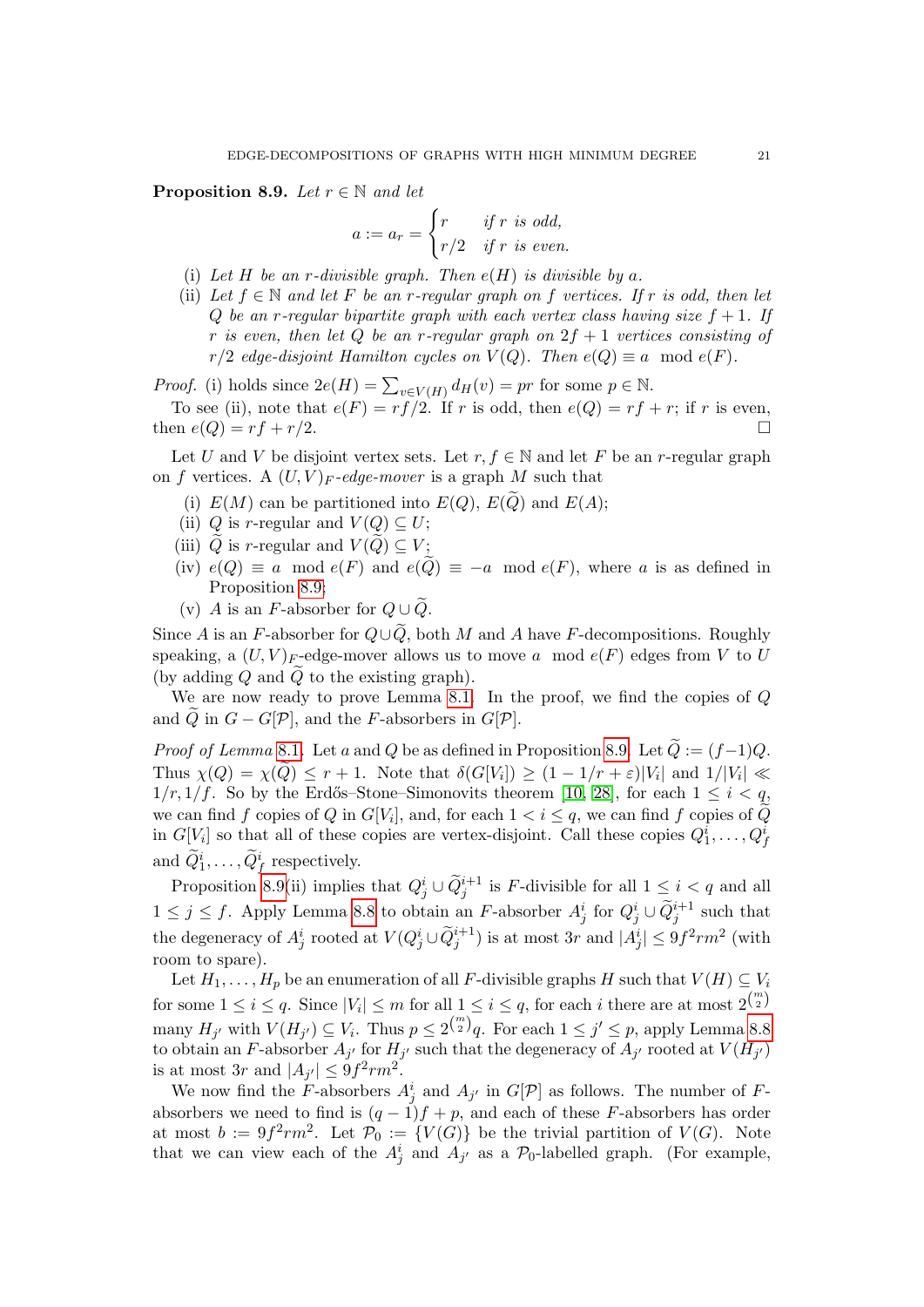the  $\mathcal{P}_0$ -labelled graph  $A_j^i$  is such that each  $v \in V(Q_j^i \cup \tilde{Q}_j^{i+1})$  is labelled  $\{v\}$  and every other vertex of  $A_j^i$  is labelled  $V(G)$ .) Note that each  $v \in V(G)$  is a root for at most  $1+2^{\binom{m}{2}}$  of the  $A_j^i$  and  $A_{j'}$ . Since  $\delta(G[\mathcal{P}]) \geq (1-1/3r+\varepsilon)n$ , we have  $d_{G[\mathcal{P}]}(S) \geq \varepsilon n$  for any  $S \subseteq V(G)$  with  $|S| \leq 3r$ . Pick  $\eta$  with  $1/n \ll \eta \ll 1/m$ and apply Lemma [5.2](#page-9-2) with  $G[\mathcal{P}], 1, 3r, \varepsilon^2, \mathcal{P}_0, A_1^1, A_2^1, \ldots, A_f^{q-1}, A_1, \ldots, A_p$  playing the roles of  $G, k, d, \varepsilon, \mathcal{P}, H_1, \ldots, H_m$ . We obtain edge-disjoint embeddings  $\phi(A_1^1)$ ,  $\phi(A_2^1), \ldots, \phi(A_f^{q-1})$  $f^{q-1}_{f}$ ),  $\phi(A_1)$ , ...,  $\phi(A_p)$  of  $A_1^1$ ,  $A_2^1$ , ...,  $A_f^{q-1}$  $_{f}^{q-1}, A_1, \ldots, A_p \text{ into } G[\mathcal{P}],$ which are compatible with their labellings and, moreover,

<span id="page-21-0"></span>
$$
\Delta \Big(\bigcup_{i=1}^{q-1} \bigcup_{j=1}^{f} \phi(A_j^i) \cup \bigcup_{j'=1}^{p} \phi(A_{j'})\Big) \leq \varepsilon^2 n. \tag{8.5}
$$

For each  $1 \leq i < q$  and each  $1 \leq j \leq f$ , let  $M_j^i := Q_j^i \cup \widetilde{Q}_j^{i+1} \cup \phi(A_j^i)$ . Using Proposition [8.9](#page-20-0) it is easy to check that  $M_j^i$  is a  $(V_i, V_{i+1})_F$ -edge-mover. Let  $M :=$  $\bigcup_{i=1}^{q-1} \bigcup_{j=1}^{f} M_j^i$ , and let  $A^* := M \cup \bigcup_{j'=1}^{p} \phi(A_{j'}).$ 

We now show that  $A^*$  has the desired properties. Since  $A^*$  is an edge-disjoint union of F-absorbers and edge-movers,  $A^*$  is F-divisible. Note that  $A^*[V_1] = \bigcup_{j=1}^f Q_j^1$ ,  $A^*[V_q] = \bigcup_{j=1}^f \widetilde{Q}_j^q$  and, for each  $1 < i < q$ ,  $A^*[V_i] = \bigcup_{j=1}^f Q_j^i \cup \widetilde{Q}_j^i$ . Thus  $\Delta(A^*[V_i]) =$ r for each  $1 \leq i \leq q$ . Moreover,  $\Delta(A^*[\mathcal{P}]) \leq \varepsilon^2 n$  by  $(8.5)$ .

Let  $H^*$  be an F-divisible graph on  $V(G)$  that is edge-disjoint from  $A^*$  and has  $e(H^*[\mathcal{P}]) = 0$ . First we show that  $H^* \cup M$  can be decomposed into a graph  $H'$ and a set F of edge-disjoint copies of F such that  $e(H'|\mathcal{P}|) = 0$  and for each  $1 \leq i \leq q$ ,  $H'[V_i]$  is *F*-divisible. Recall the definition of a from Proposition [8.9.](#page-20-0) Proposition [8.9\(](#page-20-0)i) applied to  $H^*[V_{\leq i}]$  tells us that, for each  $1 \leq i \leq q$ , we have  $e(H^*[V_{\leq i}]) \equiv -p_i a \mod e(F)$  for some integer  $p_i$  with  $0 \leq p_i < f$ . Set  $p_0 := 0$ . For each  $1 \leq i < q$ , add  $Q_1^i, \ldots, Q_{p_i}^i, \widetilde{Q}_1^{i+1}, \ldots, \widetilde{Q}_{p_i}^{i+1}$  to  $H^*$  to obtain  $H'$ . Since each  $Q_j^i \cup \widetilde{Q}_j^{i+1}$  is F-divisible, so is H'. Also, for each  $1 \leq i < q$ ,

$$
e(H'[V_i]) = e(H^*[V_i]) + \sum_{j=1}^{p_i} e(Q_j^i) + \sum_{j'=1}^{p_{i-1}} e(\widetilde{Q}_{j'}^i)
$$
  
\n
$$
\equiv e(H^*[V_i]) + p_i a - p_{i-1} a \mod e(F)
$$
  
\n
$$
\equiv e(H^*[V_i]) - e(H^*[V_{\leq i}]) + e(H^*[V_{\leq i-1}]) \equiv 0 \mod e(F).
$$

Moreover, since  $H^*$  is  $F$ -divisible,

$$
e(H'[V_q]) = e(H^*[V_q]) + \sum_{j'=1}^{p_{q-1}} e(\widetilde{Q}_{j'}^i) \equiv e(H^*[V_q]) - p_{q-1}a \mod e(F)
$$
  

$$
\equiv e(H^*[V_q]) + e(H^*[V_{\leq q}]) \equiv e(H^*) \equiv 0 \mod e(F).
$$

Therefore  $H'[V_i]$  is F-divisible for each  $1 \leq i \leq q$ . Note that  $M - H'$  can be decomposed into  $\phi(A_1^i), \ldots, \phi(A_{p_i}^i), M_{p_i+1}^i, \ldots, M_f^i$  for each  $1 \leq i < q$ , each of which has an F-decomposition. Hence  $H^* \cup M$  can be decomposed into a graph  $H'$  and a set F of edge-disjoint copies of F such that  $e(H'[\mathcal{P}]) = 0$  and for each  $1 \leq i \leq q$ ,  $H'[V_i]$  is F-divisible as claimed.

Since each  $H'[V_i]$  is F-divisible, there exists a  $1 \leq j'_i \leq p$  such that  $A_{j'_i}$  is an *F*-absorber for  $H'[V_i]$ . Note that the indices  $j'_i$  are distinct for different  $1 \leq i \leq q$ .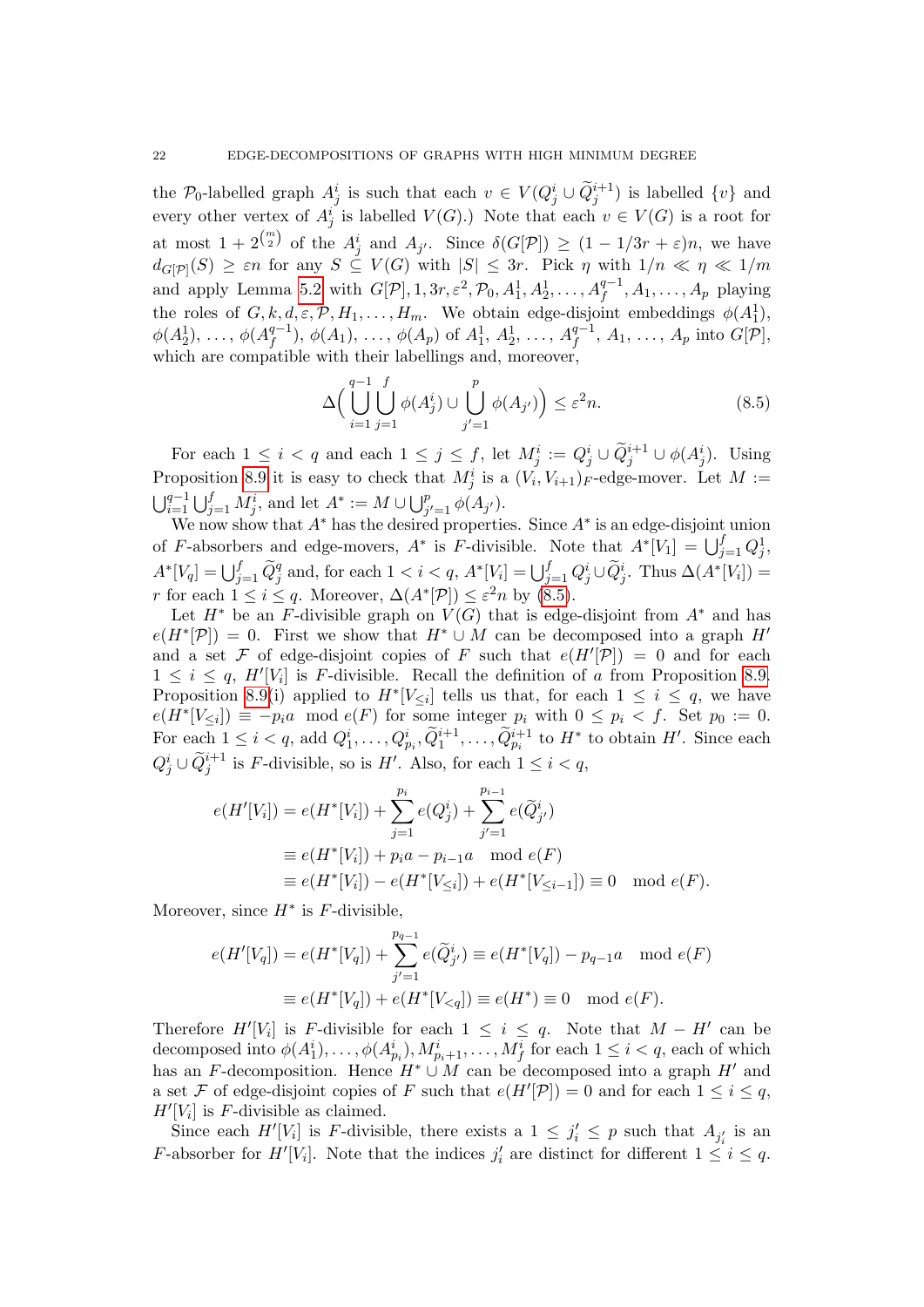Therefore  $H' \cup \bigcup_{j'=1}^p \phi(A_{j'})$  has an F-decomposition  $\mathcal{F}',$  so  $H^* \cup A^*$  has an Fdecomposition  $\mathcal{F} \cup \mathcal{F}'$ . This completes the proof of the lemma.

<span id="page-22-2"></span>8.3. A strengthening of Lemma [8.1](#page-14-0) for certain graphs  $F$ . Let  $F$  be an  $r$ regular graph on f vertices. Define  $d_F$  to be the smallest integer d such that for every pair of vertex-disjoint graphs  $H$ ,  $H'$  such that  $H$  is r-regular and  $H'$  can be obtained from a copy of H by identifying vertices, there exists an  $(H, H')_F$ -transformer T such that the degeneracy of T rooted at  $V(H \cup H')$  is at most d.

With this terminology, Lemma [8.4](#page-15-2) has the following immediate corollary.

<span id="page-22-4"></span>**Corollary 8.10.** Let  $r, f \in \mathbb{N}$  and let F be an r-regular graph on f vertices. Then  $d_F \leq 3r$ .

Our argument in Section [8.1](#page-14-2) actually gives the following lemma, which corresponds to Lemma [8.8.](#page-19-1) We omit its proof since it is virtually identical to the proof of Lemma [8.8](#page-19-1) (with  $d_F$  in place of 3r).

<span id="page-22-1"></span>**Lemma 8.11.** Let  $r, f \in \mathbb{N}$  and let F be an r-regular graph on f vertices. Let H be an F-divisible graph. Then there is an F-absorber  $A$  for  $H$  such that the degeneracy of A rooted at  $V(H)$  is at most  $d_F$ .

Furthermore, by replacing Lemma [8.8](#page-19-1) with Lemma [8.11](#page-22-1) in the proof of Lemma [8.1,](#page-14-0) we get the following stronger lemma. Note that we do not have an explicit bound on the number of vertices of F-absorbers A for H of degeneracy  $d_F$ . However, there is a function g so that  $|A| \leq g(|H|)$ , and such a bound is all we need to apply Lemma [5.2.](#page-9-2)

<span id="page-22-3"></span>**Lemma 8.12.** Suppose that  $n, m, r, f \in \mathbb{N}$  and  $\varepsilon > 0$  with  $1/n \ll 1/m \ll 1/r, 1/f, \varepsilon$ . Suppose that F is an r-regular graph on f vertices. Let  $\delta := 1 - \min\{1/r, 1/d_F\} + \varepsilon$ , and let  $q := \lceil n/m \rceil$ . Let G be a graph on n vertices. Let  $\mathcal{P} = \{V_1, \ldots, V_q\}$  be an equitable partition of  $V(G)$  such that, for each  $1 \leq i \leq q$ ,  $|V_i| = m$  or  $m-1$ . Suppose that  $\delta(G[P]) \geq \delta n$  and  $\delta(G[V_i]) \geq \delta |V_i|$  for each  $1 \leq i \leq q$ . Then G contains an F-divisible subgraph A<sup>∗</sup> such that

- (i)  $\Delta(A^*[\mathcal{P}]) \leq \varepsilon^2 n$  and  $\Delta(A^*[V_i]) \leq r$  for each  $1 \leq i \leq q$ , and
- (ii) if  $H^*$  is an F-divisible graph on  $V(G)$  that is edge-disjoint from  $A^*$  and has  $e(H^*[\mathcal{P}]) = 0$ , then  $A^* \cup H^*$  has an F-decomposition.

### 9. Parity graphs

<span id="page-22-0"></span>Let F be an r-regular graph, let x be a vertex of F, and let  $F_x := F[N_F(x)]$ . Let G be an F-divisible graph with a  $(k, \delta)$ -partition  $\mathcal{P} = \{V_1, \ldots, V_k\}$ , and suppose that  $G[\mathcal{P}]$  is sparse. Our aim is to use a small number of edges from  $G - G[\mathcal{P}]$  to cover all edges of  $G[\mathcal{P}]$  by copies of F. We will do this by, for each  $1 \leq i < j \leq k$ and each  $v \in V_i$ , finding an  $F_x$ -factor in  $N_G(v, V_j)$ . We will then extend each copy of  $F_x$  to a copy of  $F - x$  using Lemma [5.2.](#page-9-2) Together with the edges incident to v, these copies of  $F - x$  will form copies of F. An obvious necessary condition for this to work is that each  $d_G(v, V_i)$  is divisible by r. In this section we show that we can find certain structures, which we call parity graphs, that can be used to ensure that this divisibility condition holds.

Let U and V be disjoint vertex sets and let  $x, y \in U$ . Let F be an r-regular graph. An xy-shifter with parameters U, V, F is a graph S with  $V(S) \subseteq U \cup V$  such that  $xy \notin E(S)$  and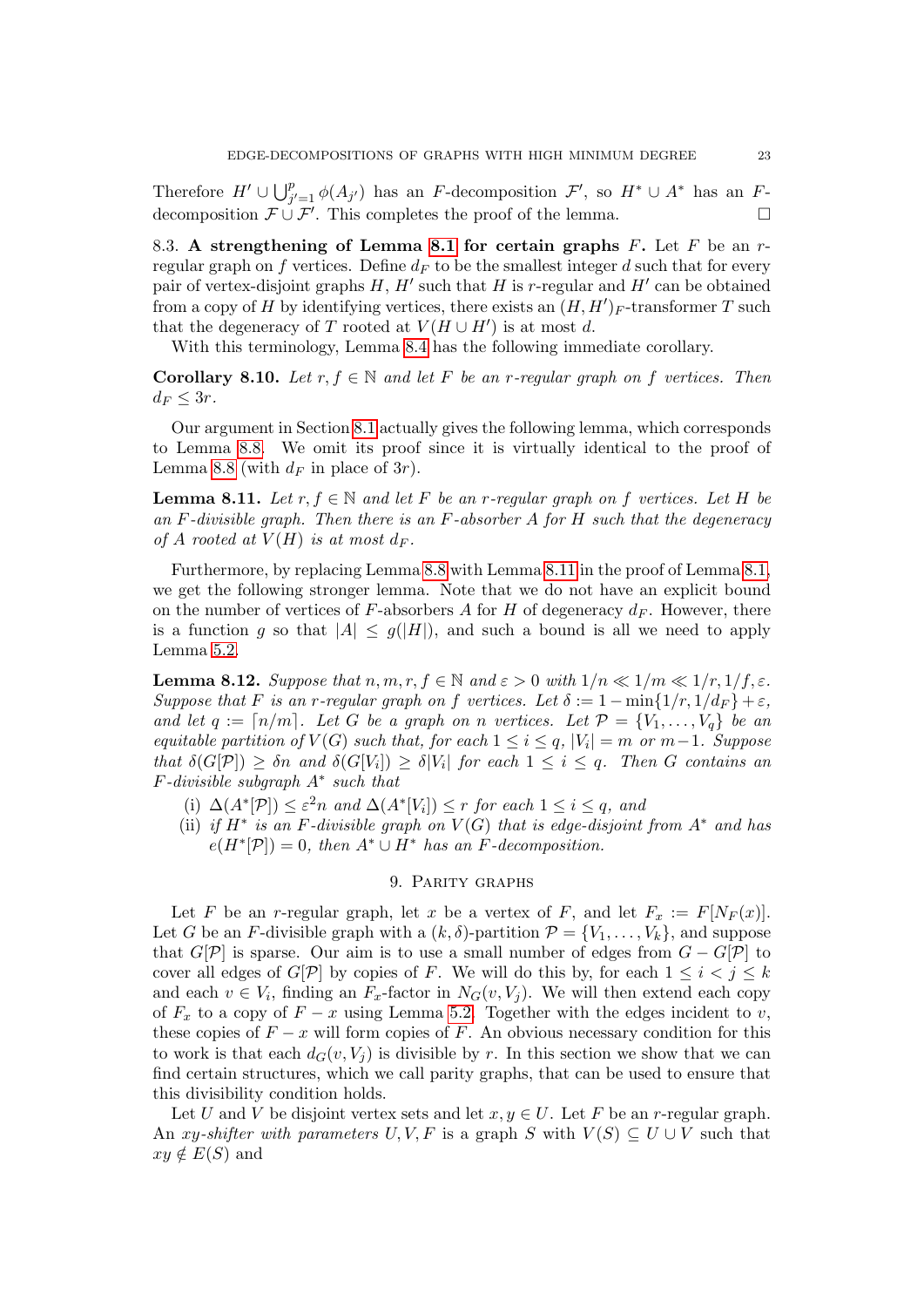- (i)  $d_S(x, V) \equiv -1 \mod r$ ,  $d_S(y, V) \equiv 1 \mod r$  and, for all  $u \in U \setminus \{x, y\}$ ,  $d_S(u, V) \equiv 0 \mod r;$
- (ii) S has an F-decomposition.

Condition (i) allows us to move excess degree (mod r) from x to y.

Let  $uv \in E(F)$ . For a graph H and an edge  $xy \in E(H)$ , H with a copy of F glued along xy via uv is a graph obtained from H by adding a copy  $F'$  of F that is vertex-disjoint from  $H$  and identifying u with x and v with y.

<span id="page-23-1"></span>**Proposition 9.1.** Let  $r, f \in \mathbb{N}$  and let F be an r-regular graph on f vertices. Let U and V be disjoint vertex sets with  $|U| \ge r+2$  and  $|V| \ge \binom{r+1}{2}$  $\binom{+1}{2}(f-2)$ , and let  $x, y \in U$ . Then there exists an xy-shifter S with parameters  $U, V, F$  with  $r + 2$  vertices in U,  $\binom{r+1}{2}$  $\binom{+1}{2}(f-2)$  vertices in V and degeneracy at most r rooted at  $\{x,y\}.$ 

*Proof.* Pick r distinct vertices  $u_1, \ldots, u_r$  in  $U \setminus \{x, y\}$ . We first define a subgraph S<sub>0</sub> of S on vertex set  $\{x, y, u_1, \ldots, u_r\} \subseteq U$ . Join x to  $u_1$ , join y to  $u_2, \ldots, u_r$  and join  $u_1, \ldots, u_r$  completely. (So if x and y were identified we would obtain a copy of  $K_{r+1}$ .) Thus  $d_{S_0}(x) = 1$ ,  $d_{S_0}(y) = r - 1$ , and  $d_{S_0}(u_j) = r$  for  $1 \le j \le r$ .

Let  $uv \in E(F)$ . Let S be the graph obtained from  $S_0$  by gluing a copy of F along each edge of  $S_0$  via uv such that  $V(F) \setminus \{u, v\} \subseteq V$  (and these sets are disjoint for different copies). Then S has an F-decomposition,  $d_S(x, V) = r - 1$ ,  $d_S(y, V) = (r-1)^2$  and  $d_S(u_i, V) = r(r-1)$  for each  $1 \leq j \leq r$ . Ordering  $V(S)$  such that x and y are the first two vertices, and all other vertices in  $S_0$  precede those in  $S \setminus S_0$ , shows that the degeneracy of S is at most r.

Let  $\mathcal{P} = \{V_1, \ldots, V_k\}$  be an equitable partition of a vertex set V. An F-parity *graph with respect to*  $P$  is an F-decomposable graph  $P$  on  $V$  such that, for every r-divisible graph G on V that is edge-disjoint from  $P$ , there is a subgraph  $P'$  of  $P$ such that

(P1) for each  $2 \leq i \leq k$  and each  $x \in V_{\leq i}$ , r divides  $d_{G \cup P}(x, V_i)$ ;

(P2)  $P - P'$  has an F-decomposition.

Next we show that F-parity graphs exist.

<span id="page-23-0"></span>**Proposition 9.2.** Let  $r, f, k \in \mathbb{N}$  and let F be an r-regular graph on f vertices. Let  $\mathcal{P} = \{V_1, \ldots, V_k\}$  be an equitable partition of a vertex set V. Let  $P_2, \ldots, P_k$  be edge-disjoint graphs on V such that, for each  $2 \leq i \leq k$ ,

- $P_i$  is the edge-disjoint union of  $E_i$  and  $D_i$ ;
- $E_i$  is the edge-disjoint union of  $r-1$  copies of F, each with 2 adjacent vertices in  $V_i$  and  $f - 2$  vertices in  $V_{i-1}$ ;
- $D_i$  is the edge-disjoint union of r-1  $u_ju_{j+1}$ -shifters with parameters  $V_{\leq i}$ ,  $V_i$ ,  $F$ for each  $1 \leq j < |V_{\leq i}|$ , where  $u_1, \ldots, u_{|V_{\leq i}|}$  is an enumeration of  $V_{\leq i}$ .

Then  $P := P_2 \cup \cdots \cup P_k$  is an F-parity graph with respect to  $P$ .

*Proof.* The proof is by induction on k. If  $k = 1$ , then there is nothing to prove, so assume that  $k \geq 2$ . Since each  $D_i$  has an F-decomposition, so does P.

Let G be an r-divisible graph on V that is edge-disjoint from  $P$ . First we show that there is a subgraph  $P'_k$  of P such that

- (i) for each  $x \in V_{\leq k}$ , r divides  $d_{G \cup P'_k}(x, V_k)$ ;
- (ii)  $P_k P'_k$  has an F-decomposition.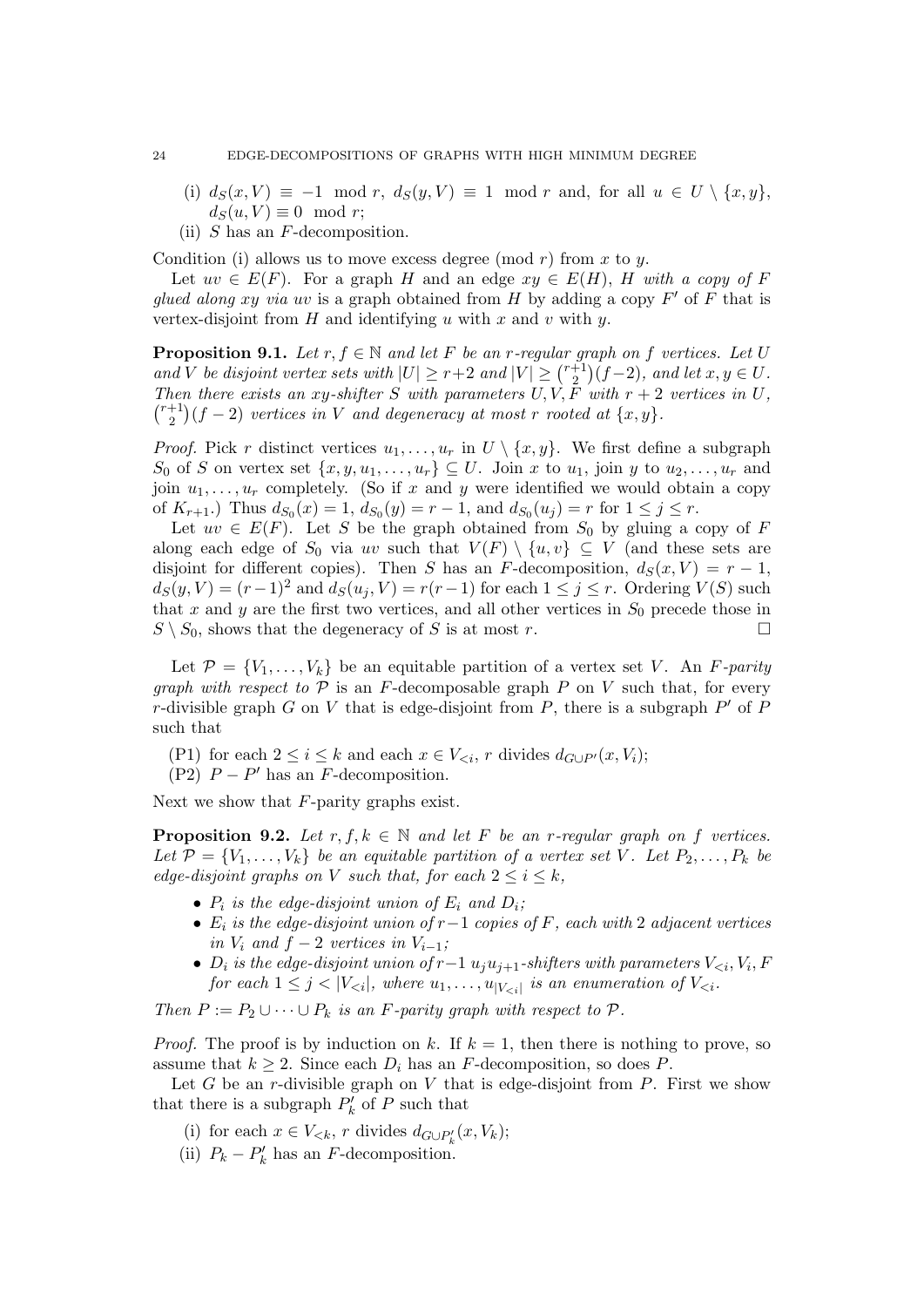Suppose that  $e_G(V_k) \equiv t \mod r$ , where  $0 < t \leq r$ . Form a graph  $G_0$  from G by adding  $r - t$  of the copies of F from  $E_k$  to G. Then  $2e_{G_0}(V_k) \equiv 0 \mod r$ , so

<span id="page-24-0"></span>
$$
\sum_{v \in V_{< k}} d_{G_0}(v, V_k) = e_{G_0}(V_{< k}, V_k) = \sum_{v \in V_k} d_{G_0}(v) - 2e_{G_0}(V_k) \equiv 0 \mod r. \tag{9.1}
$$

Let  $\ell := |V_{< k}|$  and let  $u_1, \ldots, u_\ell$  be the enumeration of  $V_{< k}$  used in the definition of  $D_k$ .

Let  $0 \le t_1 < r$  be such that  $d_{G_0}(u_1, V_k) \equiv t_1 \mod r$ . Add  $t_1$  of the  $u_1u_2$ -shifters in  $D_k$  to  $G_0$  to obtain  $G_1$  in which  $d_{G_1}(u_1, V_k) \equiv 0 \mod r$  and  $d_{G_1}(u_i, V_k) \equiv d_{G_0}(u_i, V_k)$ mod r for all  $3 \leq i \leq \ell$ .

Let  $0 \leq t_2 < r$  be such that  $d_{G_1}(u_2, V_k) \equiv t_2 \mod r$ . Add  $t_2$  of the  $u_2u_3$ shifters in  $D_k$  to  $G_1$  to obtain  $G_2$  in which  $d_{G_2}(u_1, V_k) \equiv d_{G_2}(u_2, V_k) \equiv 0 \mod r$ and  $d_{G_2}(u_i, V_k) \equiv d_{G_1}(u_i, V_k) \equiv d_{G_0}(u_i, V_k) \mod r$  for all  $4 \le i \le \ell$ .

Continuing in this way, we eventually obtain  $G_{\ell-1}$  in which  $d_{G_{\ell-1}}(u_i, V_k) \equiv 0$ mod r for each  $1 \leq i \leq \ell - 1$ . Note that

$$
d_{G_{\ell-1}}(u_{\ell}, V_k) \equiv d_{G_{\ell-2}}(u_{\ell}, V_k) + d_{G_{\ell-2}}(u_{\ell-1}, V_k) \mod r
$$
  
\n
$$
\equiv d_{G_0}(u_{\ell}, V_k) + d_{G_{\ell-3}}(u_{\ell-1}, V_k) + d_{G_{\ell-3}}(u_{\ell-2}, V_k) \mod r
$$
  
\n
$$
\equiv \sum_{v \in V_{< k}} d_{G_0}(v, V_k) \equiv 0 \mod r,
$$

where the last equality holds by [\(9.1\)](#page-24-0). Let  $P'_k := G_{\ell-1} - G$ ; then (i) holds. Observe also that  $P_k - P'_k$  consists of some copies of F from  $E_k$  and some shifters from  $D_k$ , each of which has an  $F$ -decomposition, so (ii) holds.

Let  $G^* := (G \cup P'_k)[V_{\leq k-1}], P^* := P_2 \cup \cdots \cup P_{k-1}$  and  $P^* := \{V_1, \ldots, V_{k-1}\}.$  Note that  $G^*$  and  $P^*$  are edge-disjoint. Recall that  $G, P_k$  and  $P_k - P'_k$  are r-divisible. So  $G \cup P'_k$  is r-divisible. Thus (i) implies that  $G^*$  is also r-divisible. By the induction hypothesis,  $P^*$  is an F-parity graph with respect to  $\mathcal{P}^*$ . Therefore, there exists a subgraph  $P_0$  of  $P^*$  such that for each  $2 \leq i \leq k-1$  and each  $x \in V_{\leq i}$ , r divides  $d_{G^* \cup P_0}(x, V_i)$  and  $P^* - P_0$  has an F-decomposition. Let  $P' := P_0 \cup P'_k$ . Then  $P'$ satisfies (P2). Note that  $(G \cup P')[V_{< k}, V_k] = (G \cup P'_k)[V_{< k}, V_k]$  and  $(G \cup P')[V_{< i}, V_i] =$  $(G^* \cup P_0)[V_{\leq i}, V_i]$  for all  $1 \leq i \leq k$ . Thus P' satisfies (P1). Therefore P is an F-parity graph with respect to  $P$ .

The next lemma finds an  $F$ -parity graph  $P$  as in Proposition [9.2](#page-23-0) within a dense graph G using Lemma [5.2.](#page-9-2)

<span id="page-24-1"></span>**Lemma 9.3.** Let  $r, f \in \mathbb{N}$  and let F be an r-regular graph on f vertices. Let  $\gamma > 0$ . Then there exists an  $n_0 = n_0(k, \gamma, F)$  such that the following holds. Let G be a graph on  $n \geq n_0$  vertices and let  $\mathcal{P} = \{V_1, \ldots, V_k\}$  be a  $(k, \delta)$ -partition for G with  $\delta \geq 1 - 1/r + \gamma$ . Then G contains an F-parity graph P with respect to P such that  $\Delta(P) \leq \gamma n$ .

*Proof.* It is enough to show that we can embed a graph  $P$  as described in Proposi-tion [9.2](#page-23-0) into  $G$  in such a way that the maximum degree of the image of the embedding is not too large. We will assign labels to the graphs making up  $P$  and then check that the conditions of Lemma [5.2](#page-9-2) hold.

For each  $2 \leq i \leq k$  and each  $1 \leq j \leq r-1$ , let  $F'_{i,j}$  be a P-labelled copy of F with 2 adjacent vertices labelled  $V_i$  and  $f - 2$  vertices labelled  $V_{i-1}$ .

For each  $2 \leq i \leq k$ , let  $n_{\leq i} := |V_{\leq i}|$  and let  $u_1^i, \ldots, u_{n_{\leq i}}^i$  be an enumeration of the vertices of  $V_{\leq i}$ . For each  $2 \leq i \leq k$  and each  $1 \leq j \leq n_{\leq i}$ , apply Proposition [9.1](#page-23-1)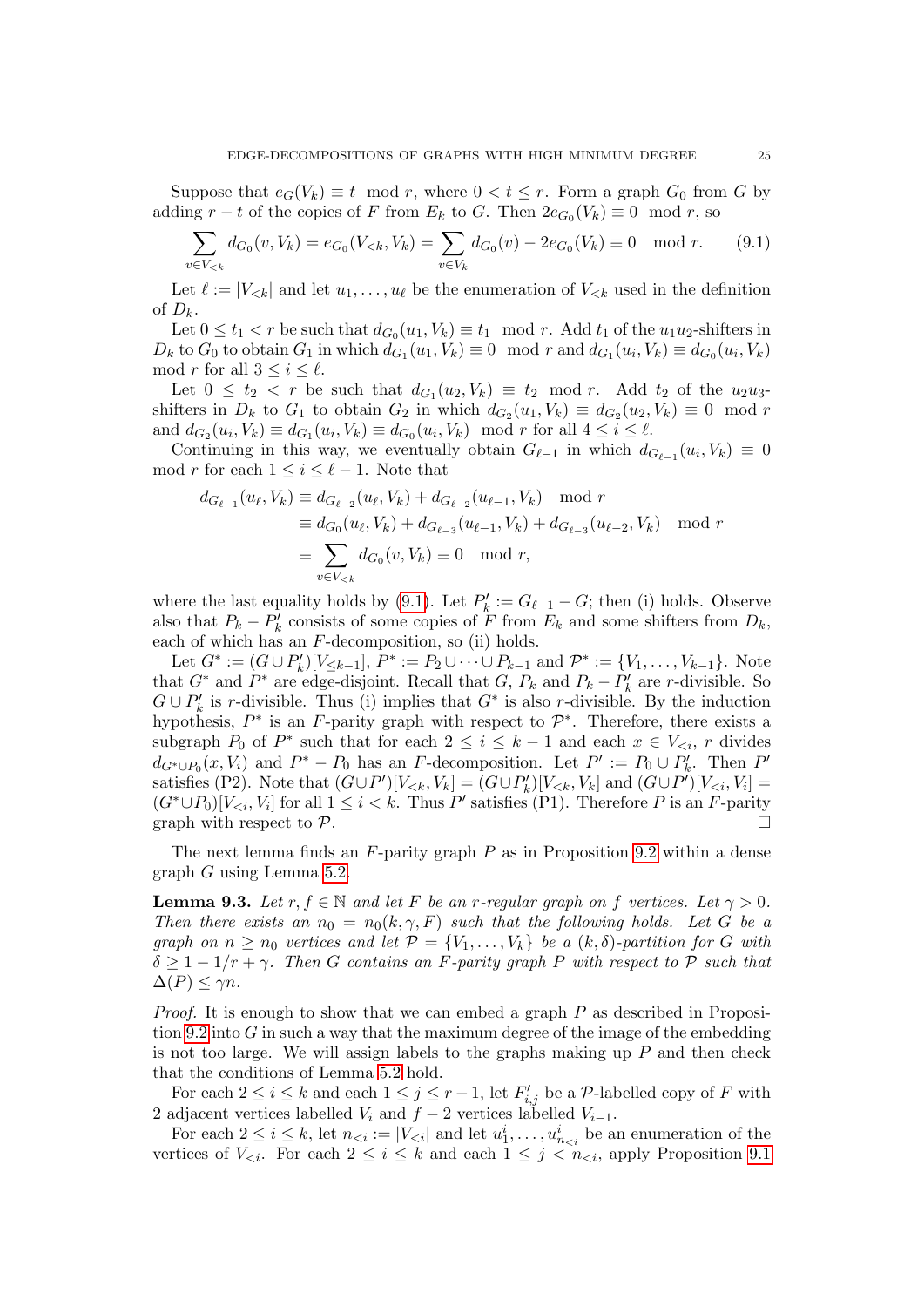to obtain a  $u_j^i u_{j+1}^i$ -shifter  $S_{i,j}$  with parameters  $V_{\leq i}, V_i, F$  such that  $|S_{i,j}| = r + 2 +$  $\binom{r+1}{2}$  $\binom{+1}{2}(f-2)$  and  $S_{i,j}$  has degeneracy at most r rooted at  $\{u_j^i, u_{j+1}^i\}$ . We may view  $S_{i,j}$  as a P-labelled graph by giving  $u_j^i$  the label  $\{u_j^i\}$ , giving  $u_{j+1}^i$  the label  $\{u_{j+1}^i\}$ , giving u the label  $V_i$  for all  $u \in V(S_{i,j}) \cap V_i$  and giving u' the label  $V_{i-1}$  for all  $u' \in (V(S_{i,j}) \cap V_{\leq i}) \setminus \{u_j^i, u_{j+1}^i\}$ . Let  $S'_{i,j,1}, \ldots, S'_{i,j,r-1}$  be  $r-1$  copies of  $S_{i,j}$ , and let

$$
\mathcal{F}:=\bigcup_{i=2}^k\bigcup_{\ell=1}^{r-1}\Big(\{F'_{i,\ell}\}\cup\bigcup_{j=1}^{n_{
$$

So F is a family of P-labelled graphs and  $|\mathcal{F}| \leq krn$ . For each  $F' \in \mathcal{F}$ ,  $|F'| \leq$  $r+2+\binom{r+1}{2}$  $\binom{+1}{2}(f-2)$  and F' has degeneracy at most r. Furthermore, each  $v \in V(G)$ is a root vertex for at most 2rk members of F. Since  $P$  is a  $(k, \delta)$ -partition for G with  $\delta \geq 1 - 1/r + \gamma$ , we have that  $d_G(S, V_i) \geq \gamma |V_i|$  for each  $S \subseteq V(G)$  with  $|S| \leq r$  and each  $1 \leq i \leq k$ . Therefore we can apply Lemma [5.2](#page-9-2) to find edge-disjoint embeddings  $\phi(F')$  for all  $F' \in \mathcal{F}$  in G in such a way that  $\Delta(\bigcup_{F' \in \mathcal{F}} \phi(F')) \leq \gamma n$ . Take  $P := \bigcup_{F' \in \mathcal{F}} \phi(F')$ . By Proposition [9.2,](#page-23-0) P is an F-parity graph with respect to  $\mathcal P$ .

## 10. Near optimal decompositions

<span id="page-25-0"></span>Let G be a dense graph as defined in Theorem [1.3,](#page-2-0) and let  $\mathcal{P}_1, \ldots, \mathcal{P}_\ell$  be a  $(k, \delta +$  $\varepsilon$ , m)-partition sequence for G. In Section [8,](#page-13-0) we constructed a graph  $A^*$  that can 'absorb' any F-divisible graph  $H^*$  satisfying  $e(H^*[\mathcal{P}_l]) = 0$ . Our aim in this section is to show that we can indeed decompose G into edge-disjoint copies of  $F$  and such a remainder  $H^*$ . More precisely, in this section, we prove the following lemma, which guarantees the existence of such a 'near optimal' F-decomposition (in particular note that, as m is bounded,  $e(H^*)$  is at most linear in n).

<span id="page-25-1"></span>**Lemma 10.1.** Let  $r, f, m, k, \ell \in \mathbb{N}$  and let  $\varepsilon, \eta > 0$  with  $1/m \ll \eta \ll 1/k \ll$  $\varepsilon$ ,  $1/r$ ,  $1/f$ . Let F be an r-regular graph on f vertices and let G be an r-divisible graph. Let  $\delta := \max\{\delta_{\mu}^{\eta}$  $\mathcal{F}_F^{\eta}, 1 - 1/(r + 1) \}$ . Suppose that  $\mathcal{P}_1, \ldots, \mathcal{P}_\ell$  is a  $(k, \delta + \varepsilon, m)$ partition sequence for  $\tilde{G}$ . Then there exists a subgraph  $H^*$  of  $\bigcup_{V \in \mathcal{P}_\ell} G[V]$  such that  $G - H^*$  has an F-decomposition. In particular, if G is F-divisible, then so is  $H^*$ .

Recall that the definition of  $\delta_{R}^{\eta}$  $\eta$ <sup>n</sup> implies that G contains an  $\eta$ -approximate Fdecomposition. We would like the remainder  $H^*$  in Lemma [10.1](#page-25-1) to contain no edges of  $G[\mathcal{P}_\ell],$  but the definition of  $\delta_I^\eta$  $\frac{\eta}{F}$  does not guarantee this. The key idea of the proof of Lemma [10.1](#page-25-1) is to proceed via an iterative process, which repeatedly invokes the definition of  $\delta^{\eta}_{\mu}$  $\eta$ . More precisely, suppose that we are able to prove the following result:

(†) If P is a  $(k, \delta)$ -partition for a graph G, then  $G[\mathcal{P}]$  can be covered by edgedisjoint copies of F in G which use only a small number of edges from  $G G[\mathcal{P}].$ 

Suppose that we apply (†) with  $P = P_1$ . We are then left with edges in  $G - G[P_1] =$  $\bigcup_{V \in \mathcal{P}_1} G[V]$ . But since  $\mathcal{P}_1, \ldots, \mathcal{P}_\ell$  is a  $(k, \delta + \varepsilon, m)$  partition sequence and we have used very few edges of  $G - G[\mathcal{P}_1]$ , we have for each  $V \in \mathcal{P}_1$  that  $\mathcal{P}_2[V]$  is a  $(k, \delta)$ partition of the remaining part of  $G[V]$ . So we can apply (†) to each part to cover the remaining edges of  $G[\mathcal{P}_2]$  by edge-disjoint copies of F, using only a few edges from  $G - G[\mathcal{P}_2]$ . Continuing in this way, we eventually obtain edge-disjoint copies of F covering all edges of  $G - G[\mathcal{P}_\ell]$ , which implies Lemma [10.1.](#page-25-1) (To avoid our bound on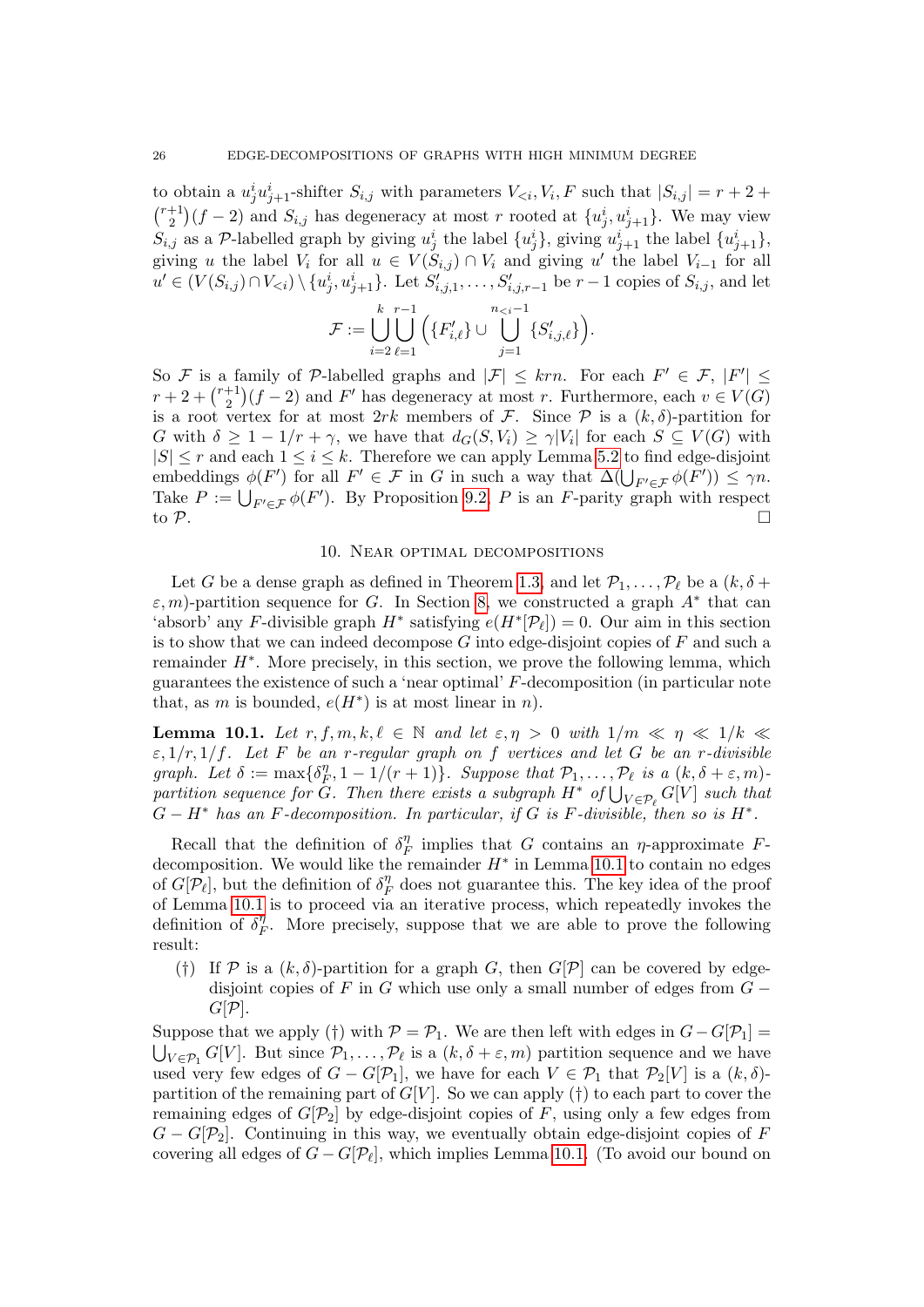the minimum degree deteriorating in each step, we actually prove a stronger version of (†) which gives us more control on the edges we use from  $G - G[\mathcal{P}]$ .)

The rest of this section is divided into three subsections. In Section [10.1,](#page-26-0) we show that we can find an approximate F-decomposition of  $G[\mathcal{P}]$  such that the remainder has low maximum degree (at the cost of using a small number of additional edges from  $G - G[\mathcal{P}]$ . In Section [10.2](#page-29-0) we show how such a remainder of low maximum degree can be covered by copies of  $F$ . In Section [10.3](#page-31-0) we give a formal statement of (†) and perform the iteration described above.

<span id="page-26-0"></span>10.1. Bounding the maximum degree of the remainder graph. Consider an *η*-approximate F-decomposition F of  $G[\mathcal{P}]$  guaranteed by the definition of  $\delta_{\mathcal{P}}^{\eta}$  $j_F^n$ . Let H be the remainder of  $G[\mathcal{P}]$  (after removing all the edges of  $\mathcal{F}$ ), and suppose that  $d_H(x, V)$  is large for some  $V \in \mathcal{P}$  and some  $x \in V(G) \setminus V$ . Note that x together with a copy of  $K_r$  that lies in  $N_H(x, V)$  forms a copy of  $K_{r+1}$ . Using some additional vertices and edges inside  $V$ , we can then extend a spanning subgraph of this copy of  $K_{r+1}$  to a copy of F. So we can reduce  $d_H(x, V)$  by finding vertex-disjoint copies of  $K_r$  lying entirely in  $N_H(x, V)$ , which are then extended into copies of F. This is formalised in Lemma [10.6.](#page-27-0) To find the above copies of  $K_r$  we shall use the Hajnal– Szemerédi theorem [\[15\]](#page-39-21).

<span id="page-26-4"></span>**Theorem 10.2** ([\[15\]](#page-39-21)). Let  $r \in \mathbb{N}$  with  $r \geq 2$ . Every graph G on n vertices with  $\delta(G)$  >  $(1 - 1/r)n$  contains  $|n/r|$  vertex-disjoint copies of  $K_r$ .

<span id="page-26-5"></span>**Lemma 10.3.** Let  $r, k, n \in \mathbb{N}$  and let  $\gamma > 0$  with  $1/n \ll \gamma$ ,  $1/k, 1/r$ . Let H be a graph on n vertices. Let  $U, V \subseteq V(H)$  be disjoint with  $|V| \geq |n/k|$ . Suppose that, for each  $x \in U$  and each  $y \in V$ ,

- <span id="page-26-2"></span>(i) r divides  $d_H(x, V)$ ;
- <span id="page-26-3"></span>(ii)  $\delta(H[N_H(x, V)]) \ge (1 - 1/r)d_H(x, V) + \gamma|V|;$
- <span id="page-26-1"></span>(iii)  $d_H(y, U) \leq \gamma |V|/r$ .

Then there is a subgraph  $H_V$  of  $H[V]$  such that  $H[U, V] \cup H_V$  has a  $K_{r+1}$ -decomposition and  $\Delta(H_V) \leq \gamma |V|$ .

*Proof.* For each  $x \in U$  in turn we will choose a  $K_r$ -factor from the unused part of  $H[N_H(x, V)]$  and take  $H_V$  to be the union of these edge-disjoint  $K_r$ -factors.

We claim that we can choose these  $K_r$ -factors greedily. Indeed, suppose we seek a  $K_r$ -factor for  $x \in U$ . Consider any vertex  $y \in N_H(x, V)$ . By [\(iii\),](#page-26-1) at most  $r d_H(y, U) \le \gamma |V|$  of the edges at y in  $H[N_H(x, V)]$  have been used already. So by [\(i\),](#page-26-2) [\(ii\)](#page-26-3) and Theorem [10.2](#page-26-4) there exists a  $K_r$ -factor in the unused part of  $H[N_H(x, V)]$ .

Since at most  $rd_H(y, U) \leq \gamma|V|$  edges are used at each  $y \in V$ , we have that  $\Delta(H_V) \le \gamma |V|$ .

<span id="page-26-6"></span>**Lemma 10.4.** Let  $r, f, k, n \in \mathbb{N}$  and let  $\eta, \gamma > 0$  with  $1/n \ll \eta \ll \gamma, 1/k, 1/r, 1/f$ . Let  $F$  be an r-regular graph on  $f$  vertices and let  $H$  be a graph on n vertices. Let  $U, V \subseteq V(H)$  be disjoint with  $|V| \geq |n/k|$ . Suppose that, for each  $x \in U$  and each  $y \in V$ ,

- (i) r divides  $d_H(x, V)$ ;
- (ii)  $\delta(H[N_H(x, V)]) \ge (1 1/r)d_H(x, V) + \gamma|V|;$
- (iii)  $d_H(y, U) \leq \eta |V|$ ;
- (iv)  $\delta(H[V]) \ge (1 1/r + 2\gamma)|V|.$

Then there is a subgraph  $H_V'$  of  $H[V]$  such that  $H[U, V] \cup H_V'$  has an F-decomposition and  $\Delta(H'_V) \leq 2\gamma|V|$ .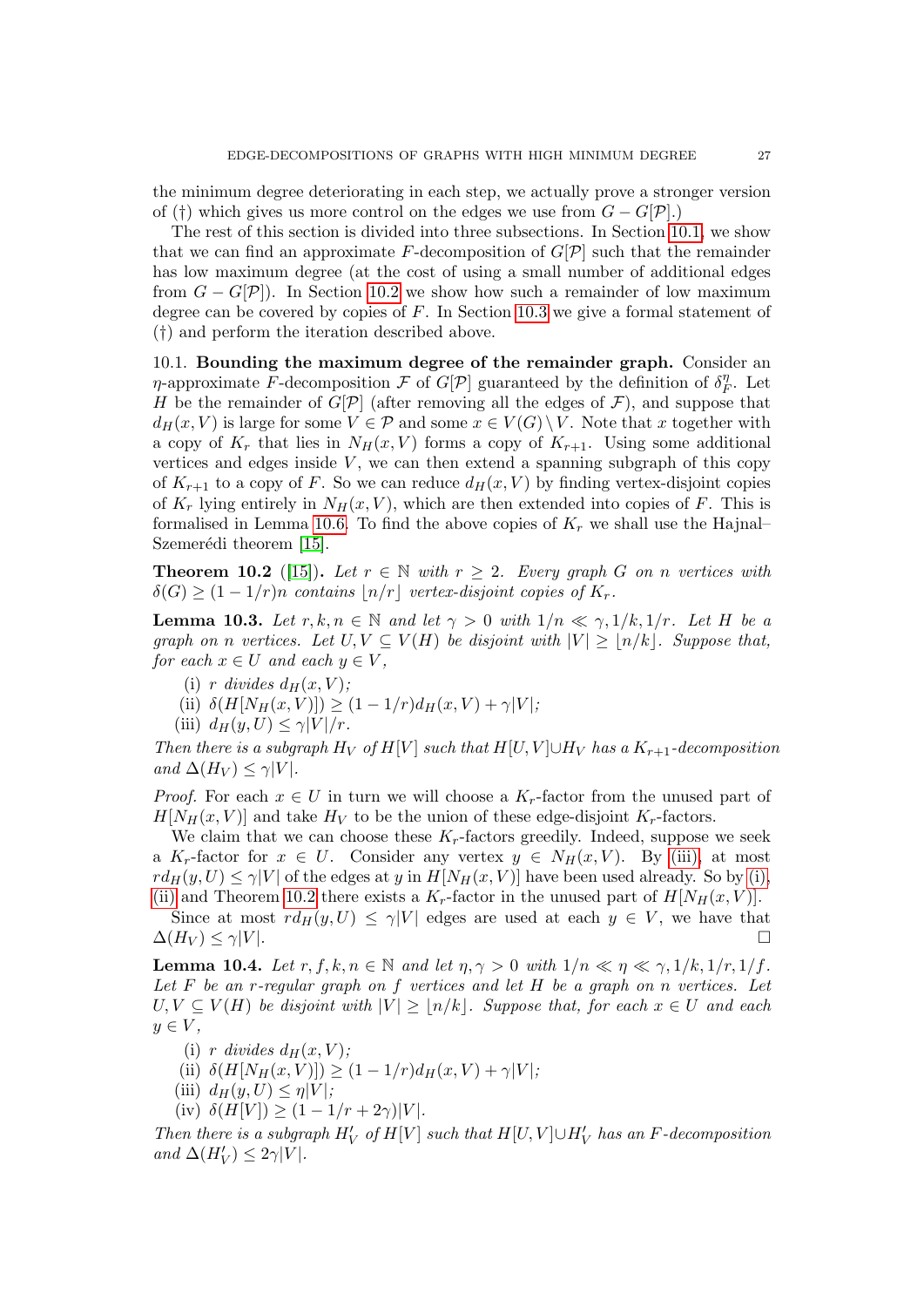*Proof.* By Lemma [10.3,](#page-26-5) there is a subgraph  $H_V$  of  $H[V]$  such that  $H[U, V] \cup H_V$ has a  $K_{r+1}$ -decomposition and  $\Delta(H_V) \leq \gamma |V|$ . Choose such an  $H_V$  with as few edges as possible, and let  $W_1, \ldots, W_p$  be an enumeration of a  $K_{r+1}$ -decomposition of  $H[U, V] \cup H_V$ . By the minimality of  $H_V$ , each  $W_j$  has vertex set  $\{w_j\} \cup W'_j$  with  $w_j \in U$  and  $W'_j \subseteq V$ . Note that

$$
p \le \sum_{y \in V} d_H(y, U) \le \eta |V|^2.
$$

Let  $H' := H[V] - H_V$ ; then  $|H'| = |V|$  and  $\delta(H') \ge (1 - 1/r + \gamma)|V|$  by (iv). Let  $u \in V(F)$  and let  $F^* := F \setminus \{u\} - F[N_F(u)]$ . Note that  $F^*$  trivially has degeneracy at most r rooted at  $N_F(u)$ . Let  $F_1^*, \ldots, F_p^*$  be copies of  $F^*$ . We now embed  $F_1^*, \ldots, F_p^*$ into H<sup>'</sup> in such a way that, for each  $F_j^*$ , the image of  $N_F(u)$  is precisely  $W_j'$  as follows. Let  $\mathcal{P}_0 := \{V\}$  be the trivial partition of V. We view each  $F_j^*$  as a  $\mathcal{P}_0$ labelled graph such that the root vertices of  $F_j^*$  are precisely  $N_F(u)$ , and the union of their labels is  $W'_j$ ; each other vertex of  $F^*$  is labelled V. By (iii), there are at most  $d_H(y,U) \leq \eta |V|$  indices j with  $1 \leq j \leq p$  such that some vertex of  $F_j^*$  is labelled  $\{y\}$ . Since  $\delta(H') \geq (1 - 1/r + \gamma)|V|$ , we have that  $d_{H'}(S) \geq \gamma|V|$  for each  $S \subseteq V$  with  $|S| \leq r$ . So by Lemma [5.2,](#page-9-2) with  $H'$ , 1,  $r$ ,  $f$ ,  $\gamma$ ,  $\mathcal{P}_0$ ,  $F_1^*, \ldots, F_p^*$  playing the roles of G, k, d, b,  $\varepsilon$ , P,  $H_1, \ldots, H_m$ , there exist edge-disjoint embeddings  $\phi(F_1^*)$ ,  $\ldots, \phi(F_p^*)$  of  $F_1^*, \ldots, F_p^*$  into H' which are compatible with their labelling such that  $\Delta(\bigcup_{j=1}^p \phi(F_j^*)) \leq \gamma |V|.$ 

Each  $W_j \cup \phi(F_j^*)$  contains a copy  $F_j$  of F such that  $H[U,V] \subseteq \bigcup_{j=1}^p F_j$ . Let  $H'_V := \bigcup F_j[V]$ . Note that  $H[U, V] \cup H'_V$  has an F-decomposition and  $\Delta(H'_V) \leq$  $\Delta(H_V) + \Delta(\bigcup_{j=1}^p \phi(F_j^*)) \leq 2\gamma|V|.$ 

<span id="page-27-1"></span>**Proposition 10.5.** Let  $r, k \in \mathbb{N}$  and let  $\varepsilon \geq 0$ . Let G be a graph and let P be a  $(k, 1 - 1/(r + 1) + \varepsilon)$ -partition for G. Let  $x \in V(G)$  and let  $V \in \mathcal{P}$ . Then

$$
\delta(G[N_G(x,V)]) \ge (1 - 1/r)d_G(x,V) + \varepsilon|V|.
$$

*Proof.* Let  $y \in N_G(x, V)$ . Since  $d_G(y, V), d_G(x, V) \geq (1 - 1/(r + 1) + \varepsilon)|V|$ ,

$$
d_G(y, N_G(x, V)) \ge d_G(x, V) + d_G(y, V) - |V| \ge d_G(x, V) - \frac{|V|}{r+1} + \varepsilon |V|
$$
  
\n
$$
\ge (1 - 1/r) d_G(x, V) + \varepsilon |V|.
$$

<span id="page-27-0"></span>**Lemma 10.6.** Let  $r, f, k, n \in \mathbb{N}$  and let  $\gamma, \eta, \varepsilon > 0$  with  $1/n \ll \eta \ll \gamma \ll 1/k \ll$  $\varepsilon$ ,  $1/r$ ,  $1/f$ . Let F be an r-regular graph on f vertices and let G be a graph on n vertices. Let  $\delta := \max\{\delta_R^n\}$  $F_r^{\eta}, 1-1/(r+1)$ . Suppose that  $\mathcal{P} = \{V_1, \ldots, V_k\}$  is a  $(k, \delta + \varepsilon)$ -partition for G. Then there is a subgraph H of G such that

- (a)  $G H$  has an F-decomposition;
- (b)  $\Delta(H[\mathcal{P}]) \leq \gamma n$ .
- (c) for each  $1 \leq i \leq k$ ,  $\Delta(G[V_i] H[V_i]) \leq 2\gamma|V_i|$ .

*Proof.* Let  $0 < q < 1$  with  $\eta \ll q \ll \gamma$ , and let G' be a subgraph of G[P] such that  $(G1) \Delta(G') \leq 2qn;$ 

(G2) for every  $S \subseteq V(G)$  with  $|S| \leq r$ ,  $d_{G'}(S, V(G)) \geq q^r \varepsilon n/2$ .

(To see that such a subgraph G' exists, first note that since  $P$  is a  $(k, 1 - 1/r + \varepsilon)$ partition, for each  $S \subseteq V(G)$  with  $|S| \leq r$ , we have that  $d_{G[\mathcal{P}]}(S, V(G)) \geq \varepsilon n$ . Consider a random subgraph of  $G[\mathcal{P}]$  in which each edge is retained independently with probability q; then  $(G1)$  and  $(G2)$  are satisfied with high probability.)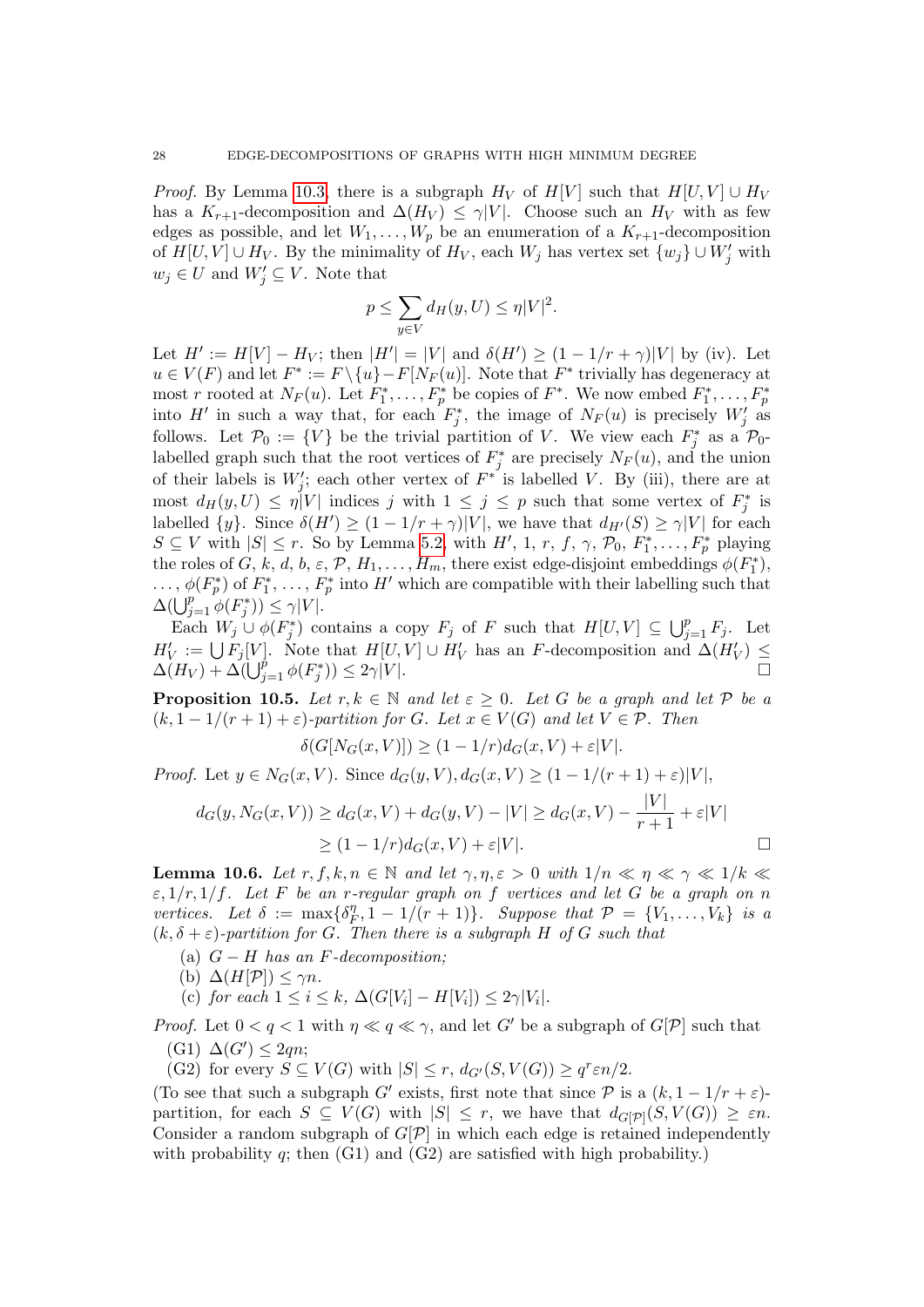Note that  $\delta(G[\mathcal{P}]-G') \geq (\delta + \varepsilon)(n - \lceil n/k \rceil) - \Delta(G') \geq \delta_{R}^{\eta}$  $\int_{F}^{\eta}$ n, so by the definition of  $\delta_{\mu}^{\eta}$  $T_F^{\eta}$ , there exists an  $\eta$ -approximate F-decomposition  $\mathcal{F}_0$  of  $G[\mathcal{P}] - G'$ . Let  $G_0$  be the subgraph of  $G[\mathcal{P}] - G'$  which consists of the uncovered edges; so  $e(G_0) \leq \eta n^2$ . To satisfy (b) our next aim is to cover the edges of  $G_0$  incident to vertices of high degree in  $G_0$  by copies of F. But we know very little about the neighbourhoods of the high degree vertices, so we cannot achieve this directly. Instead our first step will be to transform the approximate F-decomposition  $\mathcal{F}_0$  into an approximate Fdecomposition  $\mathcal{F}_1$  such that  $\bigcup \mathcal{F}_1$  contains no edge of G incident to a vertex of high degree in  $G_0$ .

Let  $B := \{v \in V(G) : d_{G_0}(v) > \eta^{1/2}n\}$  and let  $A := V(G) \setminus B$ ; observe that  $|B| \leq 2\eta^{1/2}n$ . Let  $\mathcal{F}' := \{F \in \mathcal{F}_0 : V(F) \cap B \neq \emptyset\}$ , and enumerate the elements of  $\mathcal{F}'$  as  $F^{(1)}, \ldots, F^{(m)}$ . For each  $1 \leq i \leq m$ , let  $F_0^{(i)}$  $S_0^{(i)} := F^{(i)} - B$ , let  $R_i := \{v \in$  $V(F_0^{(i)}$  $\binom{O_0(i)}{O}$  :  $d_{F^{(i)}}(v, B) \geq 1$  and let  $F_1^{(i)}$  $T_1^{(i)} := F^{(i)}[R_i, B] \cup F_{(i)}^{(i)}[B]$ . Note that  $F_0^{(i)}$  $\int_0^{(i)}$  and  $F_1^{(i)}$  $f_1^{(i)}$  form a decomposition of  $F^{(i)}$ . We consider each  $F_1^{(i)}$  $T_1^{(i)}$  to be rooted at  $R_i$  and label the non-root vertices  $\{A\}$ . We will replace each  $F^{(i)}$  by a copy of F in  $G' \cup F_0^{(i)}$  $\mathbf{0}$ that contains  $F_0^{(i)}$  $\mathbf{0}^{(i)}$  but contains no vertex of B. Note that each  $v \in A$  is in at most  $|B| \leq 2\eta^{1/2} n$  of the  $R_i$ .

Now let  $G'':=G'[A]$  and let  $n'':=|G''|$ . Note that  $R_i\subseteq A$  for each  $1\leq i\leq m$ and, for each  $S \subseteq A$  with  $|S| \leq r$ ,

$$
d_{G''}(S, V(G'')) \ge d_{G'}(S, V(G)) - |B| \stackrel{(G2)}{\ge} q^r \varepsilon n/2 - 2\eta^{1/2} n \ge q^{r+1} n''.
$$

Then by Lemma [5.2,](#page-9-2) with  $G''$ , 1, r, f,  $2\eta^{1/2}$ ,  $q^{r+1}$ , {A},  $F_1^{(1)}$  $I_1^{(1)}, \ldots, F_1^{(m)}$  playing the roles of  $G, k, d, b, \eta, \varepsilon, \mathcal{P}, H_1, \ldots, H_m$ , there exist edge-disjoint embeddings  $\phi(F_1^{(1)}$  $\binom{1}{1}$ ,  $\ldots, \phi(F_1^{(m)}$  $f_1^{(m)}$ ) of  $F_1^{(1)}$  $T_1^{(1)}, \ldots, F_1^{(m)}$  into  $G''$  which are compatible with their labellings. Let  $\mathcal{F}_1 := \{ \phi(F_1^{(i)} \)$  $F_1^{(i)}$ )  $\cup F_0^{(i)}$  $\mathcal{F}_0^{(i)}$ :  $1 \leq i \leq m$   $\cup$   $(\mathcal{F}_0 \setminus \mathcal{F}')$ . Then  $\mathcal{F}_1$  is a collection of edge-disjoint copies of F with  $|\mathcal{F}_1| = |\mathcal{F}_0|$  and no edge of  $\bigcup \mathcal{F}_1$  is incident to B. Let  $H' := G[\mathcal{P}] - \bigcup \mathcal{F}_1$ . Then  $\mathcal{F}_1$  is an F-decomposition of  $G[\mathcal{P}] - H'$ , and

<span id="page-28-1"></span><span id="page-28-0"></span>
$$
N_{H'}(v) = N_{G[\mathcal{P}]}(v) \text{ for all } v \in B.
$$
\n
$$
(10.1)
$$

Moreover,

$$
d_{H'}(v) \le d_{G_0}(v) + d_{G'}(v) \stackrel{\text{(G1)}}{\le} \eta^{1/2} n + 2qn \le 3qn \tag{10.2}
$$

for all  $v \in A$ .

We now find a set  $\mathcal{F}_2$  of edge-disjoint copies of F that cover most of the edges incident to B in H'. To do this we will use some edges of  $G - G[\mathcal{P}]$ .

For each  $1 \leq i \leq k$ , let  $B_i := B \setminus V_i$  and let  $V'_i := V_i \setminus B$ . Let  $H_i^*$  be the graph on vertex set  $V(G)$  with  $E(H_i^*) := E(H'[B_i, V'_i]) \cup E(G[V'_i])$ . Note that the  $H_i^*$ are edge-disjoint. By removing at most  $r-1$  edges incident to each  $v \in B_i$  from  $H_i^*$ , we obtain a spanning subgraph  $H_i'$  of  $H_i^*$  which has the property that r divides  $d_{H'_i}(v, V'_i)$  for all  $v \in B_i$ .

We aim to apply Lemma [10.4](#page-26-6) to each  $H'_i$  with  $B_i, V'_i, 4qk$  playing the roles of U, V,  $\eta$ . We now check that conditions (i)–(iv) of Lemma [10.4](#page-26-6) hold for  $H'_i$ .

Condition (i) holds by our construction. Note that for all  $v \in B_i$ , [\(10.1\)](#page-28-0) implies that  $d_G(v, V_i) \leq d_{H_i'}(v, V_i') + |B| + r - 1$  (recall that we deleted at most additional  $r-1$ ) edges at v to obtain  $H'_i$  from  $H_i^*$ ). Recall that  $P$  is a  $(k, 1 - 1/(r + 1) + \varepsilon)$ -partition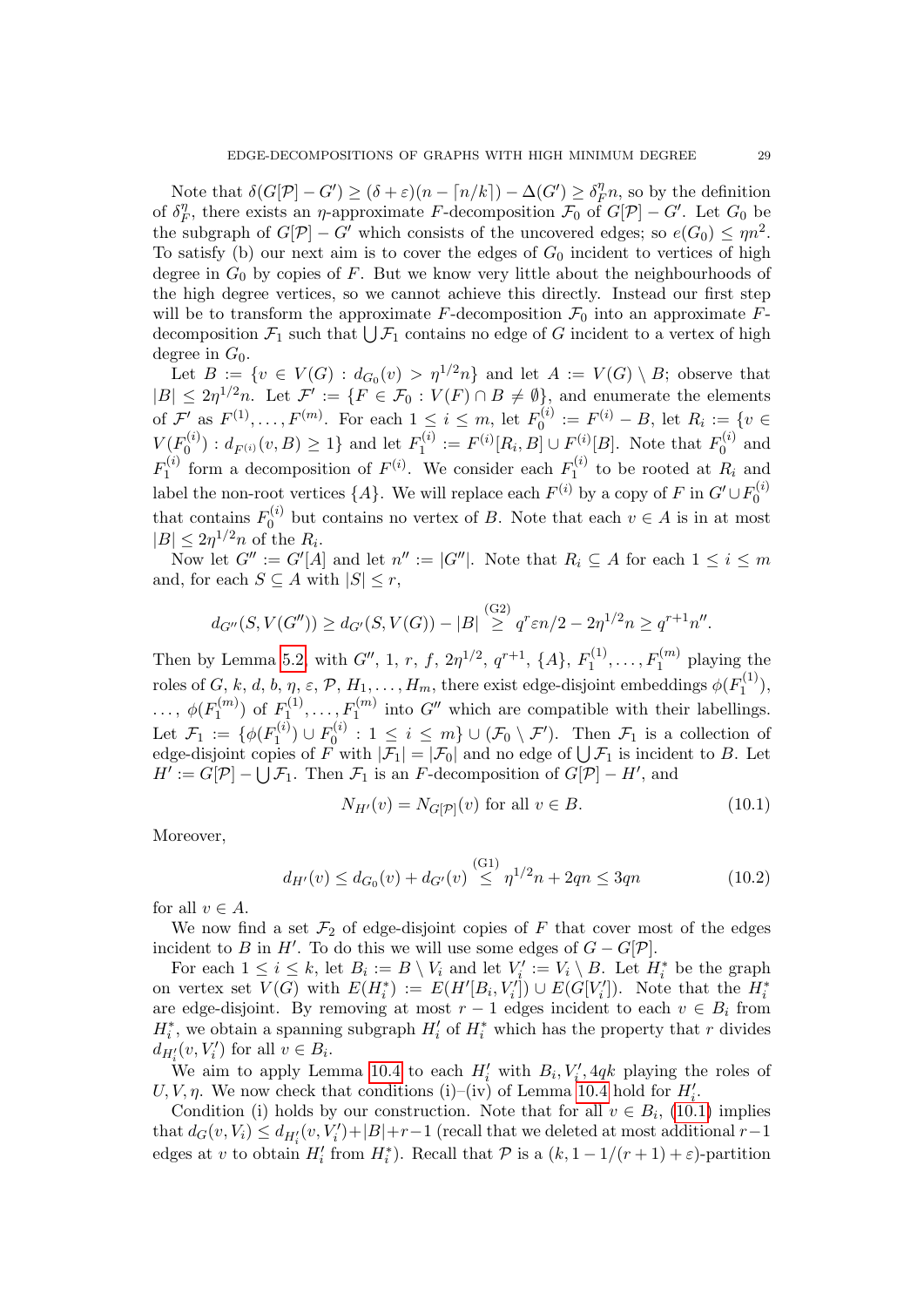for G. By Proposition [10.5,](#page-27-1) for all  $v \in B_i$  we have that

$$
\delta(H'_i[N_{H'_i}(v, V'_i)]) = \delta(G[N_{H'_i}(v, V'_i)]) \ge \delta(G[N_G(v, V_i)]) - |B| - (r - 1)
$$
  
\n
$$
\ge (1 - 1/r)d_G(v, V_i) + \varepsilon|V_i| - 3\eta^{1/2}n
$$
  
\n
$$
\ge (1 - 1/r)d_{H'_i}(v, V'_i) + \gamma|V'_i|,
$$

so condition (ii) of Lemma [10.4](#page-26-6) holds. Condition (iii) holds since  $d_{H_i'}(y, B_i) \leq$  $d_{H'}(y, B) \leq 3qn \leq 4qk|V_i'|\$  for all  $y \in V_i'$  by [\(10.2\)](#page-28-1). To see that (iv) holds, notice that

$$
\delta(H_i'[V_i']) \ge (1 - 1/(r+1) + \varepsilon)|V_i| - |B| \ge (1 - 1/r + 2\gamma)|V_i'|.
$$

So by Lemma [10.4,](#page-26-6) there is a subgraph  $H_i$  of  $H_i'[V_i']$  such that  $H_i'[B_i, V_i'] \cup H_i$  has an F-decomposition  $\mathcal{F}'_i$  and  $\Delta(H_i) \leq 2\gamma|V_i|$ . Let  $\mathcal{F}_2 := \bigcup_{i=1}^k \mathcal{F}'_i$ .

Let  $H := H' \cup (G - G[P]) - \bigcup_{i=1}^{k} (H_i'[B_i, V_i'] \cup H_i) = G - \bigcup \mathcal{F}_1 - \bigcup \mathcal{F}_2$ . Then (a) holds. To see that (b) holds note that by [\(10.2\)](#page-28-1), for each  $v \in A$ ,  $d_{H[\mathcal{P}]}(v) \leq d_{H'}(v) \leq$  $3qn \leq \gamma n$  and, for each  $v \in B$ ,  $d_{H[\mathcal{P}]}(v) = d_{H'-\bigcup \mathcal{F}_2}(v) \leq |B| + k(r-1) \leq 3\eta^{1/2} n \leq$  $\gamma n$ . Finally, (c) holds since  $(G - \dot{H})[V_i] = H_i$ .

<span id="page-29-0"></span>10.2. Covering a pseudorandom remainder. Lemma [10.6](#page-27-0) gives us an approximate F-decomposition such that the remainder H has the property that  $H[\mathcal{P}]$  has low maximum degree. We can also use an  $F$ -parity graph from Section [9](#page-22-0) to ensure that, for each  $2 \le i \le k$  and each  $x \in V_{\le i}$ , r divides  $d_H(x, V_i)$ . We now cover all remaining edges of  $H[\mathcal{P}]$  by using a small number of edges from  $H - H[\mathcal{P}]$ . We are unable to apply Lemma [10.4](#page-26-6) directly, as the greedy algorithm used to prove Lemma [10.3](#page-26-5) fails when  $H$  is approximately regular and U is much larger than  $V$ . However, if  $H$  is pseudorandom then we can recover an appropriate version of Lemma [10.3](#page-26-5) by using a random greedy algorithm instead; this is because, when the codegrees of  $H$  are small, an edge used in one copy of  $K_r$  will only be contained in a small proportion of the other neighbourhoods that we consider.

Throughout this subsection H should be thought of as a random graph of density  $\rho$ . In Section [10.3](#page-31-0) we will justify this assumption by combining the low degree remainder from Lemma  $10.6$  with a random subgraph of  $G$  of larger density.

<span id="page-29-1"></span>**Lemma 10.7.** Let  $r, k, n \in \mathbb{N}$  and let  $\rho > 0$  with  $1/n \ll 1/r, 1/k, \rho \leq 1$ . Let H be a graph on n vertices. Suppose that  $U_1, \ldots, U_p$  are subsets of  $V(H)$  with  $p \leq kn$  such that

- <span id="page-29-3"></span>(i) r divides  $|U_j|$  for all  $1 \leq j \leq p$ ;
- <span id="page-29-2"></span>(ii)  $\delta(H[U_i]) \geq (1 - 1/r)|U_j| + 9rk\rho^{3/2}n$  for all  $1 \leq j \leq p$ ;
- <span id="page-29-5"></span>(iii)  $|U_j \cap U_{j'}| \leq 2\rho^2 n$  for distinct  $1 \leq j, j' \leq p$ ;
- <span id="page-29-4"></span>(iv) each  $v \in V(H)$  is contained in at most  $2k\rho n$  of the  $U_j$ .

Then there exist edge-disjoint subgraphs  $T_1, \ldots, T_p$  in H such that each  $T_j$  is a  $K_r$ factor in  $H[U_i]$ .

We will use the following simple result.

<span id="page-29-6"></span>**Proposition 10.8** (Jain, see [\[25,](#page-39-22) Lemma 8]). Let  $X_1, \ldots, X_n$  be Bernoulli random variables such that, for any  $1 \leq s \leq n$  and any  $x_1, \ldots, x_{s-1} \in \{0, 1\},$ 

 $\mathbb{P}(X_s = 1 \mid X_1 = x_1, \ldots, X_{s-1} = x_{s-1}) \leq p.$ 

Let  $X := \sum_{i \in [n]} X_i$  and let  $B \sim B(n, p)$ . Then  $\mathbb{P}(X \ge a) \le \mathbb{P}(B \ge a)$  for any  $a \ge 0$ .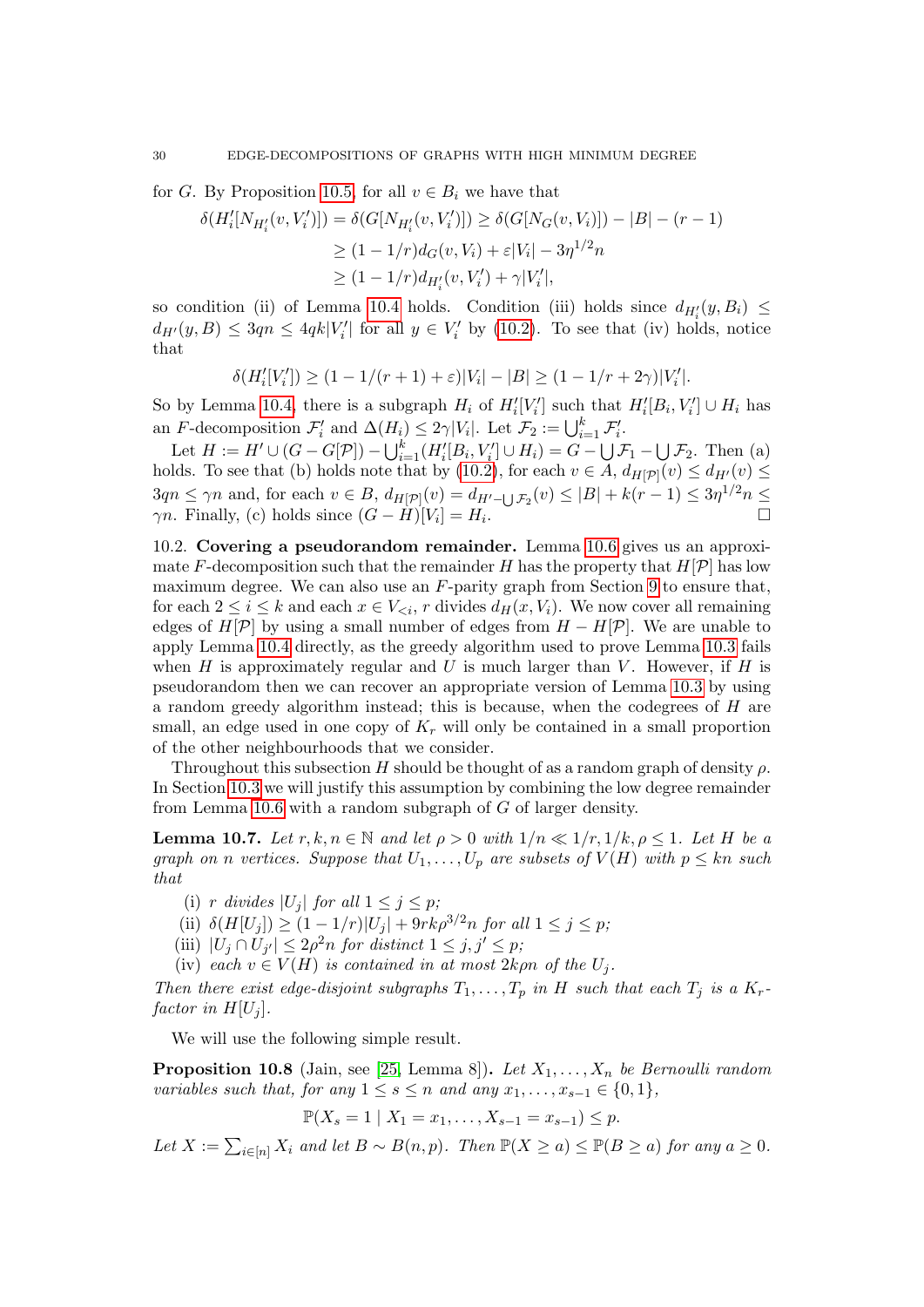*Proof of Lemma [10.7.](#page-29-1)* Let  $t := \lceil 8k\rho^{3/2}n \rceil$ , and let  $H_j := H[U_j]$  for all  $1 \leq j \leq p$ . We construct  $T_1, \ldots, T_p$  in turn using a randomised algorithm. Suppose that we have already found  $T_1, \ldots, T_{s-1}$  for some  $1 \leq s \leq p$ ; we will find  $T_s$  as follows.

Let  $G_{s-1} := \bigcup_{i=1}^{s-1} T_i$  be the subgraph of H consisting of the edges that have already been used. Let  $H'_s := H_s - G_{s-1}[U_s]$ . If  $\Delta(G_{s-1}[U_s]) > r \rho^{3/2} n$ , then let  $A_1, \ldots, A_t$  be empty graphs on  $U_s$ . If  $\Delta(G_{s-1}[U_s]) \leq r \rho^{3/2} n$ , then  $\delta(H_s') \geq$  $(1 - 1/r)|H'_s| + 8kr\rho^{3/2}n \ge (1 - 1/r)|H'_s| + (r - 1)(t - 1)$  by [\(ii\).](#page-29-2) So by [\(i\)](#page-29-3) and Theorem [10.2,](#page-26-4) there exist t edge-disjoint  $K_r$ -factors  $A_1, \ldots, A_t$  in  $H'_s$ .

In either case, we have found edge-disjoint subgraphs  $A_1, \ldots, A_t$  of  $H'_s$ . Pick  $1 \leq i \leq t$  uniformly at random and set  $T_s := A_i$ . To prove the lemma, it suffices to show that, with positive probability,

$$
\Delta(G_{s-1}[U_s]) \le r\rho^{3/2} n \text{ for all } 1 \le s \le p. \tag{10.3}
$$

Consider  $1 \leq j \leq p$  and  $u \in U_j$ . For  $1 \leq s \leq p$ , let  $Y_s^{j,u}$  be the indicator function of the event that  $T_s$  contains an edge incident to u in  $H_j$ . Let  $X^{j,u} := \sum_{s=1}^p Y_s^{j,u}$ . Note that if  $Y_s^{j,u} = 1$ , then at most  $r-1$  edges at u in  $H_j$  are used for  $T_s$ , so  $d_{G_p}(u, U_j) \leq r X^{j,u}$ . Therefore to prove [\(10.3\)](#page-30-0) it suffices to show that  $X^{j,u} \leq \rho^{3/2} n$ for all  $1 \leq j \leq p$  and  $u \in U_j$ .

Fix  $1 \leq j \leq p$  and  $u \in U_j$ . Let  $J^{j,u}$  be the set of indices  $s \neq j$  such that  $u \in U_s$ . By [\(iv\),](#page-29-4)  $|J^{j,u}| \leq 2k\rho n$ . Note that  $Y_s^{j,u} = 0$  for all  $s \notin J^{j,u} \cup \{j\}$ . So

<span id="page-30-1"></span><span id="page-30-0"></span>
$$
X^{j,u} \le 1 + \sum_{s \in J^{j,u}} Y_s^{j,u}.
$$
\n(10.4)

Let  $s_1, \ldots, s_{|J^{j,u}|}$  be the enumeration of  $J^{j,u}$  such that  $s_b < s_{b+1}$  for all  $1 \leq b \leq |J^{j,u}|$ . For  $b \leq |J^{j,u}|$ , note that  $d_{H_{s_b}}(u, U_j) \leq |U_j \cap U_{s_b}| \leq 2\rho^2 n$  by [\(iii\).](#page-29-5) So at most  $2\rho^2 n$  of the subgraphs  $A_i$  that we picked in  $H'_{s_b}$  contain an edge incident to u in  $H_j$ . This implies that

$$
\mathbb{P}(Y_{s_b}^{j,u} = 1 | Y_{s_1}^{j,u} = y_1, \dots, Y_{s_{b-1}}^{j,u} = y_{b-1}) \le \frac{2\rho^2 n}{t} \le \frac{\rho^{1/2}}{4k}
$$

for all  $y_1, \ldots, y_{b-1} \in \{0, 1\}$  and all  $1 \leq b \leq |J^{j,u}|$ . Let  $B \sim B(|J^{j,u}|, \rho^{1/2}/4k)$ . By [\(10.4\)](#page-30-1), Proposition [10.8,](#page-29-6) Lemma [7.1](#page-12-2) and the fact that  $|J^{j,u}| \leq 2k\rho n$  we have that

$$
\mathbb{P}(X^{j,u} > \rho^{3/2}n) \le \mathbb{P}(\sum_{s \in J^{j,u}} Y_s^{j,u} > 3\rho^{3/2}n/4) \le \mathbb{P}(B > 3\rho^{3/2}n/4)
$$
  

$$
\le \mathbb{P}(|B - \mathbb{E}(B)| > \rho^{3/2}n/4) \le 2e^{-\rho^2 n/16k}.
$$

Since there are at most  $kn^2$  pairs  $(j, u)$ , there is a choice of  $T_1, \ldots, T_p$  such that  $X^{j,u} \leq \rho^{3/2} n$  for all  $1 \leq j \leq p$  and all  $u \in U_j$ , provided n is sufficiently large.

We now use Lemma [10.7](#page-29-1) to prove the corresponding version of Lemma [10.3.](#page-26-5)

<span id="page-30-2"></span>**Corollary 10.9.** Let  $r, k, n \in \mathbb{N}$  and let  $\rho > 0$  with  $1/n \ll 1/r, 1/k, \rho \leq 1$ . Let H be a graph on n vertices. Let  $U, V \subseteq V(H)$  be disjoint with  $|V| \geq |n/k|$ . Suppose that, for all distinct  $x, x' \in U$  and each  $y \in V$ ,

- (i) r divides  $d_H(x, V)$ ;
- (ii)  $\delta(H[N_H(x, V)]) \ge (1 1/r)d_H(x, V) + 9rk\rho^{3/2}|V|;$
- (iii)  $|N_H(x, V) \cap N_H(x', V)| \leq 2\rho^2 |V|$ ;
- (iv)  $d_H(y, U) \leq 2k\rho|V|$ .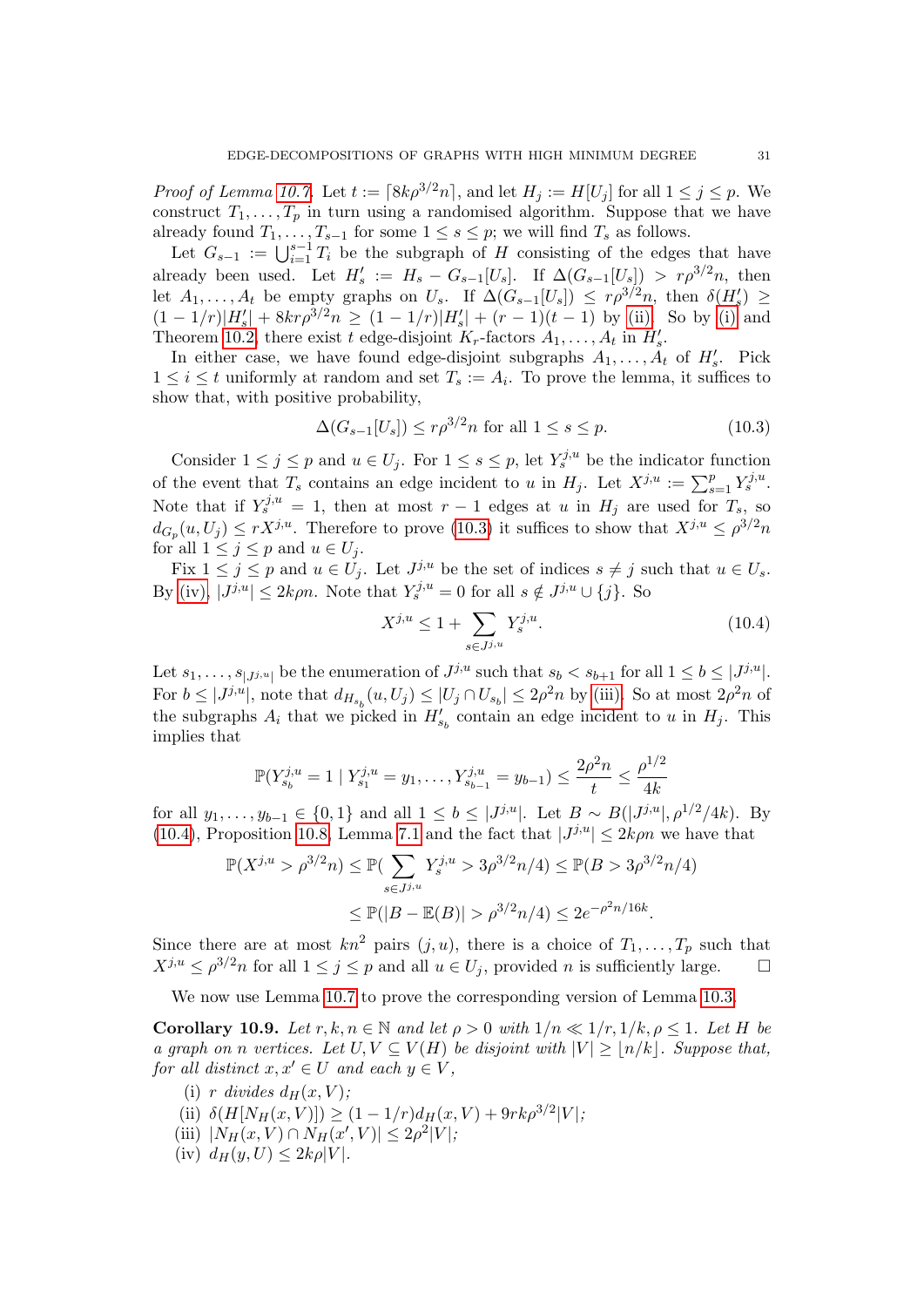Then there is a subgraph  $H_V$  of  $H[V]$  such that  $H[U, V] \cup H_V$  has a  $K_{r+1}$ -decomposition and  $\Delta(H_V) \leq 2rk\rho|V|$ .

*Proof.* Let  $p := |U|$ ; note that  $p \leq k|V|$ . Let  $u_1, \ldots, u_p$  be an enumeration of U. Let  $U_j := N_H(u_j, V)$  for all  $1 \leq j \leq p$ . Apply Lemma [10.7](#page-29-1) with  $H[V], |V|$  playing the roles of H, n to obtain edge-disjoint subgraphs  $T_1, \ldots, T_p$  in  $H[V]$  such that each  $T_j$  is a  $K_r$ -factor in  $H[U_j]$ . Let  $H_V := \bigcup_{j=1}^p T_j$ . Note that  $H[U, V] \cup H_V =$  $\bigcup_{j=1}^p (H[\{u_j\}, U_j] \cup T_j)$  has a  $K_{r+1}$ -decomposition. Since  $d_{H_V}(y) \leq rd_H(y, U) \leq$  $2rk\rho|V|$  for each  $y \in V$  by (iv), we have  $\Delta(H_V) \leq 2rk\rho|V|$ .

The following lemma follows from Corollary [10.9](#page-30-2) in the same way that Lemma [10.4](#page-26-6) follows from Lemma [10.3,](#page-26-5) so we omit a detailed proof.

<span id="page-31-1"></span>**Lemma 10.10.** Let  $r, k, n, f \in \mathbb{N}$  and let  $\alpha, \rho > 0$  with  $1/n \ll \rho \ll \alpha, 1/k, 1/r, 1/f \leq$ 1. Let  $F$  be an r-regular graph on f vertices and let  $H$  be a graph on n vertices. Let  $U, V \subseteq V(H)$  be disjoint with  $|V| \geq |n/k|$ . Suppose that, for all distinct  $x, x' \in U$ and each  $y \in V$ ,

- (i) r divides  $d_H(x, V)$ ;
- (ii)  $\delta(H[N_H(x, V)]) \ge (1 1/r)d_H(x, V) + 9rk\rho^{3/2}|V|$ ;
- (iii)  $|N_H(x, V) \cap N_H(x', V)| \leq 2\rho^2|V|$ ;
- (iv)  $d_H(y, U) \leq 2k\rho|V|$ ;
- (v)  $\delta(H[V]) \geq (1 1/r + 2\alpha)|V|.$

Then there is a subgraph  $H_V'$  of  $H[V]$  such that  $H[U, V] \cup H_V'$  has an F-decomposition and  $\Delta(H'_V) \leq 2\alpha |V|$ .

Lemma [10.10](#page-31-1) easily implies the following corollary.

<span id="page-31-2"></span>**Corollary 10.11.** Let  $r, k, n, f \in \mathbb{N}$  and let  $\alpha, \rho > 0$  with  $1/n \ll \rho \ll \alpha, 1/k, 1/r, 1/f \leq$ 1. Let F be an r-regular graph on f vertices and let H be a graph on n vertices. Let  $\mathcal{P} = \{V_1, \ldots, V_k\}$  be an equitable partition of  $V(H)$ . Suppose that, for each  $2 \leq i \leq k$ , all distinct  $x, x' \in V_{\leq i}$  and each  $y \in V_i$ ,

- (i) r divides  $d_H(x, V_i)$ ;
- (ii)  $\delta(H[N_H(x, V_i)]) \ge (1 1/r)d_H(x, V_i) + 9rk\rho^{3/2}|V_i|$ ;
- (iii)  $|N_H(x, V_i) \cap N_H(x', V_i)| \leq 2\rho^2 |V_i|$ ;
- (iv)  $d_H(y, V_{\leq i}) \leq 2k\rho|V_i|$ ;
- (v)  $\delta(H[V_i]) \geq (1 1/r + 2\alpha)|V_i|.$

Then there is a subgraph  $H_0$  of  $H-H[\mathcal{P}]$  such that  $H[\mathcal{P}]\cup H_0$  has an F-decomposition and  $\Delta(H_0) \leq 2\alpha n$ .

*Proof.* For each  $2 \leq i \leq k$ , let  $U_i := V_{\leq i}$ , and let  $H_i$  be the graph on  $V(H)$  with  $E(H_i) := E(H[U_i, V_i]) \cup E(H[V_i])$ . Note that  $H_2, \ldots, H_k$  are pairwise edge-disjoint and  $H[\mathcal{P}] \subseteq \bigcup_{i=2}^k H_i$ . We apply Lemma [10.10](#page-31-1) to each  $H_i$  with  $U_i, V_i$  playing the roles of  $U, V$  to obtain a subgraph  $H_i'$  of  $H_i[V_i]$  such that  $H_i[U_i, V_i] \cup H_i'$  has an F-decomposition and  $\Delta(H'_i) \leq 2\alpha |V_i|$ . Let  $H_0 := \bigcup_{i=2}^k H'_i$ . Note that  $H[\mathcal{P}] \cup H_0 =$  $\bigcup_{i=2}^k (H_i[U_i,V_i] \cup H'_i)$  has an F-decomposition and  $\Delta(H_0) = \max_{2 \le i \le k} \Delta(H'_i) \le 2\alpha n$ since  $V(H_i') \subseteq V_i$  for each i.

<span id="page-31-0"></span>10.3. Proof of Lemma [10.1.](#page-25-1) We now present the formal version of the state-ment (†) at the beginning of Section [10.](#page-25-0) Recall that if  $\mathcal P$  is a  $(k, \delta + \varepsilon)$ -partition for G and H is a subgraph of G with  $\Delta(H) \leq \varepsilon n/2k$ , then P is a  $(k, \delta)$ -partition for  $G-H.$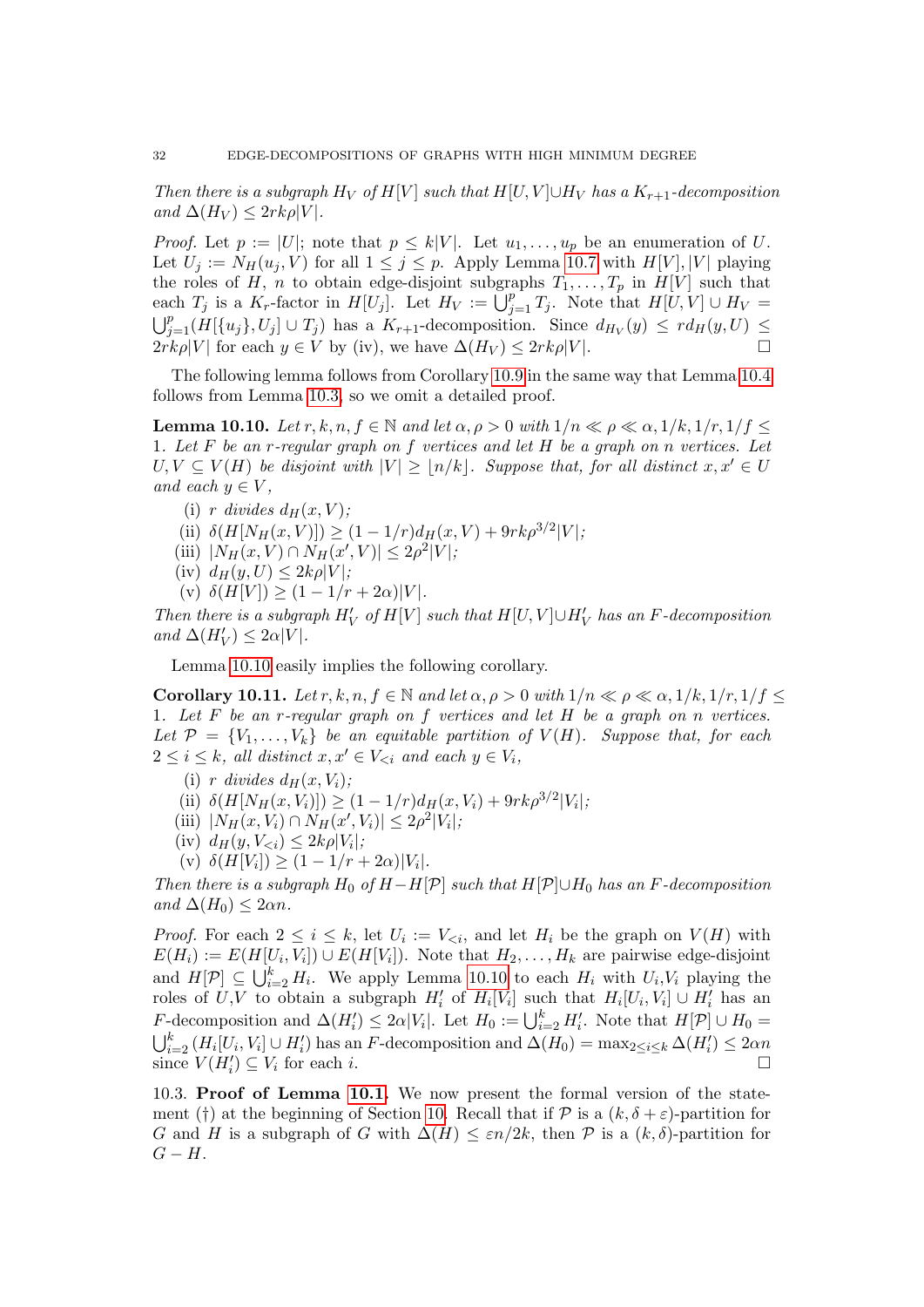<span id="page-32-0"></span>**Lemma 10.12.** Let  $r, f, k, n \in \mathbb{N}$  and let  $\eta, \varepsilon > 0$  with  $1/n \ll \eta \ll 1/k \ll \varepsilon, 1/r, 1/f$ . Let  $F$  be an r-regular graph on  $f$  vertices. Let  $G$  be an r-divisible graph on n vertices and let  $G_0$  be a subgraph of  $G - G[\mathcal{P}]$ . Let  $\delta := \max\{\delta_F^{\eta}, 1 - 1/(r+1)\}$ . Suppose that and let  $G_0$  be a subgraph of  $G - G[r]$ . Let  $\sigma := \max\{\sigma_F, 1 - 1/(r + 1)f\}$ . Suppose that<br> $\mathcal{P} = \{V_1, \ldots, V_k\}$  is a  $(k, \delta + 3\varepsilon)$ -partition for  $G - G_0$ . Then there is a subgraph H of  $G - G[\mathcal{P}] - G_0$  such that  $G[\mathcal{P}] \cup H$  has an F-decomposition and  $\Delta(H) \leq \varepsilon n/2k^2$ .

In our application of Lemma [10.12](#page-32-0) the graph  $G_0$  will consist of edges which will be used in later iterations and are therefore not allowed to be used in the current one, so  $H$  needs to avoid  $G_0$ .

The proof of Lemma [10.12](#page-32-0) uses Corollary [10.11.](#page-31-2) In order to guarantee that condi-tion (ii) of Corollary [10.11](#page-31-2) will hold, we first remove a sparse random graph  $R$  from  $G[\mathcal{P}]$ . We then add R back to the remainder graph H obtained from Lemma [10.6](#page-27-0) so that  $H[\mathcal{P}]$  essentially behaves like a random subgraph of  $G[\mathcal{P}]$ .

*Proof of Lemma* [10](#page-32-0).12. Choose  $\gamma$ ,  $\rho$  such that  $1/n \ll \eta \ll \gamma \ll \rho \ll 1/k \ll \varepsilon$ ,  $1/r$ ,  $1/f$ . Let  $G_1 := G - G_0$ , and let  $G'_1 := G_1 - G[\mathcal{P}]$ . By Lemma [7.2,](#page-12-3) there is a subgraph R of  $G_1[\mathcal{P}]$  such that, for each  $1 \leq i \leq k$  and all distinct  $x, y \in V(G)$ ,

$$
d_R(x, V_i) = \rho d_{G_1[\mathcal{P}]}(x, V_i) \pm \gamma |V_i|; \qquad (10.5)
$$

$$
d_R(\{x,y\}, V_i) \le \rho^2 d_{G_1[\mathcal{P}]}(\{x,y\}, V_i) + \gamma |V_i| \le (\rho^2 + \gamma)|V_i|; \tag{10.6}
$$

$$
d_{G_1'}(y, N_R(x, V_i)) \ge \rho d_{G_1'}(y, N_{G_1}(x, V_i)) - \gamma n. \tag{10.7}
$$

For each  $2 \leq i \leq k$ , each  $x \in V_{\leq i}$  and each  $y \in N_{G_1}(x, V_i)$ , we have  $d_{G'_1}(y, N_{G_1}(x, V_i)) =$  $d_{G_1}(y, N_{G_1}(x, V_i))$ , so [\(10.7\)](#page-32-1) and Proposition [10.5](#page-27-1) imply that

$$
d_{G_1'}(y, N_R(x, V_i)) \ge \rho \left( (1 - 1/r) d_{G_1}(x, V_i) + \varepsilon |V_i| \right) - \gamma n
$$
  
 
$$
\ge (1 - 1/r) \rho d_{G_1}(x, V_i) + 10 r k \rho^{3/2} |V_i|. \tag{10.8}
$$

Let  $G_2 := G_1 - R$ . Note that  $P$  is a  $(k, \delta + 2\varepsilon)$ -partition for  $G_2$  since  $\rho \ll \varepsilon$ . By Lemma [9.3,](#page-24-1)  $G_2$  contains an F-parity graph P with respect to P such that

<span id="page-32-7"></span><span id="page-32-5"></span><span id="page-32-4"></span><span id="page-32-2"></span><span id="page-32-1"></span>
$$
\Delta(P) \le \gamma n. \tag{10.9}
$$

Let  $G_3 := G_2 - P$ . Note that  $P$  is a  $(k, \delta + \varepsilon)$ -partition for  $G_3$  as  $\gamma \ll \varepsilon$ . Apply Lemma [10.6](#page-27-0) to  $G_3$  to obtain a subgraph  $G_4$  of  $G_3$  such that

- (a)  $G_3 G_4$  has an F-decomposition  $\mathcal{F}_1$ ;
- (b)  $\Delta(G_4[\mathcal{P}]) \leq \gamma n;$
- (c) for each  $1 \le i \le k$ ,  $\Delta(\bigcup \mathcal{F}_1[V_i]) = \Delta(G_3[V_i] G_4[V_i]) \le 2\gamma|V_i|$ .

Recall that P is an F-parity graph, so has an F-decomposition. Note that  $G^* :=$  $R \cup G_4 \cup G_0 = G - P - \bigcup \mathcal{F}_1$  is obtained from G by removing a set of edge-disjoint copies of F, so  $G^*$  is r-divisible. Since P is an F-parity graph with respect to P, there is a subgraph  $P'$  of P such that  $P - P'$  has an F-decomposition  $\mathcal{F}_2$  and r divides  $d_{G^*\cup P'}(x, V_i)$  for each  $2 \leq i \leq k$  and each  $x \in V_{\leq i}$ . Note that, by [\(10.9\)](#page-32-2),

<span id="page-32-6"></span><span id="page-32-3"></span>
$$
\Delta(\bigcup \mathcal{F}_2[V_i]) \le \Delta(P) \le \gamma n. \tag{10.10}
$$

Let  $G_5 := G^* \cup P' - G_0$ . Note that

$$
G_5 = G_1 - \bigcup \mathcal{F}_1 - \bigcup \mathcal{F}_2 = R \cup G_4 \cup P'. \tag{10.11}
$$

We will now check that conditions (i)–(v) of Corollary [10.11](#page-31-2) hold with  $G_5$  playing the role of H. Recall that  $e(G_0[\mathcal{P}]) = 0$  and that r divides  $d_{G^*\cup P'}(x, V_i)$  for each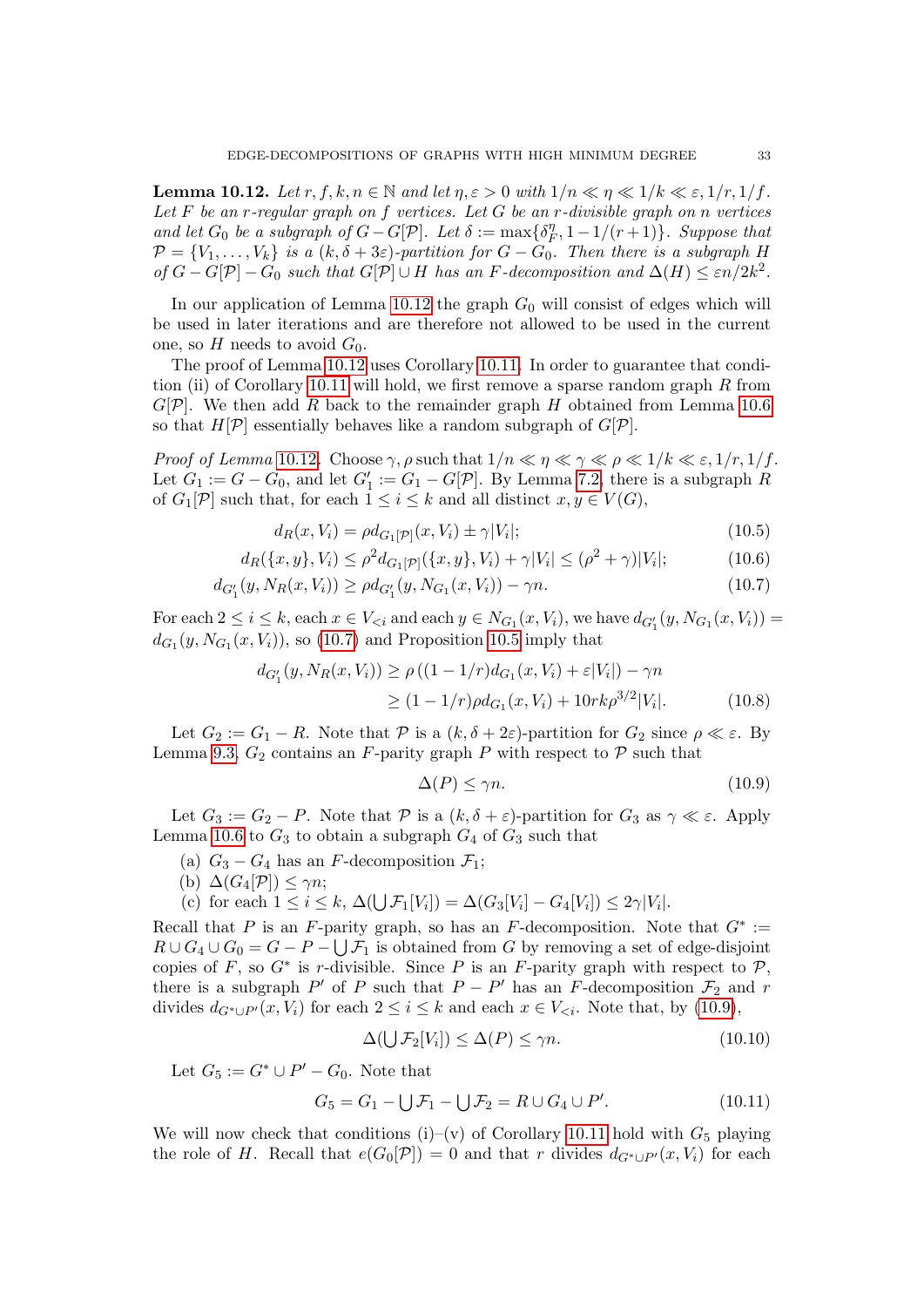$2 \leq i \leq k$  and each  $x \in V_{\leq i}$ . So condition (i) holds. Consider  $2 \leq i \leq k$  and  $x \in V_{\leq i}$ . By [\(10.11\)](#page-32-3), [\(10.5\)](#page-32-4), (b) and [\(10.9\)](#page-32-2), we have that

<span id="page-33-0"></span>
$$
d_{G_5}(x, V_i) \le d_R(x, V_i) + \Delta(G_4[\mathcal{P}]) + \Delta(P) \le \rho d_{G_1[\mathcal{P}]}(x, V_i) + 3\gamma n. \tag{10.12}
$$

Therefore, using [\(10.8\)](#page-32-5), (c) and [\(10.10\)](#page-32-6) in the second line, we have that for  $y \in \mathbb{R}$  $N_{G_5}(x, V_i) \subseteq N_{G_1}(x, V_i),$ 

$$
d_{G_5}(y, N_{G_5}(x, V_i)) \stackrel{(10.11)}{\geq} d_{G'_1}(y, N_R(x, V_i)) - \Delta(\bigcup \mathcal{F}_1[V_i]) - \Delta(\bigcup \mathcal{F}_2[V_i])
$$
  
\n
$$
\geq (1 - 1/r)\rho d_{G_1}(x, V_i) + 10rk\rho^{3/2}|V_i| - 2\gamma n - \gamma n
$$
  
\n
$$
\geq (1 - 1/r)(d_{G_5}(x, V_i) - 3\gamma n) + 10rk\rho^{3/2}|V_i| - 3\gamma n
$$
  
\n
$$
\geq (1 - 1/r)d_{G_5}(x, V_i) + 9rk\rho^{3/2}|V_i|.
$$

Thus condition (ii) of Corollary [10.11](#page-31-2) holds.

To see that conditions (iii) and (iv) of Corollary [10.11](#page-31-2) hold, note that, for all distinct  $x, x' \in V_{\leq i}$  and each  $2 \leq i \leq k$ ,

$$
|N_{G_5}(x,V_i)\cap N_{G_5}(x',V_i)|\stackrel{(10.11)}{\leq} d_R(\lbrace x,x'\rbrace,V_i)+\Delta(G_4[\mathcal{P}])+\Delta(P)\leq 2\rho^2|V_i|,
$$

where the second inequality holds by [\(10.6\)](#page-32-7), (b) and [\(10.9\)](#page-32-2). Similarly, for each  $y \in V_i$ and each  $1 \leq i \leq k$ ,

$$
d_{G_5}(y, V_{< i}) \stackrel{(10.11)}{\leq} \Delta(R) + \Delta(G_4[\mathcal{P}]) + \Delta(P) \stackrel{(10.5),(b),(10.9)}{\leq} (\rho + 3\gamma)n \leq 2\rho k|V_i|.
$$

Set  $\alpha := \varepsilon/8k^2$ . Recall that  $\mathcal P$  is a  $(k, 1 - 1/(r + 1) + \varepsilon)$ -partition for  $G_1$ . Thus, for each  $1 \leq i \leq k$ ,

$$
\delta(G_5[V_i]) \geq \delta(G_1[V_i]) - \Delta(\bigcup \mathcal{F}_1[V_i]) - \Delta(\bigcup \mathcal{F}_2[V_i])
$$
  
(c),(10.10)  

$$
\geq (1 - 1/(r + 1) + \varepsilon)|V_i| - 3\gamma n \geq (1 - 1/r + 2\alpha)|V_i|,
$$

implying condition  $(v)$  of Corollary [10.11.](#page-31-2) So by Corollary [10.11,](#page-31-2) there is a subgraph  $H_5$  of  $G_5 - G_5[\mathcal{P}]$  such that  $G_5[\mathcal{P}] \cup H_5$  has an F-decomposition  $\mathcal{F}_3$  and  $\Delta(H_5) \leq$  $\varepsilon n/4k^2$ . Let  $H := (\bigcup \mathcal{F}_1 - \bigcup \mathcal{F}_1[\mathcal{P}]) \cup (\bigcup \mathcal{F}_2 - \bigcup \mathcal{F}_2[\mathcal{P}]) \cup H_5$ . Note that  $H \subseteq$  $G - G[\mathcal{P}] - G_0$  and  $\Delta(H) \leq 2\gamma \lceil n/k \rceil + \gamma n + \varepsilon n/4k^2 \leq \varepsilon n/2k^2$  by (c) and [\(10.10\)](#page-32-6). In particular,  $G[\mathcal{P}] \cup H = G_1[\mathcal{P}] \cup H$  also has an F-decomposition  $\mathcal{F}_1 \cup \mathcal{F}_2 \cup \mathcal{F}_3$ by  $(10.11)$ .

As described at the beginning of this section, we can now iteratively apply Lemma [10.12](#page-32-0) to a sequence of partitions to prove the following lemma, which immediately implies Lemma [10.1.](#page-25-1)

**Lemma 10.13.** Let  $r, f, m, k, \ell \in \mathbb{N}$  and let  $\varepsilon, \eta > 0$  with  $1/m \ll \eta \ll 1/k \ll$  $\varepsilon$ ,  $1/r$ ,  $1/f$ . Let F be an r-regular graph on f vertices and let G be an r-divisible graph. Let  $\delta := \max\{\delta_{\mu}^{\eta}$  $\mathcal{F}_F$ ,  $1 - 1/(r + 1)$ . Suppose that  $\mathcal{P}_1, \ldots, \mathcal{P}_\ell$  is a sequence of partitions of  $V(G)$  such that

- (i)  $\mathcal{P}_1$  is a  $(k, \delta + \varepsilon)$ -partition for G;
- (ii) for each  $2 \leq i \leq \ell$  and each  $V \in \mathcal{P}_{i-1}$ ,  $\mathcal{P}_i[V]$  is a  $(k, \delta + 2\varepsilon)$ -partition for  $G[V]$ :
- (iii) each  $V \in \mathcal{P}_{\ell}$  has size  $m 1$  or m.

Then there exists a subgraph  $H^*$  of  $\bigcup_{V \in \mathcal{P}_\ell} G[V]$  such that  $G-H^*$  has an F-decomposition.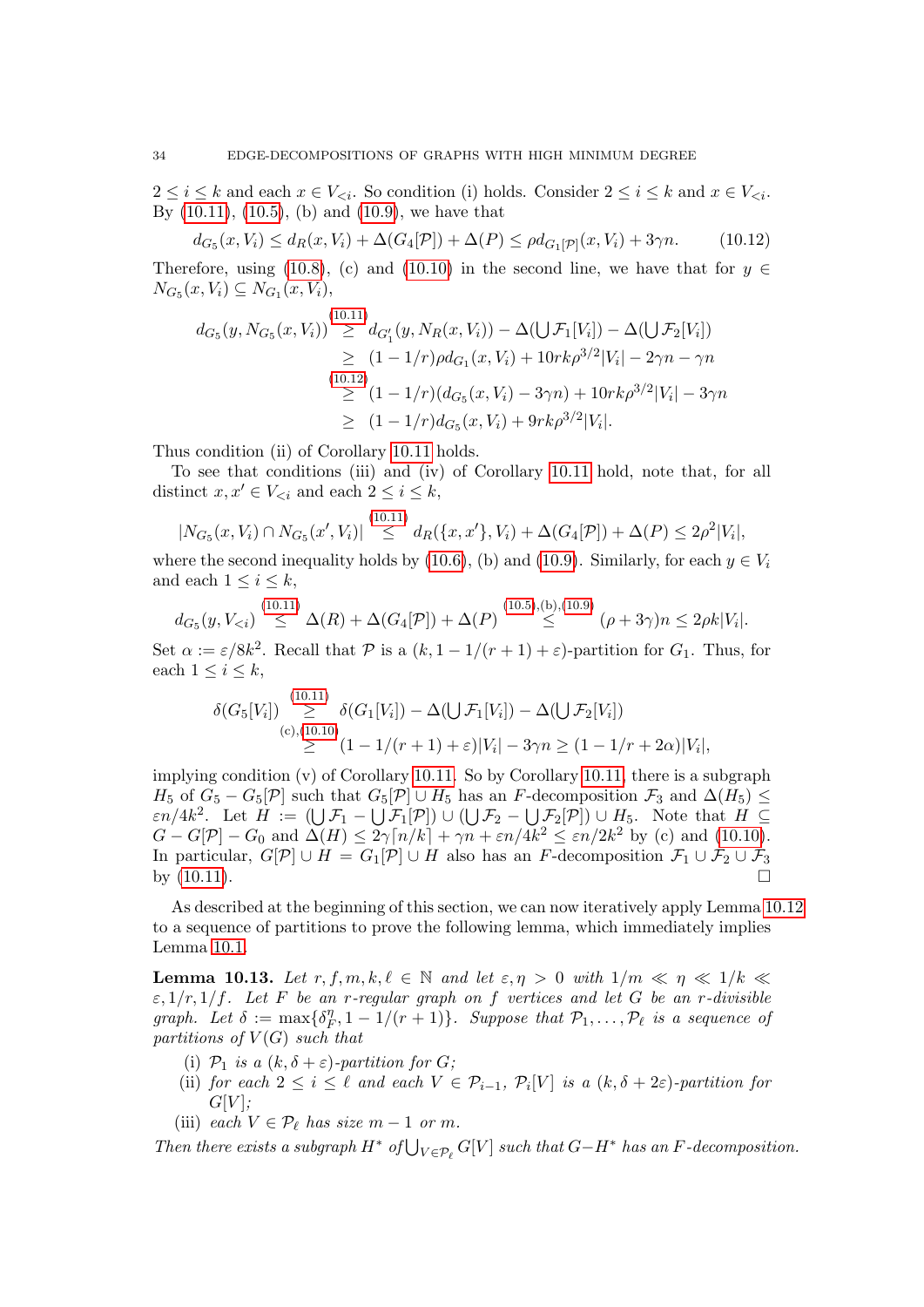*Proof.* Let  $n := |G|$ , and let  $G_0 := G - G[\mathcal{P}_1] - G[\mathcal{P}_2]$ . (If  $\ell =1$ , then let  $G_0$  be the empty graph.)

Note that  $P_1$  is a  $(k, \delta + \varepsilon/2)$ -partition for  $G - G_0$ . Apply Lemma [10.12](#page-32-0) to obtain a subgraph H of  $G-G[\mathcal{P}_1]-G_0$  such that  $G[\mathcal{P}_1]\cup H$  has an F-decomposition  $\mathcal{F}_0$  and  $\Delta(H) \leq \varepsilon n/2k^2$ . This proves the case when  $\ell = 1$  (by setting  $H^* := G - G[\mathcal{P}_1] - H$ ), so we proceed by induction and assume that  $\ell \geq 2$ .

Obtain H as above and let  $G' := G - G[\mathcal{P}_1] - H$ . Consider  $U \in \mathcal{P}_1$ . Note that  $G'[U]$  is r-divisible. Since  $\Delta(H) \leq \varepsilon n/2k^2$ , we have that  $\mathcal{P}_2[U]$  is a  $(k, \delta + \varepsilon)$ -partition for  $G'[U]$ . Since H is edge-disjoint from  $G_0$ , for each  $3 \leq i \leq \ell$  and each  $V \in \mathcal{P}_{i-1}[U]$ we have that  $\mathcal{P}_i[V]$  is a  $(k, \delta+2\varepsilon)$ -partition for  $G'[V]$ . So we can apply the induction hypothesis to  $G'[U], \mathcal{P}_2[U], \ldots, \mathcal{P}_\ell[U]$  to obtain a subgraph  $H_U^*$  of  $\bigcup_{V \in \mathcal{P}_\ell[U]} G[V]$  such that  $G'[U] - H_U^*$  has an F-decomposition  $\mathcal{F}_U$ .

Set  $H^* := \bigcup_{U \in \mathcal{P}_1}^{\check{}} H^*_{U}$ . Observe that  $H^*$  is a subgraph of  $\bigcup_{V \in \mathcal{P}_\ell} G[V] = G - G[\mathcal{P}_\ell]$ and  $G - H^*$  has an F-decomposition  $\mathcal{F}_0 \cup \bigcup_{U \in \mathcal{P}_1}$  $\mathcal{F}_U$ .

10.4. A strengthening of Lemma [10.1](#page-25-1) for certain graphs F. Suppose that F is an r-regular graph that is not a vertex-disjoint union of copies of  $K_{r+1}$ . Then Lemma [10.1](#page-25-1) still holds if we replace  $\delta := \max\{\delta_R^{\eta}$  $\overline{r}_F^{\eta}$ , 1 – 1/(r+1)} by  $\delta := \max\{\delta_I^{\eta}$  $T_F^{\eta}, 1 1/r$ .

<span id="page-34-1"></span>**Lemma 10.14.** Let  $r, f, m, k, \ell \in \mathbb{N}$  and let  $\varepsilon, \eta > 0$  with  $1/m \ll \eta \ll 1/k \ll$  $\varepsilon$ ,  $1/r$ ,  $1/f$ . Let F be an r-regular graph on f vertices such that F is not a vertexdisjoint union of copies of  $K_{r+1}$ . Let G be an r-divisible graph. Let  $\delta := \max\{\delta_I^{\eta}$  $T_F^{\eta}, 1 1/r$ . Suppose that  $\mathcal{P}_1, \ldots, \mathcal{P}_\ell$  is a  $(k, \delta + \varepsilon, m)$ -partition sequence for G. Then there exists a subgraph  $H^*$  of  $\bigcup_{V \in \mathcal{P}_\ell} G[V]$  such that  $G - H^*$  has an F-decomposition.In particular, if G is F-divisible, then so is  $H^*$ .

We now sketch a proof of Lemma [10.14](#page-34-1) obtained by modifying the proof of Lemma [10.1.](#page-25-1) Note that the application of Theorem [10.2](#page-26-4) (in the proof of Lemma [10.3\)](#page-26-5) is the only point in the proof of Lemma [10.1](#page-25-1) where we need that  $\delta \geq 1 - 1/(r+1)$ (rather than  $\delta \geq 1 - 1/r$ ). Since F is not a vertex-disjoint union of copies of  $K_{r+1}$ , there exists a vertex x in F such that  $F_x := F[N_F(x)]$  is not complete. Note that  $\chi(F_x) \leq r-1$  as  $|F_x| = r$  and  $F_x \neq K_r$ . Suppose that H, x and V are as described at the beginning of Section [10.1.](#page-26-0) Then it suffices to find an  $F_x$ -factor in  $N_H(x, V)$ (rather than a  $K_r$ -factor). So we can replace Theorem [10.2](#page-26-4) by the following result.

<span id="page-34-2"></span>**Theorem 10.15** (Alon and Yuster [\[1\]](#page-38-6)). For every graph F and every  $\varepsilon > 0$ , there exists an  $n_0 = n_0(\varepsilon, F)$  such that every graph G on  $n \geq n_0$  vertices with  $\delta(G) \geq$  $(1 - 1/\chi(F) + \varepsilon)n$  contains  $||G||/|F||$  vertex-disjoint copies of F.

<span id="page-34-0"></span>The proof of Lemma [10.14](#page-34-1) is otherwise the same as that of Lemma [10.1.](#page-25-1)

## 11. Proof of Theorem [1.3](#page-2-0)

We can now complete the proof of Theorem [1.3.](#page-2-0)

*Proof of Theorem* [1](#page-2-0).3. Without loss of generality we may assume that  $\varepsilon \ll 1/r$ ,  $1/f$ . Choose  $k, m', n_0 \in \mathbb{N}$  and  $\eta > 0$  such that  $1/n_0 \ll 1/m' \ll \eta \ll 1/k \ll \varepsilon \ll 1/r, 1/f$ , and let  $\varepsilon' := \varepsilon/3$ . Let G be an F-divisible graph on  $n \geq n_0$  vertices with  $\delta(G) \geq$  $(\delta + 3\varepsilon')n$ . By Lemma [7.4,](#page-13-2) there is a  $(k, \delta + 2\varepsilon', m)$ -partition sequence  $\mathcal{P}_1, \ldots, \mathcal{P}_\ell$ for G such that  $m' \le m \le km'$ . Let  $G_1 := G[\mathcal{P}_1]$ , and let  $G_{\ell+1} := G - G[\mathcal{P}_\ell]$ . Note that  $\delta(G_1[\mathcal{P}_\ell]) \geq \delta(G_1) \geq (\delta + 2\varepsilon')(n - \lceil n/k \rceil) \geq (\delta + \varepsilon')n$  as  $1/k \ll \varepsilon' \ll 1$ . Since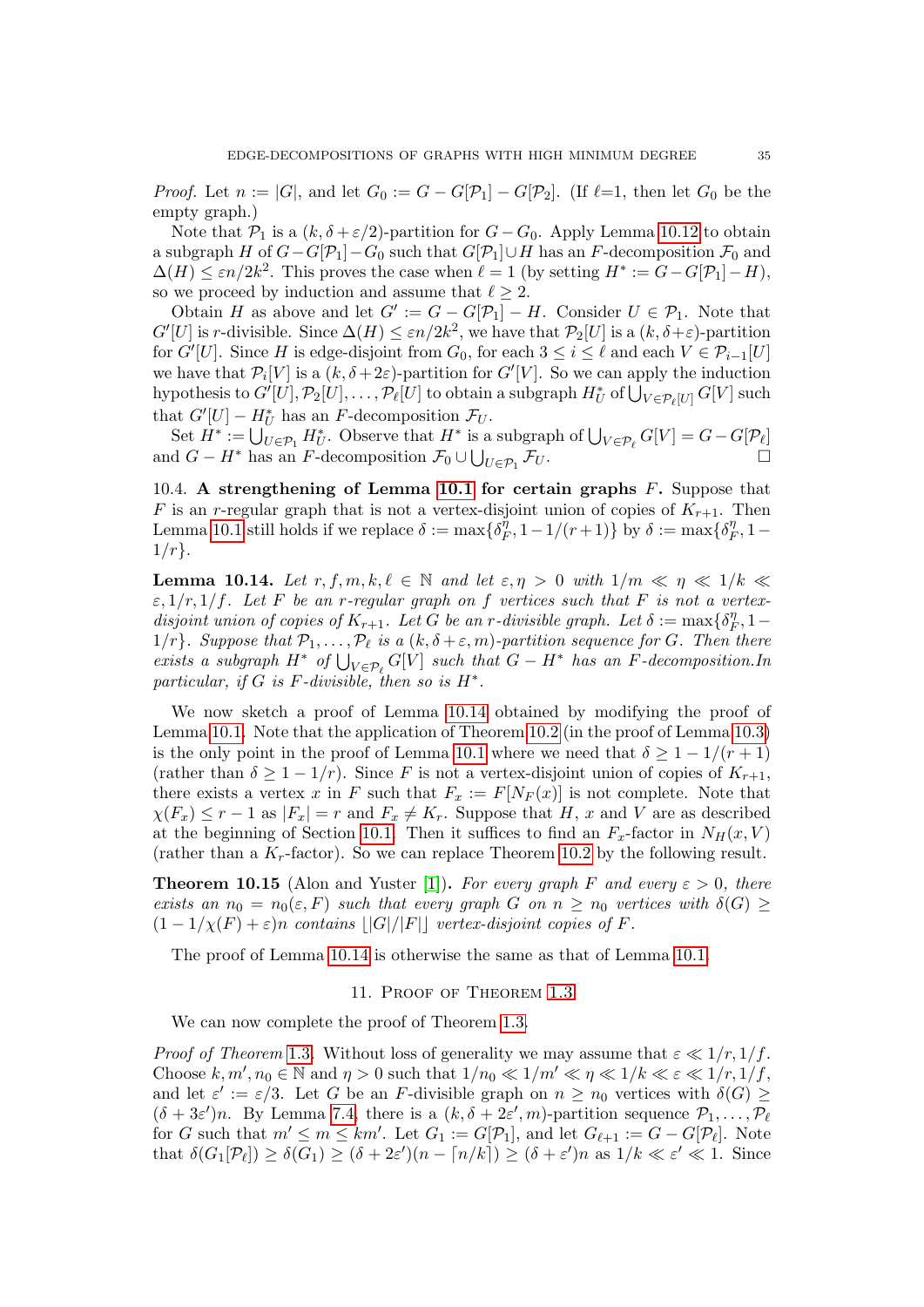$\delta \geq 1 - 1/3r$ , we can apply Lemma [8.1](#page-14-0) to  $G_1 \cup G_{\ell+1}$  (with  $\mathcal{P}_{\ell}, (\varepsilon'/2k)^{1/2}$  playing the roles of P,  $\varepsilon$ ) to obtain an F-divisible subgraph  $A^*$  of  $G_1 \cup G_{\ell+1}$  such that

- (i)  $\Delta(A^*[\mathcal{P}_\ell]) \leq \varepsilon' n/2k$  and  $\Delta(A^*[V]) \leq r$  for each  $V \in \mathcal{P}_\ell$ , and
- (ii) if  $H^*$  is an F-divisible graph on  $V(G)$  that is edge-disjoint from  $A^*$  and has  $e(H^*[\mathcal{P}_\ell]) = 0$ , then  $A^* \cup H^*$  has an F-decomposition.

Let  $G' := G - A^*$ ; then G' is F-divisible. Note that for each  $V \in \mathcal{P}_1$  and each  $v \in V(G)$ , we have  $d_{G'}(v, V) \geq d_G(v, V) - \Delta(A) \geq (\delta + \varepsilon')|V|$ . So  $\mathcal{P}_1$  is a  $(k, \delta + \varepsilon')$ partition for G'. Note that  $\Delta(A^* - A^*[\mathcal{P}_1]) \leq r$  by (i), so  $\mathcal{P}_1, \ldots, \mathcal{P}_\ell$  is a  $(k, \delta + \varepsilon', m)$ partition sequence for  $G'$ .

Apply Lemma [10.1](#page-25-1) to obtain an F-divisible subgraph H of  $\bigcup_{V \in \mathcal{P}_\ell} G'[V]$  such that  $G'-H$  has an F-decomposition. But now  $A^* \cup H$  has an F-decomposition by (ii).  $\Box$ 

Note that all of our arguments can be carried out in polynomial time, and all probabilistic arguments give the desired structure with sufficiently high probability. Haxell and Rödl's original proof of Theorem [4.3](#page-7-2) gave a polynomial time algorithm for converting a fractional decomposition to an approximate decomposition, and Kierstead, Kostochka, Mydlarz and Szemerédi [\[19\]](#page-39-23) found an alternative proof of Theorem [10.2](#page-26-4) which gave a polynomial time algorithm for finding  $K_r$ -factors.

We can actually obtain a stronger version of Theorem 1.[3](#page-2-0) which can be applied to obtain better bounds for certain graphs  $F$ . It involves the parameter  $d_F$  introduced in Section [8.3](#page-22-2) that measures the degeneracy of the most efficient transformer for  $F$ . The proof of Theorem [11.1](#page-35-1) is the same as that of Theorem [1.3](#page-2-0) except that we replace Lemma [8.1](#page-14-0) with Lemma [8.12](#page-22-3) and Lemma [10.1](#page-25-1) with Lemma [10.14](#page-34-1) (if  $F$  is not a vertex-disjoint union of copies of  $K_{r+1}$ ).

<span id="page-35-1"></span>**Theorem 11.1.** Let F be an r-regular graph. Then for all  $\varepsilon > 0$ , there exists an  $n_0 = n_0(\varepsilon, F)$  and an  $\eta := \eta(\varepsilon, F)$  such that every F-divisible graph G on  $n > n_0$ vertices with  $\delta(G) \geq (\delta + \varepsilon)n$ , where

$$
\delta := \begin{cases} \max\{\delta_F^{\eta}, 1 - \frac{1}{d_F}, 1 - \frac{1}{r+1}\} & \text{if } F \text{ is a vertex-disjoint union of copies of } K_{r+1}, \\ \max\{\delta_F^{\eta}, 1 - \frac{1}{d_F}, 1 - \frac{1}{r}\} & \text{otherwise,} \end{cases}
$$

has an F-decomposition.

Our proof of Theorem [11.1](#page-35-1) can also be carried out in polynomial time, since the F-factor guaranteed in Theorem [10.15](#page-34-2) can be obtained in polynomial time (see the discussion after [\[37,](#page-40-1) Theorem 2.6]).

Note that Theorem [11.1](#page-35-1) implies Theorem [1.3](#page-2-0) since Corollary [8.10](#page-22-4) states that  $d_F \leq 3r$  for any r-regular graph F. However for some graphs F one can obtain much better bounds on  $d_F$ , yielding improved overall bounds. We illustrate this for the case of cycles and complete bipartite graphs in Section [12.](#page-35-0)

#### 12. Decompositions into cycles and bipartite graphs

<span id="page-35-0"></span>In this section we consider  $C_{\ell}$ -decompositions and deduce Theorem [1.4](#page-3-1) from The-orem [11.1.](#page-35-1) For even  $\ell$ , the bounds in Theorem [1.4](#page-3-1) are asymptotically best possible. We now describe the construction giving the lower bound in the following two propositions.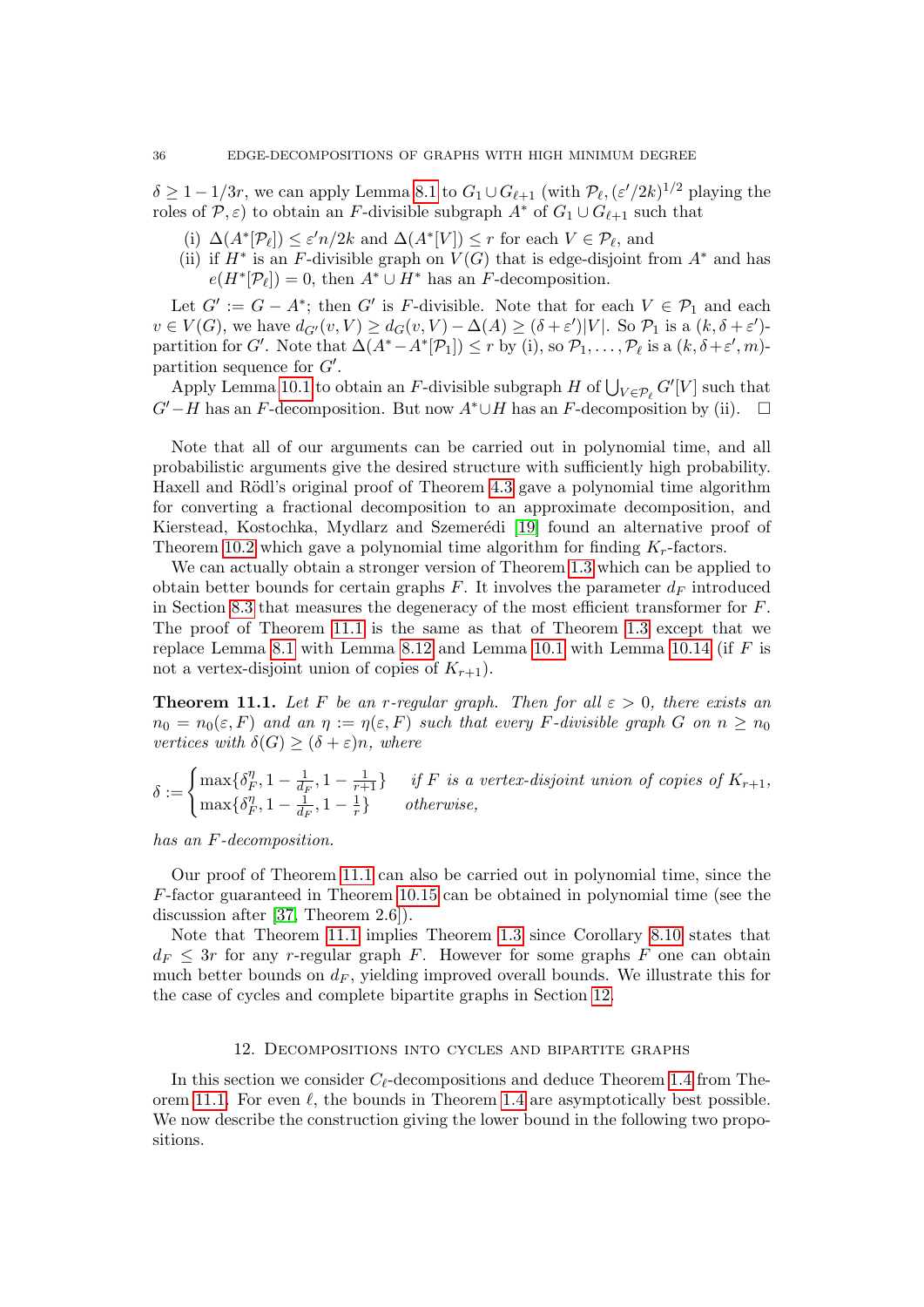<span id="page-36-0"></span>**Proposition 12.1.** Let  $\ell \in \mathbb{N}$  with  $\ell \geq 3$  and  $\ell \neq 4$ , and let

$$
\delta := \begin{cases} 1/2 & \text{if } \ell \ge 6 \text{ is even;} \\ \frac{\ell}{2(\ell-1)} & \text{if } \ell \text{ is odd.} \end{cases}
$$

Then there are infinitely many  $C_{\ell}$ -divisible graphs G with  $\delta(G) > \delta |G| - 1$  that are not  $C_{\ell}$ -decomposable.

Note that the case  $\ell = 3$  describes an extremal example for the triangle decomposition conjecture of Nash-Williams.

*Proof.* Case  $\ell > 6$  even. Let n be such that  $n \equiv \ell + 1 \mod 2\ell$ . So  $n - 1$  is even and  $\ell$  divides  $n(n-1)$  but not  $\binom{n}{2}$  $n \choose 2$ . Let G be the vertex-disjoint union of two cliques of order n. Then G is  $C_{\ell}$ -divisible with  $\delta(G) = |G|/2 - 1$ , but neither connected component is itself  $C_{\ell}$ -divisible, so G cannot be  $C_{\ell}$ -decomposable.

Case  $\ell$  odd. Let G be the graph obtained from  $K_{\ell-1,\ell-1}$  by blowing up each vertex to a clique of odd order n such that  $\ell$  divides n. The degree of each vertex is  $\ell n - 1$ , which is even, and the total number of edges is  $(\ell - 1)n(\ell n - 1)$ , which is divisible by  $\ell$ . We have that  $\delta(G) = \ell n - 1 = \frac{\ell |G|}{2(\ell-1)} - 1$ , but each copy of  $C_{\ell}$  in G contains an edge of one of the copies of  $K_n$ , and the number of such edges is only  $(\ell - 1)n(n - 1) < e(G)/\ell$ , so G cannot be  $C_{\ell}$ -decomposable.

The existence of special constructions for the case  $\ell = 4$  is perhaps surprising, and was first observed by Kahn and Winkler (see [\[34\]](#page-39-7)), who showed that there exist infinitely many  $C_4$ -divisible graphs G with  $\delta(G) \geq |3|G|/5-1$  that are not  $C_4$ -decomposable. A construction matching the asymptotic upper bound from The-orem [1.4](#page-3-1) was found by Taylor [\[29\]](#page-39-24). This construction also generalizes to  $K_{r,r}$  for even r.

<span id="page-36-1"></span>**Proposition 12.2.** Let  $r \in \mathbb{N}$  be even. Then there are infinitely many  $K_{rr}$ -divisible graphs G with  $\delta(G) \geq |2|G|/3 - r$  that are not  $K_{r,r}$ -decomposable.

*Proof.* We will construct one such graph for each  $m \in \mathbb{N}$ . Let  $V_1, V_2, V_3$  be disjoint vertex sets such that  $|V_1| = 2r^2m + r$ ,  $|V_2| = 2r^2m + 1$ ,  $|V_3| = 2r^2m - r$ . Let G be the graph on vertex set  $V_1 \cup V_2 \cup V_3$  consisting only of a clique on  $V_1$ , a clique on  $V_3$  and a complete bipartite graph with vertex classes  $V_1 \cup V_3$ ,  $V_2$ . Thus  $n := |G| = 6r^2m + 1$ . Note that  $d(x) \in \{4r^2m + r, 4r^2m, 4r^2m - r\}$  for all vertices x. The total number of edges is

$$
{2r^2m+r \choose 2} + {2r^2m-r \choose 2} + (4r^2m)(2r^2m+1) = (12r^2m^2+2m+1)r^2.
$$

Thus G is  $K_{r,r}$ -divisible and  $\delta(G) = |2n/3| - r$ .

Now let F be any copy of  $K_{r,r}$  in G. We claim that  $e(F[V_1])$  is divisible by r. Let  ${A, B}$  be the natural bipartition of F. If  $e(F[V_1]) = 0$  then we are done, so assume that  $A \cap V_1$  and  $B \cap V_1$  are both non-empty. Then  $A \cap V_3$  and  $B \cap V_3$  must both be empty, as there are no edges from  $V_1$  to  $V_3$  in G. Since  $V_2$  is an independent set in G,  $A \cap V_2$  and  $B \cap V_2$  cannot both be non-empty, so by relabelling if necessary we may assume that  $A \cap V_2$  is empty; that is,  $A \subseteq V_1$ . Hence  $e(F[V_1]) = r|B \cap V_1|$ , which is divisible by r. But  $e(G[V_1]) = (r^2m + r/2)(2r^2m + r - 1)$ , which is not divisible by  $r$  as the second factor is coprime to  $r$  and the first factor is not divisible by  $r$ . So  $G[V_1]$  cannot be covered by any set of edge-disjoint copies of F in G.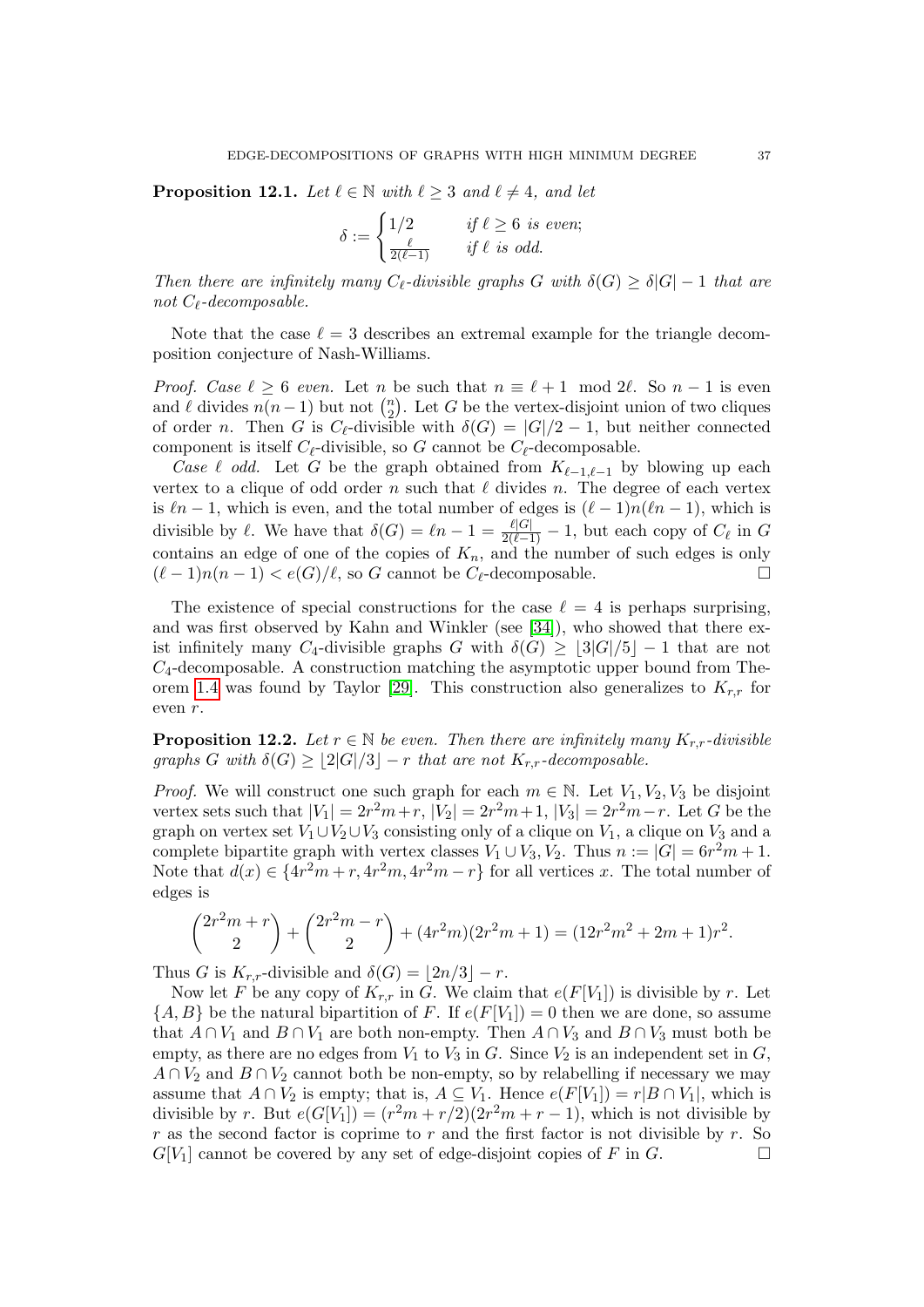

FIGURE 3. A  $(H, H')_{C_3}$ - transformer T.

We prove Theorem [1](#page-3-1).4 using Theorem [11.1.](#page-35-1) Recall the definition of  $d_{C_\ell}$  in Sec-tion [8.3.](#page-22-2) We now bound  $d_{C_{\ell}}$  above for  $\ell \geq 3$ .

<span id="page-37-0"></span>**Lemma 12.3.** For  $\ell \in \mathbb{N}$  with  $\ell \geq 3$ ,

$$
d_{C_{\ell}} \leq \begin{cases} 4 & \text{if } \ell = 3, \\ 3 & \text{if } \ell = 4, \\ 2 & \text{if } \ell \geq 5. \end{cases}
$$

*Proof.* Lemma [8.5](#page-16-1) implies that the lemma holds for  $\ell \geq 4$ . So we may assume that  $\ell = 3$ . Let H be a 2-regular graph and let H' be obtained from H by identifying vertices. Suppose that H and H' are vertex-disjoint. Recall that an  $(H, H')_{C_3}$ transformer  $T$  is a graph such that

- $T \cup H$  and  $T \cup H'$  each have  $C_3$ -decompositions;
- $V(H \cup H') \subseteq V(T)$  and  $T[V(H \cup H')]$  is empty.

To show that  $d_{C_3} \leq 4$ , it suffices to show that there exists an  $(H, H')_{C_3}$ -transformer T such that the degeneracy of T rooted at  $V(H \cup H')$  is at most 4.

Let  $\phi: H \to H'$  be a graph homomorphism from H to H<sup>t</sup> that is edge-bijective. Note that H is a union of vertex-disjoint cycles  $C_{s_1}, \ldots, C_{s_p}$ . So H' decomposes into  $\phi(C_{s_1}), \ldots, \phi(C_{s_p}).$  Suppose that, for each  $1 \leq j \leq p$ , there exists a  $(C_{s_j}, \phi(C_{s_j}))_{C_3}$ transformer  $T_j$  such that the degeneracy of  $T_j$  rooted at  $V(C_{s_j} \cup \phi(C_{s_j}))$  is at most 4. We further choose the  $T_j$  such that  $V(T_j) \cap V(H \cup H') = V(C_{s_j} \cup \phi(C_{s_j}))$  and  $V(T_j) \cap V(T_{j'}) \subseteq V(H \cup H')$  for all  $j \neq j'$ . In particular, the  $T_j$  are edge-disjoint. Let  $T := \bigcup_{1 \leq j \leq p} T_j$ . Then T is an  $(H, H')_{C_3}$ -transformer such that the degeneracy of T rooted at  $\overrightarrow{V}(H \cup H')$  is at most 4. Therefore, we may assume that H is a cycle  $x_1x_2 \ldots x_sx_1$ .

Let  $\{u_i, v_i, w_i : 1 \leq i \leq s\}$  be a set of 3s vertices disjoint from  $V(H \cup H')$ . Define a graph  $T$  as follows:

- (i)  $V(T) := V(H) \cup V(H') \cup \{u_i, v_i, w_i : 1 \leq i \leq s\};$
- (ii)  $E_1 := \{x_i u_i, x_i v_i, x_i w_i, x_i u_{i+1} : 1 \leq i \leq s\};$
- (iii)  $E_2 := \{v_i w_i : 1 \le i \le s\};$
- (iv)  $E_3 := \{u_i v_i, w_i u_{i+1} : 1 \leq i \leq s\};$
- (v)  $E_4 := \{ \phi(x_i)u_i, \phi(x_i)v_i, \phi(x_i)w_i, \phi(x_i)u_{i+1} : 1 \leq i \leq s \};$
- (vi)  $E(T) := E_1 \cup E_2 \cup E_3 \cup E_4$ .

Here the indices are considered modulo s. Note that  $T[V(H \cup H')]$  is empty.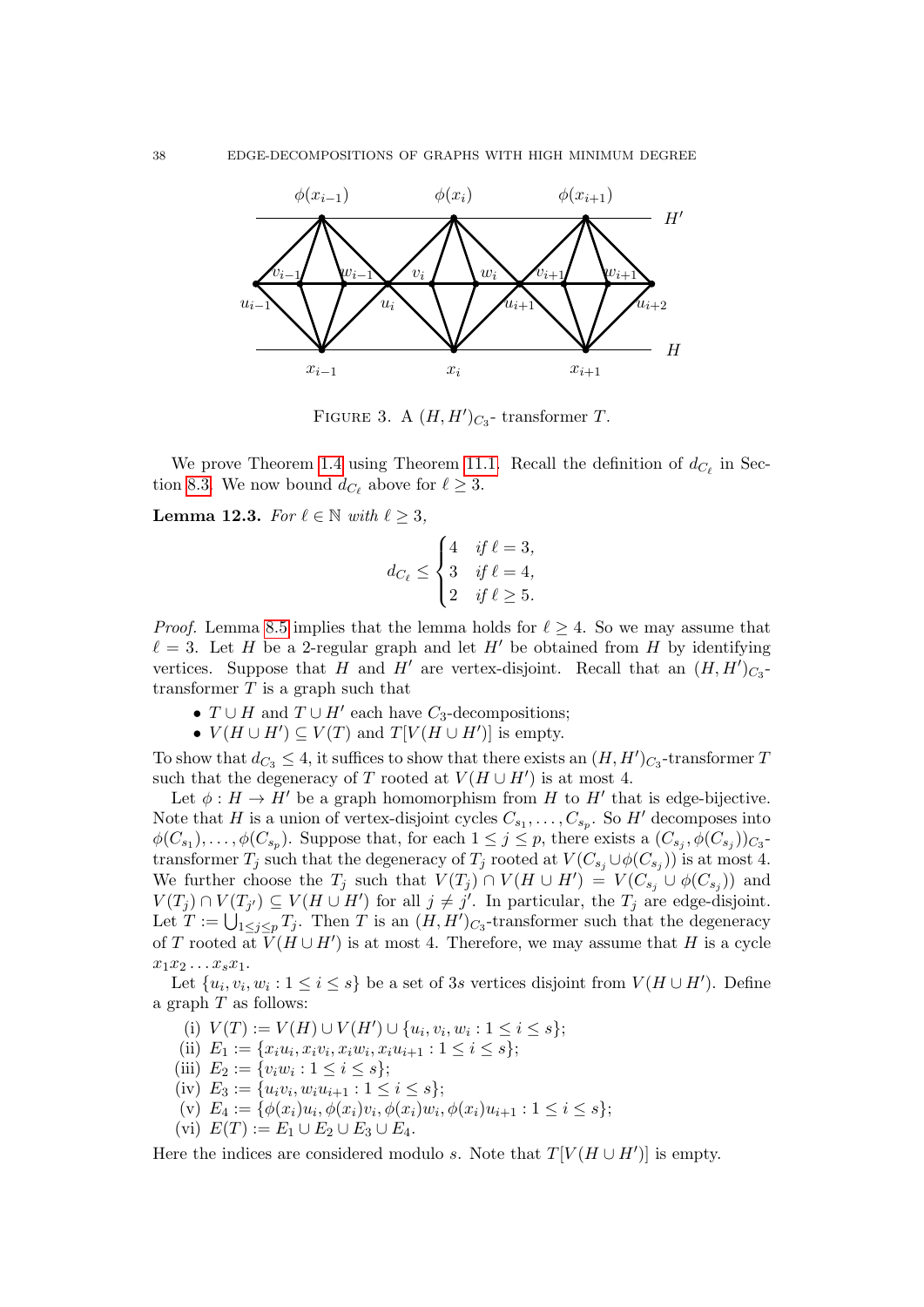Note also that  $H \cup E_1 \cup E_2$  can be decomposed into 2s copies of  $C_3$ , where each  $C_3$  has vertex set either  $\{x_i, x_{i+1}, u_{i+1}\}$  or  $\{x_i, v_i, w_i\}$  for some  $1 \le i \le s$ . Note also that  $E_3 \cup E_4$  can be decomposed into 2s copies of  $C_3$ , where each  $C_3$  has vertex set either  $\{\phi(x_i), u_i, v_i\}$  or  $\{\phi(x_i), w_i, u_{i+1}\}$  for some  $1 \leq i \leq s$ . Thus  $H \cup T$  has a C<sub>3</sub>-decomposition. Similarly,  $H' \cup T$  has a C<sub>3</sub>-decomposition. Therefore T is an  $(H, H')_{C_3}$ -transformer. To see that the degeneracy of T rooted at  $V(H) \cup V(H')$  is at most 4, consider the vertices in H, H',  $\{u_i: 1 \leq i \leq s\}$ ,  $\{v_i, w_i: 1 \leq i \leq s\}$  in that order. This completes the proof of the lemma.

We now prove Theorem [1.4.](#page-3-1)

*Proof of Theorem [1.4.](#page-3-1)* We first prove (i). So let  $\ell \geq 4$  be even. By Theorem [11.1](#page-35-1) and Lemma [12.3,](#page-37-0) it suffices to show that  $\lim_{\eta \to 0} \delta_0^{\eta}$  $C_{\ell}$   $\leq \delta$ . But  $\delta_{\mathcal{C}}^{\eta}$  $C_{\ell}^{\eta} = 0$  for all  $\eta > 0$  since  $C_{\ell}$  is bipartite. Indeed, it follows from the Erdős–Simonovits–Stone theorem [\[11,](#page-39-25) [12\]](#page-39-26) that we can obtain an  $\eta$ -approximate  $C_{\ell}$ -decomposition greedily (since the Turán density of bipartite graphs is 0).

To prove (ii), let  $\ell \geq 3$  be odd. Note that  $\lim_{\eta \to 0} \delta_{\zeta}^{\eta}$  $C_{\ell} \geq 1/2$  (consider e.g.  $K_{n,n}$ ). Moreover,  $\lim_{\eta \to 0} \delta_{\mathcal{C}}^{\eta}$  $\frac{\eta}{C_3} \geq 3/4$ , see e.g. Yuster [\[35\]](#page-40-4). Thus the first part of Theorem [1.4\(](#page-3-1)ii) follows from Theorem [11.1](#page-35-1) and Lemma [12.3.](#page-37-0) The 'moreover part' follows then from Corollary [4.5](#page-7-4) and Theorem [4.8.](#page-7-5)

If  $F$  is an  $r$ -regular bipartite graph, then Theorem [11.1](#page-35-1) implies the following result, which applies for instance to the complete bipartite graph  $K_{r,r}$ .

**Corollary 12.4.** Let F be an r-regular bipartite graph. Then for each  $\varepsilon > 0$ , there is an  $n_0 = n_0(\varepsilon, F)$  such that every F-divisible graph G on  $n \geq n_0$  vertices with  $\delta(G) \geq (1 - 1/(r + 1) + \varepsilon)n$  has an F-decomposition.

*Proof.* As observed in the proof of Theorem [1.4\(](#page-3-1)i),  $\delta_F^{\eta} = 0$  for all  $\eta > 0$  since F is bipartite. Since  $d_F \leq r+1$  by Lemma [8.5,](#page-16-1) the result now follows from Theorem [11.1.](#page-35-1)  $\Box$ 

#### **ACKNOWLEDGEMENTS**

We would like to thank Amelia Taylor for the extremal example for  $C_4$ -decompositions in Proposition [12.2,](#page-36-1) and the referee, Stefan Glock, John Lapinskas and Amelia Taylor for their helpful comments.

#### **REFERENCES**

- <span id="page-38-6"></span>[1] N. Alon and R. Yuster. H-factors in dense graphs. J. Combin. Theory Ser. B, 66(2):269-282, 1996.
- <span id="page-38-2"></span>[2] B. Barber, D. Kühn, A. Lo, R. Montgomery and D. Osthus. Fractional clique decompositions of dense graphs and hypergraphs. arXiv preprint arXiv:1507.04985, 2015.
- <span id="page-38-4"></span>[3] B. Barber, D. Kühn, A. Lo, D. Osthus and A. Taylor. Clique decompositions of multipartite graphs and completion of latin squares, preprint.
- <span id="page-38-3"></span>[4] D. Bryant and N. Cavenagh. Decomposing graphs of high minimum degree into 4-cycles. J. Graph Theory, 79:167–177, 2015.
- <span id="page-38-0"></span>[5] D. Dor and M. Tarsi. Graph decomposition is NP-complete: a complete proof of Holyer's conjecture. SIAM J. Comput., 26:1166–1187, 1997.
- <span id="page-38-5"></span>[6] F. Dross. Fractional triangle decompositions in graphs with large minimum degree.  $arXiv$ preprint arXiv:1503.08191, 2015.
- <span id="page-38-1"></span>[7] P. Dukes. Rational decomposition of dense hypergraphs and some related eigenvalue estimates. Linear Algebra Appl., 436(9):3736–3746, 2012.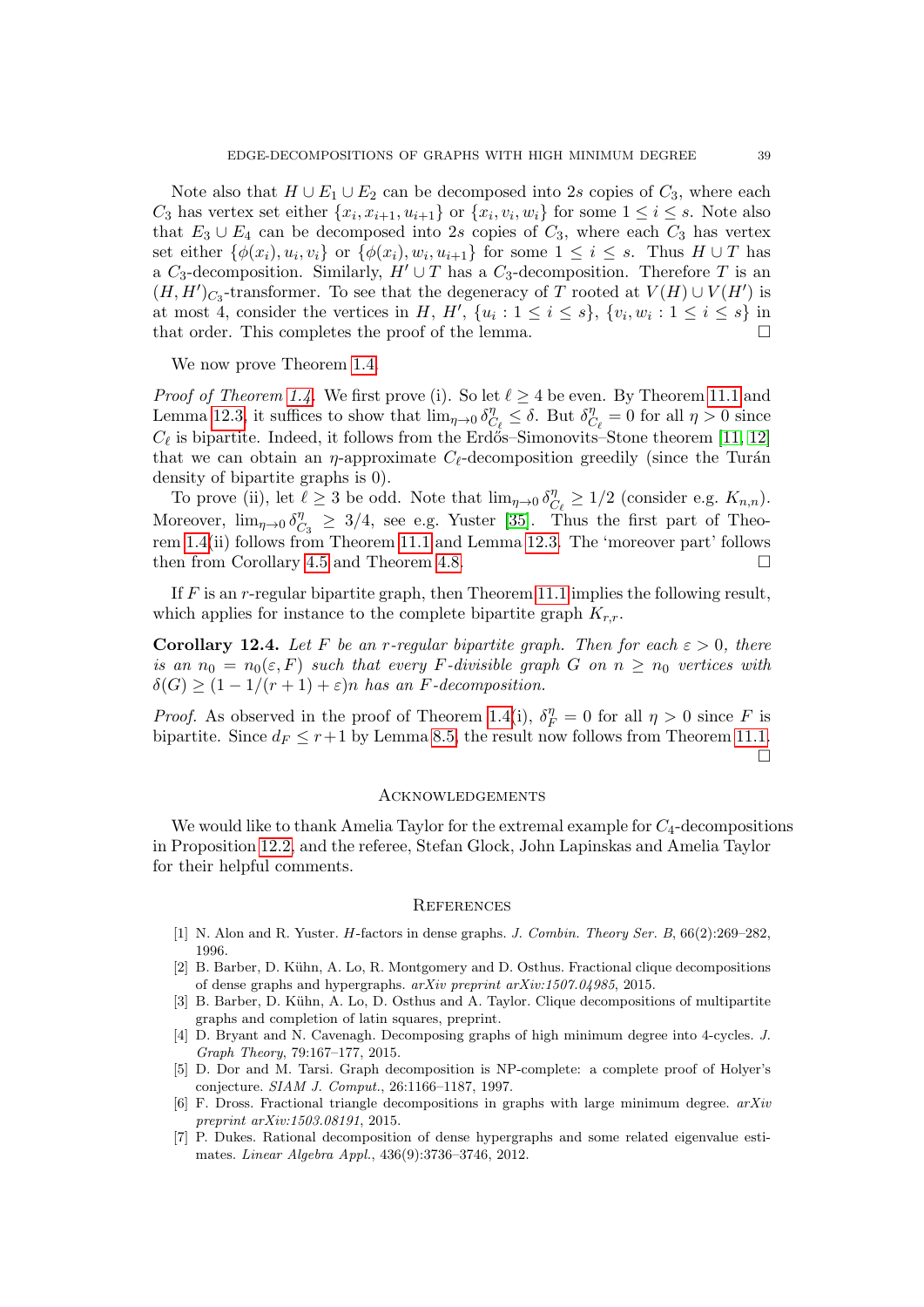#### 40 EDGE-DECOMPOSITIONS OF GRAPHS WITH HIGH MINIMUM DEGREE

- <span id="page-39-9"></span>[8] P. Dukes. Corrigendum to "Rational decomposition of dense hypergraphs and some related eigenvalue estimates" [Linear Algebra Appl. 436 (9) (2012) 3736–3746]. Linear Algebra Appl., 467:267–269, 2015.
- <span id="page-39-11"></span>[9] P. Dukes. Fractional triangle decompositions of dense 3-partite graphs, preprint.
- <span id="page-39-19"></span>[10] P. Erdős. On some new inequalities concerning extremal properties of graphs. In Theory of Graphs (Proc. Colloq., Tihany, 1966), pages 77–81. Academic Press, New York, 1968.
- <span id="page-39-25"></span>[11] P. Erdős and M. Simonovits. A limit theorem in graph theory. Studia Sci. Math. Hungar, 1:51–57, 1966.
- <span id="page-39-26"></span>[12] P. Erdős and A. H. Stone. On the structure of linear graphs. Bull. Amer. Math. Soc., 52:1087– 1091, 1946.
- <span id="page-39-17"></span>[13] K. Garaschuk. *Linear methods for rational triangle decompositions*. PhD thesis, Univ. of Victoria, https://dspace.library.uvic.ca//handle/1828/5665, 2014.
- <span id="page-39-5"></span>[14] T. Gustavsson. Decompositions of large graphs and digraphs with high minimum degree. PhD thesis, Univ. of Stockholm, 1991.
- <span id="page-39-21"></span>[15] A. Hajnal and E. Szemerédi. Proof of a conjecture of P. Erdős. In *Combinatorial theory* and its applications, II (Proc. Colloq., Balatonfüred, 1969), pages 601–623. North-Holland, Amsterdam, 1970.
- <span id="page-39-10"></span>[16] P.E. Haxell and V. Rödl. Integer and fractional packings in dense graphs. *Combinatorica*, 21(1):13–38, 2001.
- <span id="page-39-18"></span>[17] S. Janson, T. Łuczak, and A. Ruciński. Random graphs. Wiley-Interscience Series in Discrete Mathematics and Optimization. Wiley-Interscience, New York, 2000.
- <span id="page-39-6"></span>[18] P. Keevash. The existence of designs.  $arXiv$  preprint  $arXiv:1401.3665$ , 2014.
- <span id="page-39-23"></span>[19] H.A. Kierstead, A.V. Kostochka, M. Mydlarz, and E. Szemerédi. A fast algorithm for equitable coloring. Combinatorica, 30(2):217–224, 2010.
- <span id="page-39-0"></span>[20] T.P. Kirkman. On a problem in combinations. Cambridge Dublin Mathematical Journal, 2:191–204, 1847.
- <span id="page-39-14"></span>[21] M. Krivelevich. Triangle factors in random graphs. Combin. Probab. Comput., 6(3):337–347, 1997.
- <span id="page-39-16"></span>[22] D. Kühn and D. Osthus. Hamilton decompositions of regular expanders: a proof of Kelly's conjecture for large tournaments. Adv. Math., 237:62–146, 2013.
- <span id="page-39-12"></span>[23] R. Montgomery, Fractional clique decompositions of dense partite graphs, in preparation.
- <span id="page-39-8"></span>[24] C.St.J.A. Nash-Williams. An unsolved problem concerning decomposition of graphs into triangles. In Combinatorial Theory and its Applications III, pages 1179–183. North Holland, 1970.
- <span id="page-39-22"></span>[25] R. Raman. The power of collision: randomized parallel algorithms for chaining and integer sorting. In Foundations of software technology and theoretical computer science (Bangalore, 1990), volume 472 of Lecture Notes in Comput. Sci., pages 161–175. Springer, Berlin, 1990.
- <span id="page-39-15"></span>[26] V. Rödl, A. Ruciński, and E. Szemerédi. A Dirac-type theorem for 3-uniform hypergraphs. Combin. Probab. Comput., 15(1-2):229–251, 2006.
- <span id="page-39-13"></span>[27] M. Schlund. Graph Decompositions, Latin Squares, and Games. Diploma thesis, Technische Universität München, 2011.
- <span id="page-39-20"></span>[28] M. Simonovits. A method for solving extremal problems in graph theory, stability problems. In Theory of Graphs (Proc. Colloq., Tihany, 1966), pages 279–319. Academic Press, New York, 1968.
- <span id="page-39-24"></span>[29] A. Taylor. Personal communication.
- <span id="page-39-1"></span>[30] R.M. Wilson. An existence theory for pairwise balanced designs. I. Composition theorems and morphisms. J. Combin. Theory Ser. A, 13:220–245, 1972.
- <span id="page-39-2"></span>[31] R.M. Wilson. An existence theory for pairwise balanced designs. II. The structure of PBDclosed sets and the existence conjectures. J. Combin. Theory Ser. A, 13:246–273, 1972.
- <span id="page-39-3"></span>[32] R.M. Wilson. An existence theory for pairwise balanced designs. III. Proof of the existence conjectures. J. Combin. Theory Ser. A, 18:71–79, 1975.
- <span id="page-39-4"></span>[33] R.M. Wilson. Decompositions of complete graphs into subgraphs isomorphic to a given graph. In Proceedings of the Fifth British Combinatorial Conference (Univ. Aberdeen, Aberdeen, 1975), pages 647–659. Congressus Numerantium, No. XV, Utilitas Math., Winnipeg, Man., 1976.
- <span id="page-39-7"></span>[34] R. Yuster. The decomposition threshold for bipartite graphs with minimum degree one. Random Structures Algorithms, 21(2):121–134, 2002.